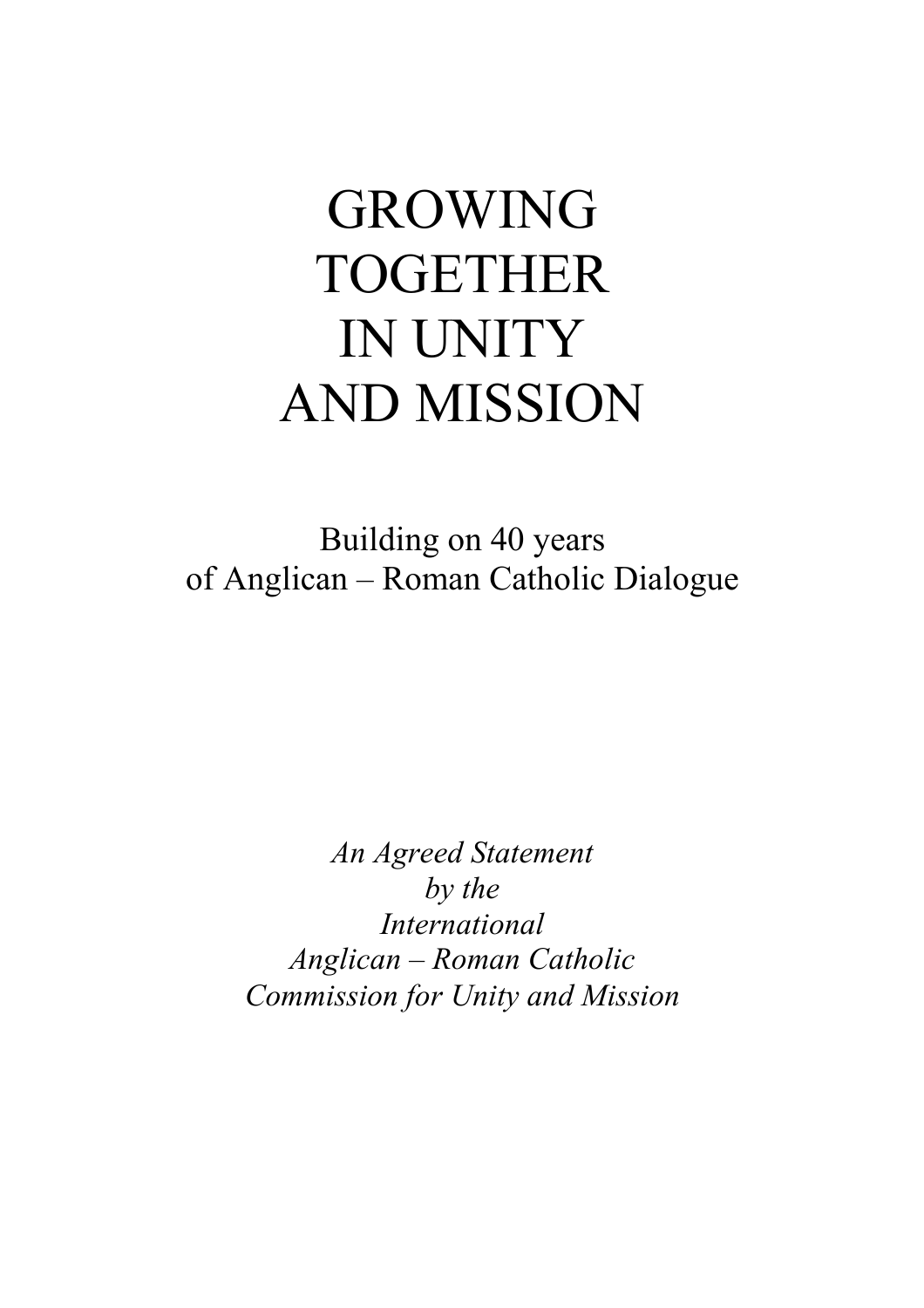## **PREFACE**

In May 2000 the Archbishop of Canterbury, Dr George Carey, and the President of the Pontifical Council for Promoting Christian Unity, Cardinal Edward Cassidy, called a meeting of bishops from our two Communions at Mississauga in Canada to seek a way forward in the continuing relationship between the Anglican Communion and the Catholic Church.

It was a meeting filled with hope for the future relationship between the two Communions, marked by a recognition of how much we shared in common in our Christian belief and ecclesial life.

At the end of our meeting, the bishops accepted that a new body should be established to promote our relationship by seeking to translate our manifest agreement in faith into common life and mission. This commission would be quite different from the existing theological dialogue of the Anglican – Roman Catholic International Commission (ARCIC). It was envisaged as a commission of bishops which would focus on the agreements discerned by ARCIC, precisely to draw out how they compel us towards joint witness and mission in the world.

The International Anglican – Roman Catholic Commission for Unity and Mission (IARCCUM) was established in 2001 and its work since then has been to implement the mission plan agreed in Mississauga. The force of events, particularly difficulties in the life of the Anglican Communion, had its impact on the work of the Commission: some of these are detailed in paragraph 6.

This is not an authoritative declaration by the Roman Catholic Church or by the Anglican Communion. What is offered by IARCCUM here is a statement which is intended to foster discussion and reflection. However, it is more than this: it is a call for action, based upon an honest appraisal of what has been achieved in our dialogue. Despite our present 'imperfect communion', there is, we feel, enough common ground to take seriously how we work together. IARCCUM, as an episcopal commission, is offering practical suggestions on the way in which Anglican and Roman Catholic ecumenical participation can be appropriately fostered and carried forward. Although this text has been prepared by bishops and is addressed primarily to bishops, it is to be hoped that bishops will in turn engage clergy and laity in responding to the challenges set out in the text, in ways appropriate to their local circumstances.

It is forty years since Archbishop Michael Ramsey paid the first formal visit of an Archbishop of Canterbury to the Pope, in this case Pope Paul VI, since the Reformation. Behind the divisions of the Reformation lay fifteen hundred years of communion in faith and witness. The time is ripe for reflection, which leads to intensified action. As co-chairs of IARCCUM we commend this document for joint study and action, and ask that God's Holy Spirit may continue to move us ever closer to that unity for which Christ prayed and for which Anglicans and Catholics yearn.

> +John Bathersby, Archbishop of Brisbane, Roman Catholic Co-Chair +David Beetge, Bishop of the Highveld, Anglican Co-Chair Feast of Saint Francis, 4 October 2006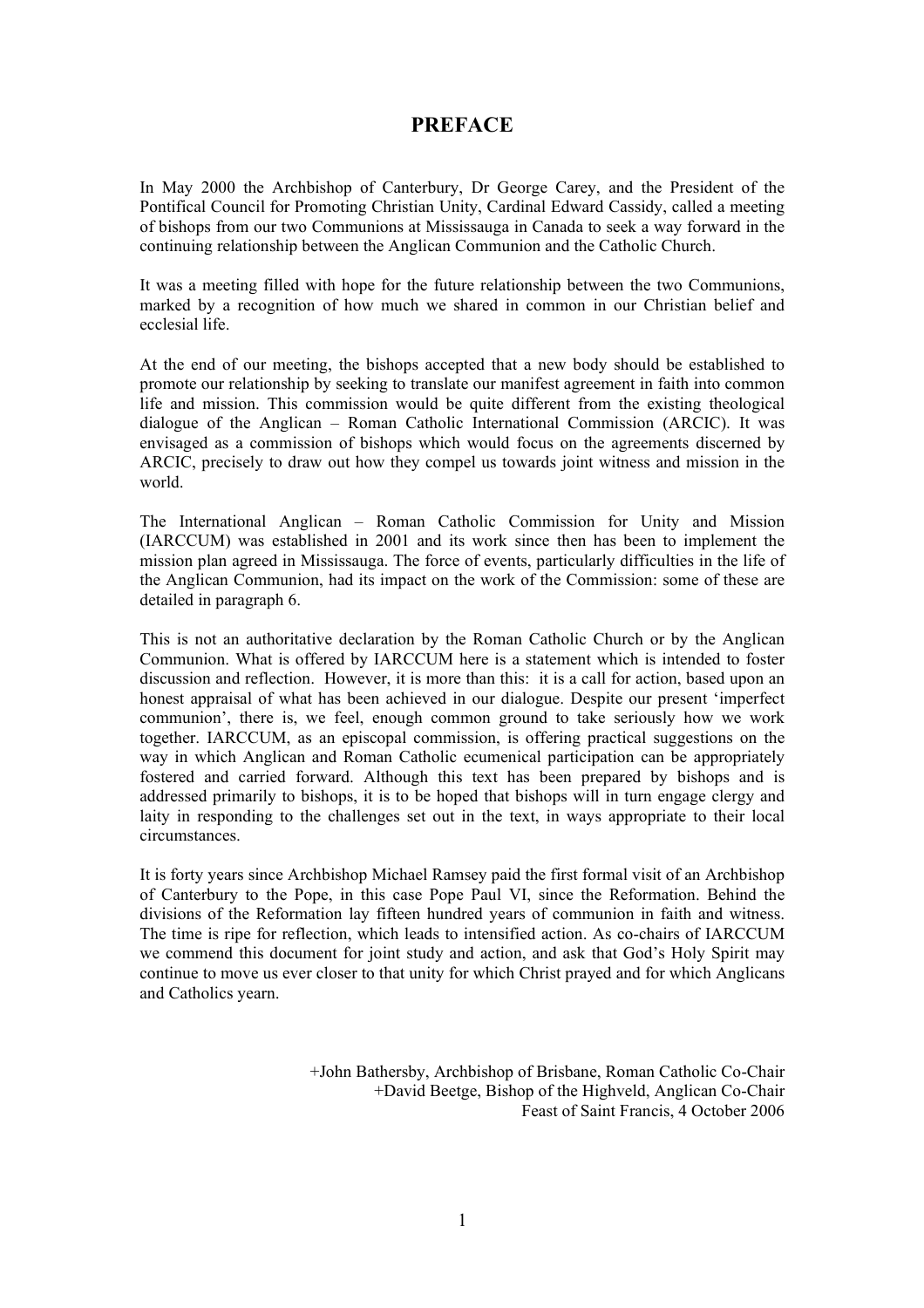## **GROWING TOGETHER IN COMMUNION AND MISSION:**

## **PART ONE**

## **THE ACHIEVEMENTS OF**

## **ANGLICAN - ROMAN CATHOLIC THEOLOGICAL DIALOGUE**

#### **Introduction: Commitment to unity and mission**

- 1. Anglicans and Roman Catholics<sup>1</sup> agree that God desires the visible unity of all Christian people and that such unity is itself part of our witness. Our churches share a commitment to work for that unity in truth for which Christ prayed (John 17). We have each expressed this in our own internal statements and, since 1966, Popes and Archbishops of Canterbury have re-affirmed this goal of the restoration of visible unity and full ecclesial communion in their Common Declarations. 2
- 2. It was with this end in mind that in 1966 Pope Paul VI and Archbishop Michael Ramsey called for the setting up of a theological dialogue. Since then, the Anglican - Roman Catholic International Commission (ARCIC) has produced a series of agreed statements addressing issues on which agreement is required if the two Communions are to live in visible unity. The first series of statements, published together under the title *The Final Report*, covered the areas of Eucharist, ministry and ordination, and authority. <sup>3</sup> *The Final Report* was presented to the authorities of both Communions and received official response. The Anglican Communion recognised the Eucharist and ministry statements as "consonant in substance with the faith of Anglicans".<sup>4</sup> An initial Roman Catholic response requested further work in these two areas.<sup>5</sup> Clarifications prepared by an ARCIC sub-commission were subsequently judged by the Roman Catholic Church to have greatly strengthened agreement in these areas.<sup>6</sup>

<sup>1</sup> In this document we have tried to use those terms most commonly used by churches to describe themselves, but sometimes context has meant that it has been preferable for the sake of clarity to refer to the 'Roman Catholic Church'. In using a variety of names, no theological position is being adopted intentionally by IARCCUM, which has sought to be fair to the self-understanding of both

dialogue partners.<br><sup>2</sup> See Appendix I.<br><sup>3</sup> *The Final Report* (London: CTS/SPCK, 1982) included the statements *Eucharistic Doctrine* (1971); *Ministry and Ordination* (1973); *Authority in the Church I* (1976); an Elucidation of each of these three texts (*Eucharist* and *Ministry Elucidations* dated 1979, *Authority in the Church I Elucidation* dated 1981); and *Authority in the Church II* (1981). For a full listing of ARCIC documents, see

Appendix II.<br>
<sup>4</sup> Resolution 8, Lambeth Conference of 1988.<br>
<sup>5</sup> 'Catholic Response to the Final Report of ARCIC-I', initially published in *L'Osservatore Romano*,<br>
Dec. 6, 1991; reprinted in *Information Service* 82 (1993

<sup>&</sup>lt;sup>6</sup> 'Clarifications of Certain Aspects of the Agreed Statements on Eucharist and Ministry', *Information Service* 87 (1994/IV), pp.239-242. In his letter to the Co-Chairmen of ARCIC on March 11, 1994, Cardinal Edward Cassidy noted that the Clarifications had been "examined by the appropriate dicasteries of the Holy See" and that with regard to Eucharist and Ministry, "no further study would seem to be required at this stage" (*Information Service* 87 [1994/IV], p.237). No formal Anglican response to Clarifications has been initiated.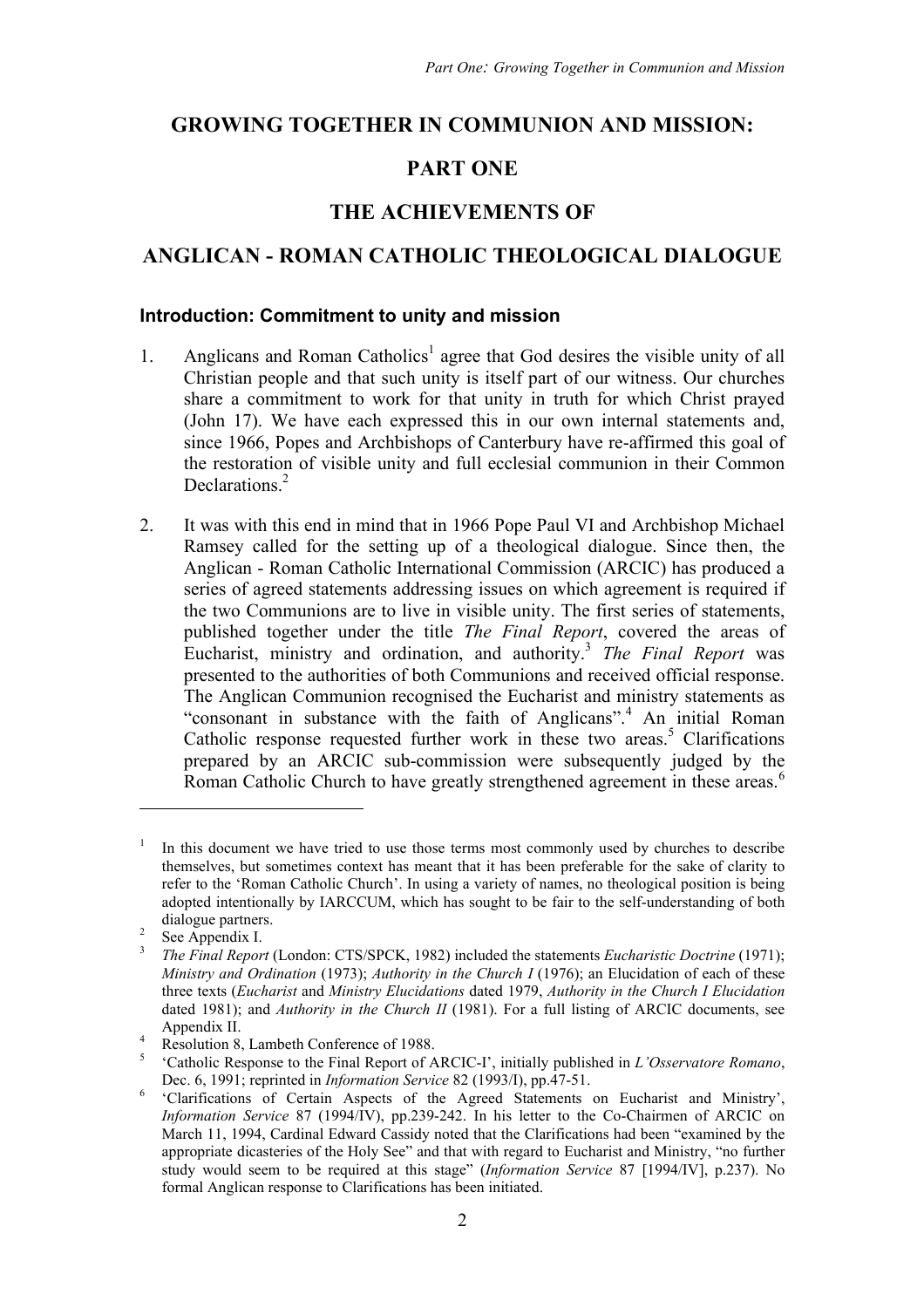Both Communions recognised convergence in the area of authority, while acknowledging, as ARCIC itself had done, that significant issues remained to be addressed.<sup> $\bar{7}$ </sup> The second phase of ARCIC continued the search for further agreement in faith, addressing salvation and justification, ecclesiology, morals, authority and the place of Mary in the life of the Church. These documents have not yet received an official evaluation from the churches. <sup>8</sup> Through this theological dialogue over forty years Anglicans and Roman Catholics have grown closer together and have come to see that what they hold in common is far greater than those things in which they differ.

3. Hand in hand with the work of theological dialogue, relationships have been developing between Anglicans and Roman Catholics in a variety of ways. As Archbishop George Carey and Pope John Paul II noted, "in many parts of the world, Anglicans and Catholics, joined in one baptism, recognise one another as brothers and sisters in Christ and give expression to this through joint prayer, common action, and joint witness". <sup>9</sup> In diverse contexts, Anglicans and Catholics attempt to witness together in the face of rapid change, globalisation and fragmentation, growing secularism, religious apathy and moral confusion. In places, Anglican and Roman Catholic bishops meet regularly for consultation and prayer. Representatives of each tradition are invited to be observers at the conciliar gatherings of the other. Since the Second Vatican Council, Archbishops of Canterbury and Popes have met together on frequent occasions, praying together for the Church and for the world. Their joint declarations affirm the degree of communion that is already shared, as well as the urgency of continuing together on the way to visible unity.

## **A further step**

 $\overline{a}$ 

4. In May of 2000, building on the reflections of Pope John Paul II and Archbishop George Carey in their Common Declaration of 1996, a meeting of Anglican and Roman Catholic bishops was convened by Cardinal Cassidy and the Archbishop of Canterbury in Mississauga, Canada. Its purpose was to address the imperative for Christian reconciliation and healing in a broken and divided world at the beginning of a new millennium, to assess the progress made in Anglican - Roman Catholic relations and to chart a way forward for the future. The assembled bishops focused on the special relationship between the two Communions which was expressed in *Unitatis Redintegratio*, the Decree on Ecumenism of the Second Vatican Council: "Among those [communions separated at the time of the Reformation from the Roman See] in which

<sup>&</sup>lt;sup>7</sup> Cf. Resolution 8, Lambeth Conference of 1988; 'Catholic Response to the Final Report of ARCIC-I'.<br><sup>8</sup> Salvation in the Church was welcomed as a "timely and significant contribution" by the Lambeth

Conference in 1988, and commended for study across the Anglican Communion. The Congregation for the Doctrine of the Faith also offered observations on *Salvation in the Church* (London: CTS, 1989), noting that their judgement was "substantially positive" but not yet "able to ratify the final affirmation (no.32) according to which the Catholic Church and the Anglican Communion 'are

agreed on the essential aspects of the doctrine of salvation and on the Church's role within it'."<br>The Common Declaration by Pope John Paul II and the Archbishop of Canterbury Dr George Carey, December 5, 1996, in *Information Service* 94 (1997/I), pp.20-21.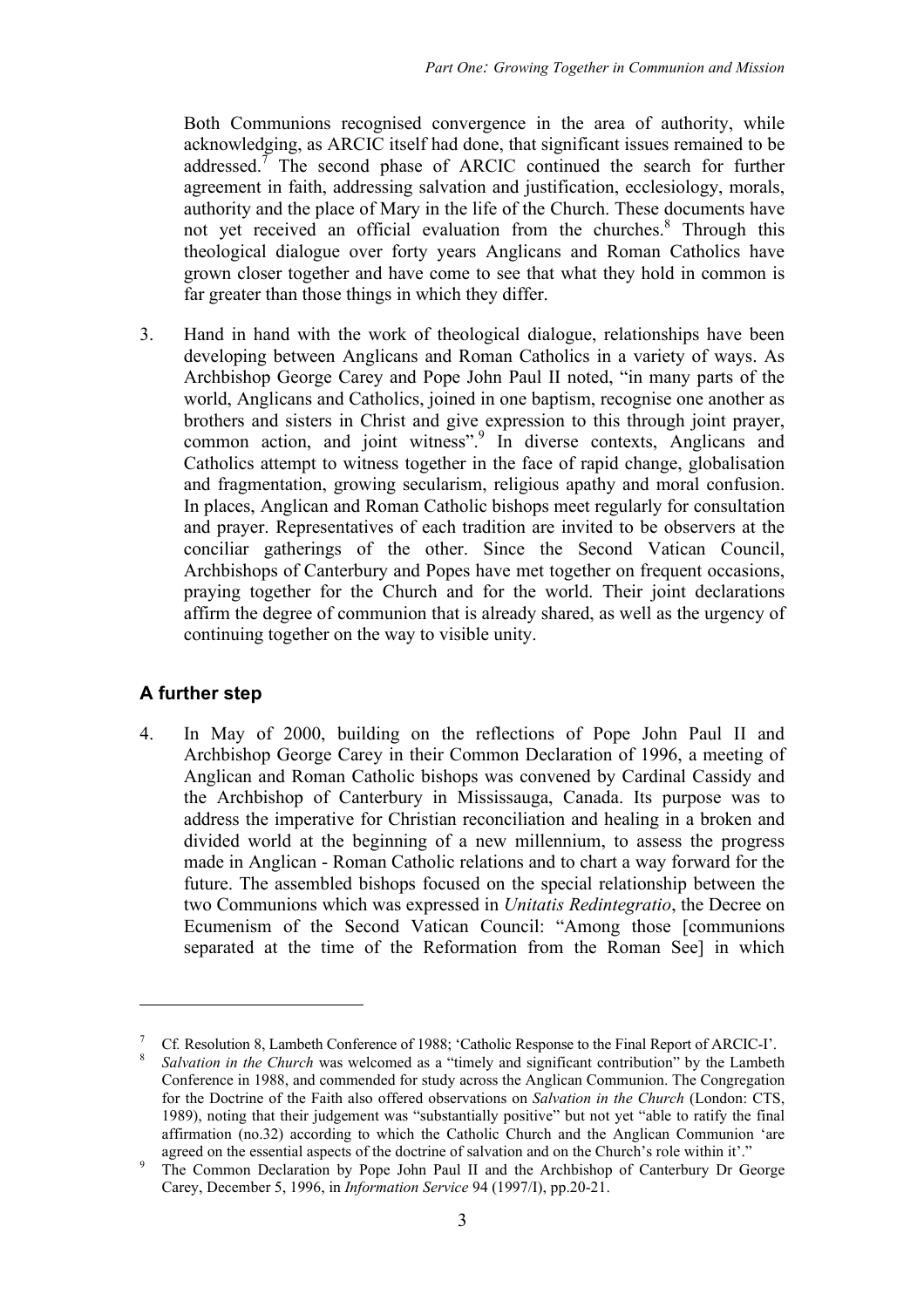Catholic traditions and institutions in part continue to exist, the Anglican Communion occupies a special place."<sup>10</sup>

- 5. As the bishops prayed together and meditated on Holy Scripture they realised afresh both the degree of spiritual communion they already shared in a common liturgical inheritance and also the pain of not receiving Holy Communion together at the Eucharist. As they reviewed the theological agreed statements of ARCIC and the official responses of the two Communions to that work, they noted "the very impressive degree of agreement in faith that already exists". The bishops were able to discern that, in spite of remaining differences, the faith shared by Anglicans and Roman Catholics "is not just formally established by our common baptism into Christ, but is even now a rich and life-giving, multifaceted communion".<sup>11</sup> As they reviewed together relations in the different regions of the world, they were encouraged by examples of collaboration, particularly in action for social justice and joint pastoral care. At the same time they noted that the degree of faith we currently share could allow us to join much more profoundly in common mission to our fragmented world, and that our disunity inevitably damages the mission of the Church. They called upon the churches to enter into a new stage in our relations, marked by "a communion of joint commitment to our common mission in the world (cf. John 17.23)".<sup>12</sup>
- 6. In recognising this degree of communion, the bishops at Mississauga set out a vision of the way in which a new relationship might be marked:

We believe that now is the appropriate time for the authorities of our two Communions to recognise and endorse this new stage through the signing of a Joint Declaration of Agreement. This Agreement would set out: our shared goal of visible unity; an acknowledgement of the consensus in faith that we have reached, and a fresh commitment to share together in common life and witness.<sup>13</sup>

Since this meeting, however, the Churches of the Anglican Communion have entered into a period of dispute occasioned by the episcopal ordination of a person living in an openly-acknowledged committed same-sex relationship and the authorisation of public Rites of Blessing for same-sex unions. These matters have intensified reflection on the nature of the relationship between the churches of the Communion. The Anglican Communion has acted to address these difficulties, notably through the *Windsor Report* of 2004. It is noteworthy that Anglicans have looked for the positive assistance of their ecumenical partners including the Catholic Church in this process.<sup>14</sup> In addition, ecumenical

<sup>10</sup> *Unitatis Redintegratio*, n.13*,* in *Vatican Council II: The Conciliar and Post Conciliar Documents,* Austin Flannery ed. (Dublin: Dominican Publications, 1975): "Inter eas, in quibus traditiones et

structurae catholicae ex parte subsistere pergunt, locum specialem tenet Communio anglicana."<br>
<sup>11</sup> Communion in Mission (Information Service 104 [2000/III], pp.138-39), nn.4-5.<br>
<sup>12</sup> Ibid. n.8.<br>
<sup>13</sup> Ibid. n.10.<br>
<sup>14</sup> Cf. Current Situation in the Anglican Communion in the Light of ARCIC', in *Information Service* 119 (2005/III), pp.102-115; letter of Cardinal Kasper to the Archbishop of Canterbury, Dec. 17, 2004, reprinted in *Information Service* 118 (2005/I-II), pp.38-39.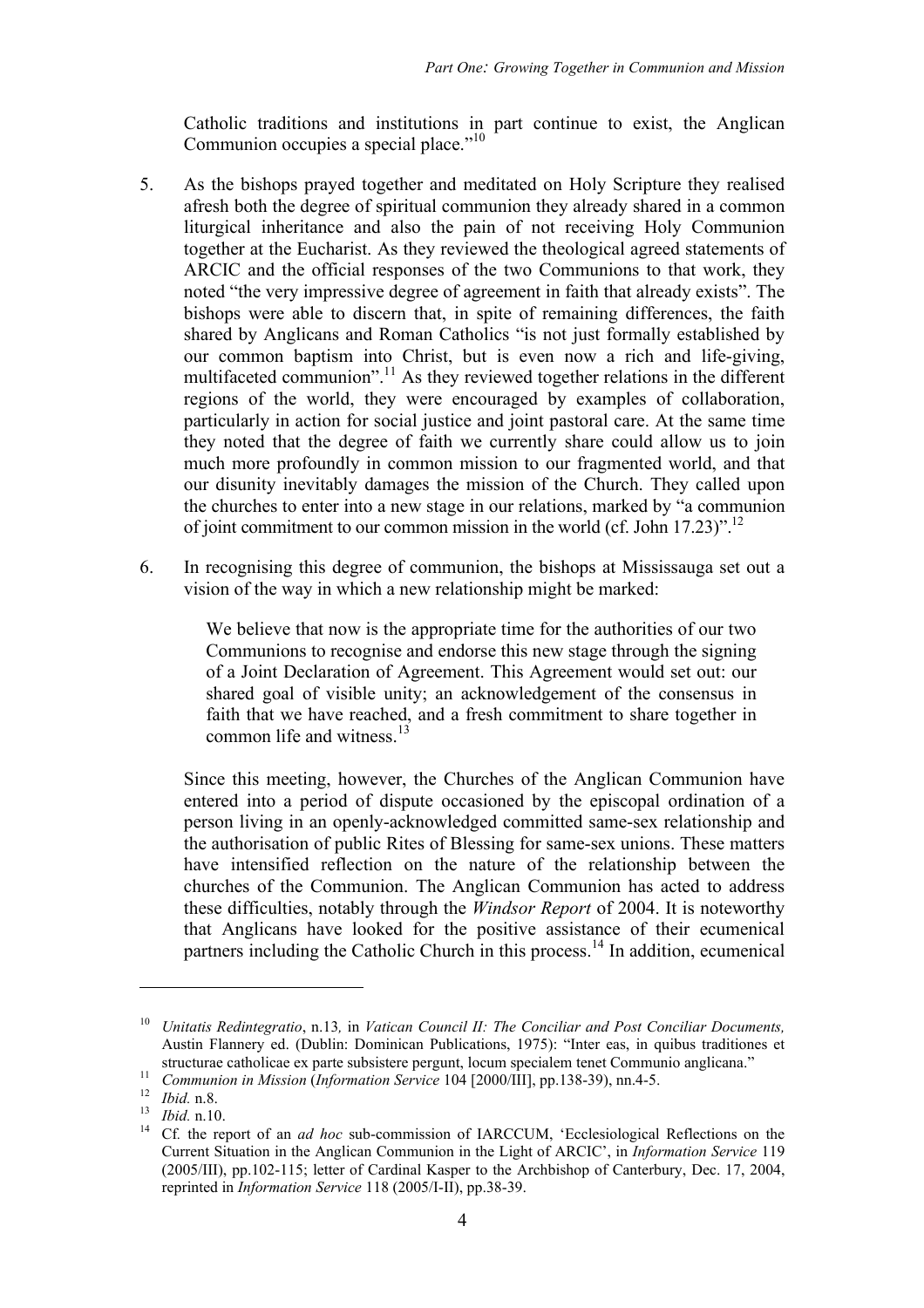relationships have become more complicated as proposals within the Church of England have focussed attention on the issue of the ordination of women to the episcopate which is an established part of ministry in some Anglican provinces.

- 7. This present context, which adds to existing differences between our two Communions, is not the appropriate time to enter the new formal stage of relationship envisaged by the bishops at Mississauga. Nevertheless it must be acknowledged that the progress towards agreement in faith achieved through the theological dialogue has been substantial, but that in the past four decades we have only just begun to give tangible expression to the incontrovertible elements of shared faith. Even in a time of uncertainty, the mission given us by Christ obliges and compels us to seek to engage more deeply and widely in a partnership in mission, coupled with common witness and joint prayer.
- 8. In developing the text of this statement, the International Anglican Roman Catholic Commission for Unity and Mission (IARCCUM) is well aware that it has not answered the full challenge extended by the bishops at Mississauga; but ever mindful that Christ continues to urge us towards unity, the Commission has sought to undertake what is appropriate in the present context. In order to renew the enthusiasm which was shared at Mississauga, to transmit it to the future and to give common witness in our secularised societies, we must be honest in addressing and seeking to overcome recent problems. We believe that this is possible when we hold to our rich common heritage and the results already achieved through our dialogue. In addition to all we can and must do, we trust the Holy Spirit that the One who initiated our pilgrimage to unity and common mission will bring it to fulfilment.
- 9. The following text offers an honest appraisal of what has been achieved in the dialogue: discerning those doctrinal elements over which there is a readiness in both of our Communions to see in ARCIC's work a faithful expression of what the Church of Christ teaches; and candidly pointing to remaining difficulties, thus identifying where further theological work is necessary. In the text, these issues calling for further exploration have been placed in clearly identifiable boxes.
- 10. From the first beginnings of our theological dialogue, Anglican Roman Catholic relations have consistently embraced the notion of unity by stages, acknowledging that our churches would need to grow gradually into the full communion which Christ desires for us, and trusting that the Holy Spirit would guide this process. While this may not be the moment to initiate a formal new stage in our relations, we believe that it is the time to bridge the gap between the elements of faith we hold in common and the tangible expression of that shared belief in our ecclesial lives. The final section of this document therefore proposes some specific steps to deepen our fellowship in life and mission which we believe are responsibly open for us and would be appropriate for us to take in the present context.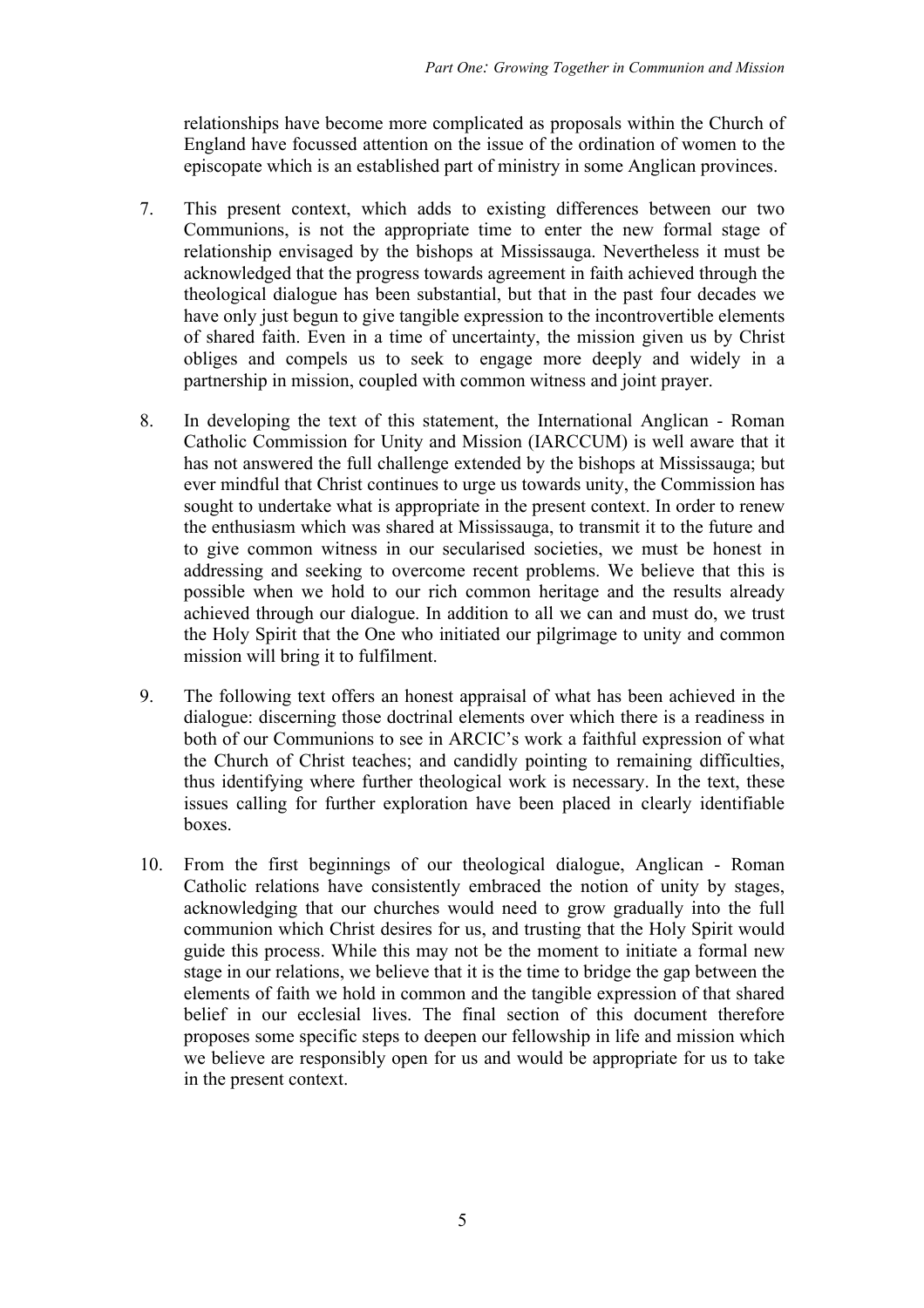# **THE FAITH WE HOLD IN COMMON**

## **1. Belief in God as Trinity**

 $\overline{a}$ 

- 11. Together the Roman Catholic Church and the Churches of the Anglican Communion believe that Christian life is begun in the waters of Baptism. We agree that this sacrament involves a threefold profession of faith in God who is Father, Son and Holy Spirit, the Most Holy Trinity. The threefold profession, both at Baptism and also on those great occasions, above all at Easter, when baptismal promises are renewed, corresponds to the three clauses of the Apostles' Creed. Our full recognition of one another's Baptism is itself the basis of the growing communion between us.
- 12. Anglicans and Roman Catholics rejoice to be able to affirm as one:

I believe in God, the Father almighty, creator of heaven and earth. I believe in Jesus Christ, his only Son, our Lord. He was conceived by the power of the Holy Spirit and born of the Virgin Mary. He suffered under Pontius Pilate, was crucified, died and was buried. He descended to the dead. On the third day he rose again. He ascended into heaven, and is seated at the right hand of the Father. He will come again to judge the living and the dead. I believe in the Holy Spirit, the holy catholic Church, the communion of saints, the forgiveness of sins, the resurrection of the body, and the life everlasting. Amen.

13. We confess together that we are the graced recipients of the wholly unmerited gift of God's self-revelation in Christ. Our profession of faith springs from this gift, as also does our solemn responsibility to go out and share what we have received (cf. Matthew 10.8; 28.18-20). We proclaim that Christ is the image of the invisible God (Colossians 1.15). He, the unique mediator between God and humanity, took flesh, suffered and died on the Cross for us, and was raised to life by the Father through the power of the Spirit, so that we in turn might have life through the same Spirit (cf. Romans 8.11), partake in the divine nature (cf. 2 Peter 1.4), and so reflect the glory of God (cf. 2 Corinthians 3.18).<sup>15</sup> By the will of the Father and the work of the Holy Spirit, Christ has redeemed the world once and for all (cf. Colossians 1.20-22). We are deeply united in joyful thanksgiving to the living God, Father, Son and Holy Spirit. In liturgical celebrations, we regularly make the same trinitarian profession of faith in the form of the Apostles' Creed or the Nicene-Constantinopolitan Creed.

<sup>15</sup> Cf*.* ARCIC, *Salvation and the Church* (1987), n.1; our humanity is transformed, recreated, restored and perfected in Christ (*ibid.* nn.12, 13, 17, 19), purely by God's grace (*ibid.* nn.1, 3, 9, 19, 23-25, 27, 30).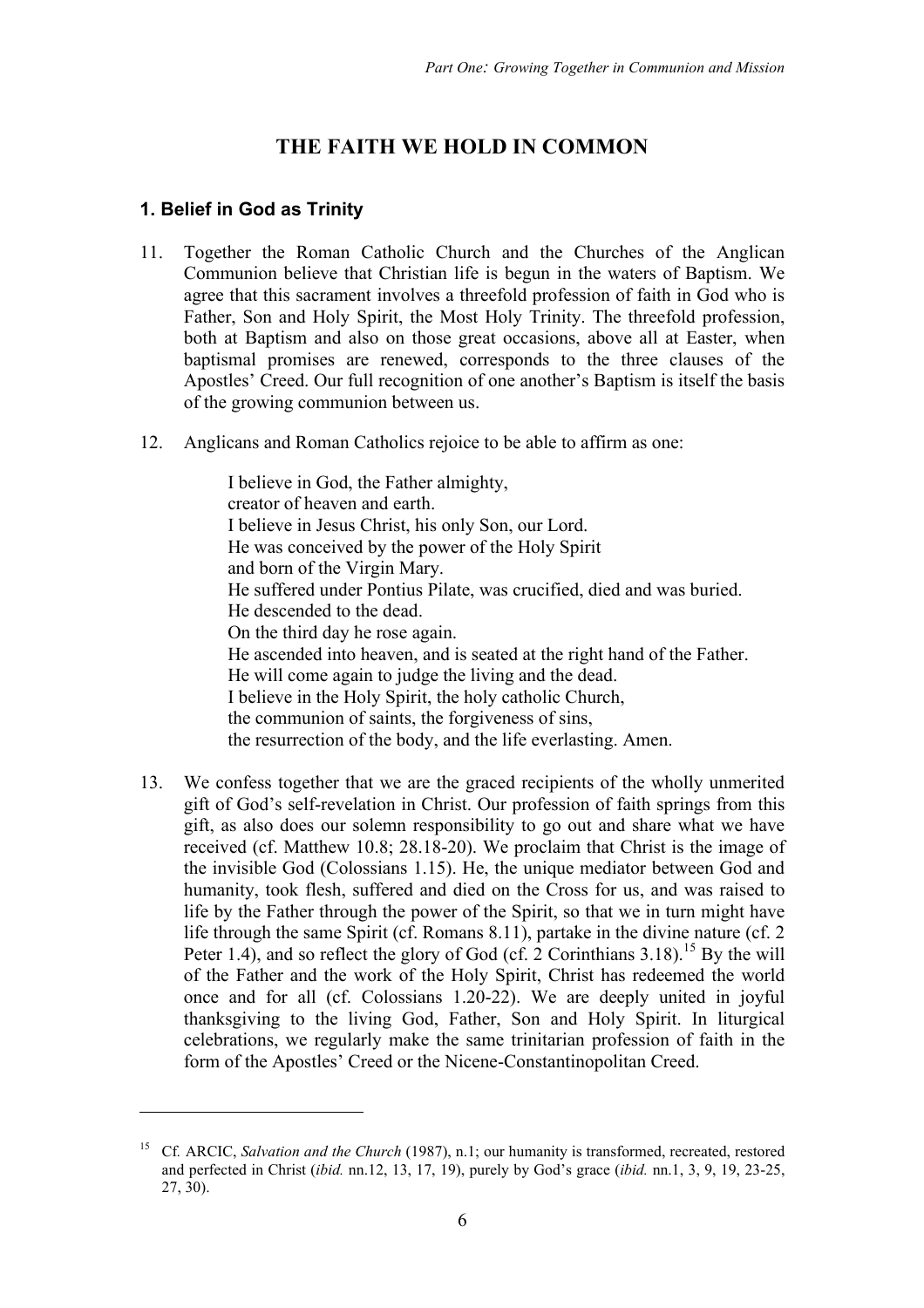14. We believe that the divine life is one of communion (in Greek, *koinonia*), and that the Church is a communion by participation in the eternal communion of the Son with the Father in the Holy Spirit. <sup>16</sup> The 'communion of saints' we profess in the Apostles' Creed translates the Latin, *communio sanctorum*, which is simultaneously the communion of God's holy people (*sancti*) and their communion in God's holy gifts (*sancta*) of word and sacrament. <sup>17</sup> The Roman Catholic Church and the Anglican Communion can already recognise many of God's gifts in one another. This sharing in God's gifts already constitutes a bond of communion between us. We are called to live out that real but imperfect communion visibly, while striving ultimately for full visible unity.

## **2. Church as Communion in Mission**

- 15. "The purpose of God according to Holy Scripture is to gather the whole of creation under the Lordship of Jesus Christ in whom, by the power of the Holy Spirit, all are brought into communion with God (Ephesians 1). The Church is the foretaste of this communion with God and with one another."<sup>18</sup> Anglicans and Catholics in dialogue have come to agree that communion or *koinonia* is the term that most aptly expresses the mystery underlying the various New Testament images of the Church.19 Union with God in Christ Jesus through the Spirit is the heart of Christian *koinonia*. The Son of God has taken to himself our human nature, and he has sent upon us his Spirit, who makes us so truly members of the body of Christ that we too are able to call God "*Abba*, Father" (Romans 8.15; Galatians 4.6). *Koinonia* with one another is entailed by our *koinonia* with God in Christ (cf. 1 John 1.1-4). This is the mystery of the Church.<sup>20</sup>
- 16. Moreover, we agree that this mystery requires visible expression.<sup>21</sup> The Church is intended to be the 'sacrament' of God's saving work, i.e. 'both sign and instrument<sup>22</sup> of God's purpose in Christ, "to unite all things in him, things in heaven and things on earth" (Ephesians 1.10). <sup>23</sup> As the body of Christ the incarnate Son, who was sent into the world because God loves the world (cf. John 3.16-17), the Church itself is essentially sent on mission into the world. Its mission is rooted in the saving mission of the Son and the Spirit and is, indeed, a sacramental form of that divine mission.
- 17. The Church is, therefore, a communion in mission. It is precisely as communion that the Church is "sacrament of the merciful grace of God for all humankind"<sup>24</sup>

<sup>&</sup>lt;sup>16</sup> Cf. ARCIC, *Church as Communion* (1991), n.6 ff.<br><sup>17</sup> Salvation and the Church, nn.1, 9, 11.<br><sup>18</sup> The Unity of the Church as Koinonia: *Gift and Calling* ('The Canberra Statement', 1991), in *Growth in Agreement II*, J. Gros, H. Meyer and W. Rusch, editors, (Geneva/Grand Rapids: WCC Publications/Eerdmans, 2000), p.937.<br>
<sup>19</sup> ARCIC, *The Final Report* (London: CTS/SPCK, 1981), Introduction, n.4.<br>
<sup>20</sup> *Ibid.* n.5; cf. *Church as Communion*, nn.8, 13, 43.<br>
<sup>21</sup> *Ibid.* n.7; cf. *Church as Communion*, n

Synod held in Rome in 1985 to celebrate the twentieth anniversary of the ending of Vatican II: 'The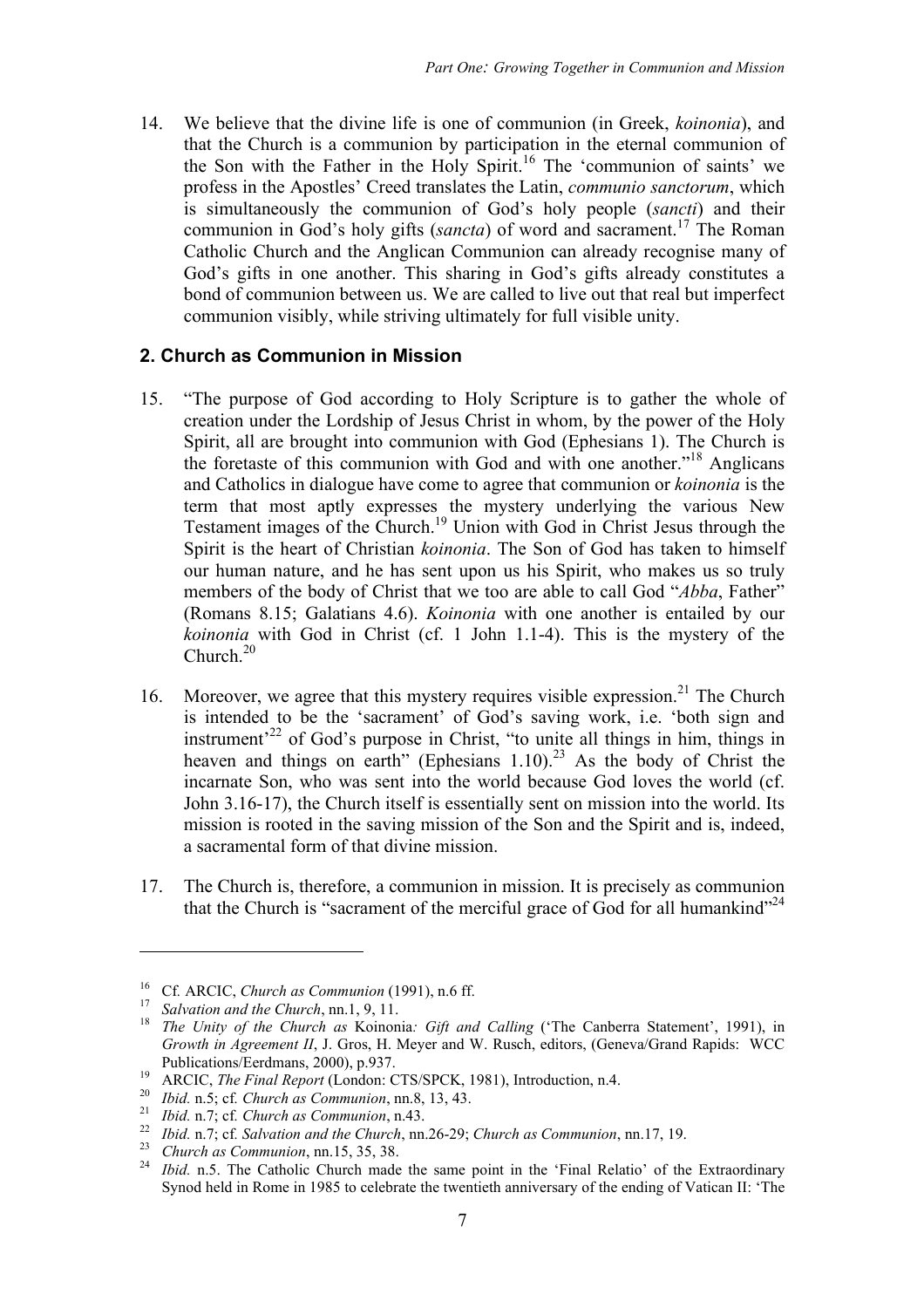and sent into the world. The Church's own unity is at once an experience of the mystery of the Kingdom and a Gospel witness (cf. Jesus' prayer, "that they may all be one... so that the world may believe", John 17.21). The Church's living of communion is therefore a vital part of its mission, and mission is harmed when communion is lacking. The Church announces what it is called to become, <sup>25</sup> and is already the community where salvation is offered and received. It is therefore an effective sign, given by God in the face of human sinfulness, division and alienation.26 "Confessing that their communion signifies God's purpose for the whole human race, the members of the Church are called to give themselves in loving witness and service to their fellow human beings."<sup>27</sup>

- 18. As a foretaste of the Kingdom, the Church exists to announce the fullness of the Kingdom. The Holy Spirit who anoints and empowers the Church reveals to it the things to come (cf. John 16.13). While also acting outside the community of Christians, the Spirit nurtures the new life of the Kingdom within the Church, where Christ is confessed explicitly,<sup>28</sup> and the Gospel becomes "a manifest reality".<sup>29</sup> The Church is called to be "a living expression of the Gospel, evangelised and evangelising, reconciled and reconciling, gathered together and gathering others". <sup>30</sup> "Christ's will and prayer are that his disciples should be one. Those who have received the same word of God and have been baptised in the same Spirit cannot, without disobedience, indefinitely acquiesce in a state of separation. Unity is of the essence of the Church, and since the Church is visible its unity also must be visible."31 We are therefore irrevocably committed to the re-establishment of full visible unity.
- 19. Roman Catholics and Anglicans agree that the Eucharist is the effectual sign of *koinonia*, that the ministry of oversight (*episcope*) serves the *koinonia*, and that a ministry of primacy is a visible link and focus of *koinonia*. <sup>32</sup> We understand the Church to be a communion of local churches (dioceses).<sup>33</sup> A local church is "a gathering of the baptised brought together by the apostolic preaching, confessing the one faith, celebrating the one eucharist, and led by an apostolic ministry".<sup>34</sup> Amongst the diversity of local churches, unity and coherence are maintained by the common confession of the one apostolic faith, by a shared

Church as communion is a sacrament for the salvation of the world' (II, D, 1; in *L'Osservatore*

Romano, 10 December, 1985).<br>
<sup>25</sup> The Final Report, Introduction, n.7.<br>
<sup>26</sup> Church as Communion, n.19.<br>
<sup>27</sup> Ibid. n.22.<br>
<sup>28</sup> Ibid. n.22.<br>
<sup>28</sup> Salvation and the Church, n.28. Likewise, at Vatican II, the Catholic Churc believes that it is led by the Spirit of the Lord who fills the whole world" (*Gaudium et Spes* [Pastoral Constitution on the Church in the Modern World], n.11). "Every benefit the people of God can confer on mankind during its earthly pilgrimage is rooted in the Church's being the 'universal sacrament of salvation', at once manifesting and actualising the mystery of God's love for men"

<sup>(</sup>Gaudium et Spes, n.45).<br>
<sup>30</sup> Salvation and the Church, n.28.<br>
<sup>31</sup> The Final Report, Introduction, n.9.<br>
<sup>32</sup> Cf. *ibid.* n.6.<br>
<sup>33</sup> Cf. also the expression, 'a body of churches' (*corpus Ecclesiarum*), used by Vatican *Gentium* (Dogmatic Constitution on the Church), n.23. <sup>34</sup> *Church as Communion*, n.43; cf*.* Acts 2.42.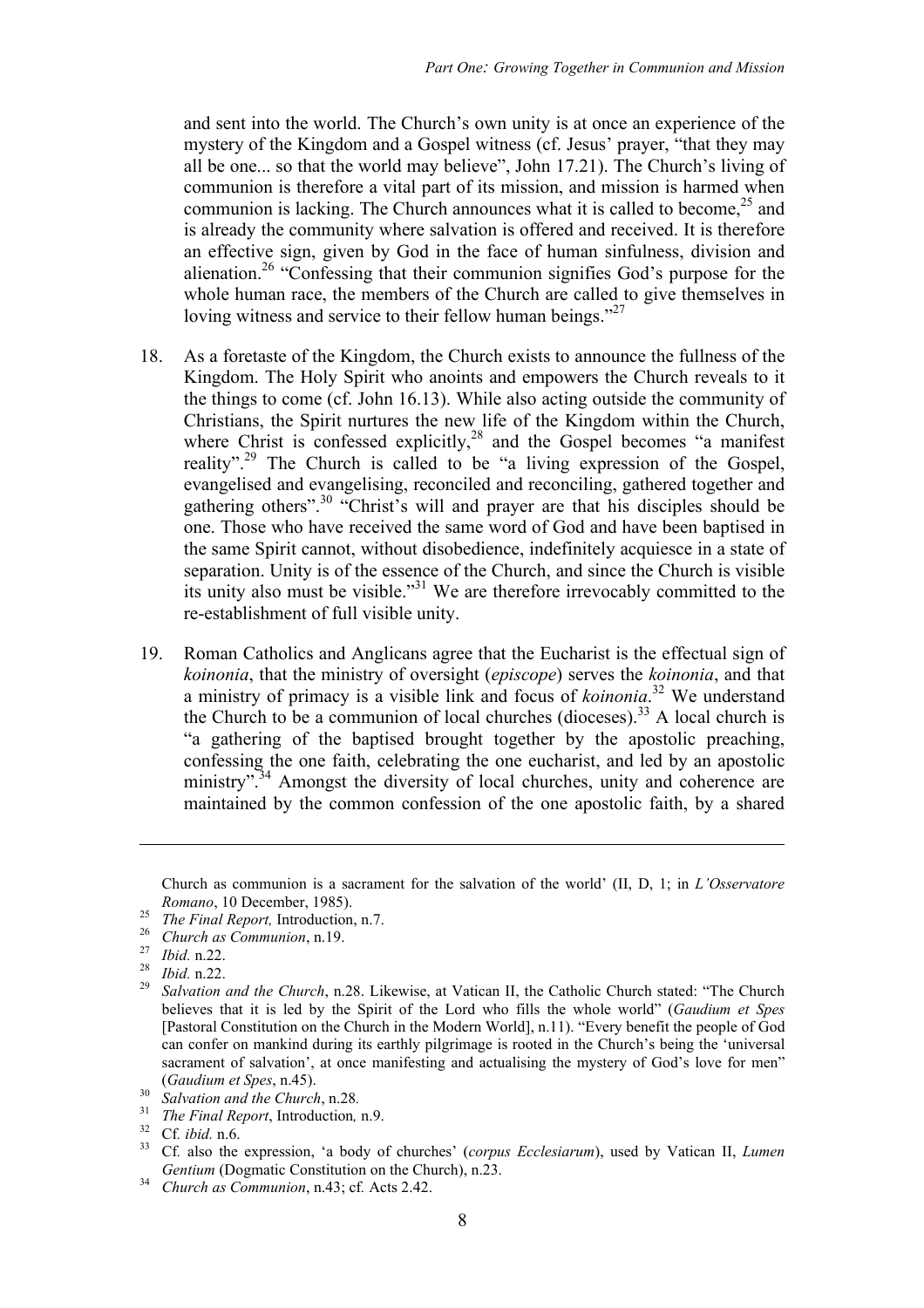sacramental life, by a common ministry of oversight, with both collegial and primatial dimensions, and by joint ways of reaching decisions and giving authoritative teaching.<sup>35</sup> We agree that the one celebration of the Eucharist is the "pre-eminent expression and focus" of ecclesial communion.<sup>36</sup>

- 20. Within the context of our agreement on the nature of the Church and its mission, the question must be addressed: where is the Church actually to be found? Anglicans and Roman Catholics agree that there are essential elements, constitutive of ecclesial life, which must be "present and mutually recognised" in each local church, in order for there to be that "one visible communion which God wills".<sup>37</sup> The degree of visible communion depends on the extent of our mutual recognition of the holy gifts and the essential constitutive elements of the Church in one another.
- 21. For Anglicans, the 1998 Lambeth Conference reaffirmed the 1888 Chicago-Lambeth Quadrilateral "as a basis on which Anglicans seek the full, visible unity of the Church" and also recognised it "as a statement of Anglican unity and identity". <sup>38</sup> This "brief, shorthand expression of the features necessary for visible unity", which has also "served Anglicans well as the basis for ecumenical conversations", consists of the Holy Scriptures of the Old and New Testaments, the Apostles' and Nicene Creeds, the sacraments of Baptism and Eucharist, and the historic episcopate, these four being understood as "gifts for sustaining and nurturing a life of unity".<sup>39</sup> There is also general agreement that the maintenance of unity requires structures of communion. Meetings of bishops with a presiding bishop and councils or synods which bring together bishops, clergy and laity serve unity at the diocesan and provincial levels. The Archbishop of Canterbury, the Lambeth Conference of bishops, the Anglican Consultative Council, and the Primates' Meeting are called to serve the unity of the Communion at the world level. However, recognising that communion suffers when these instruments are neglected, Anglicans are giving renewed attention to the nature and role of their international structures.
- 22. For Catholics, the Second Vatican Council adopted an approach to the Church in terms of "the elements and endowments which together go to build up and give life to the Church itself". <sup>40</sup> The Council taught that fully incorporated into the Church are "those who, possessing the Spirit of Christ, accept all the means of salvation given to the Church together with her entire organisation, and who by the bonds constituted by the profession of faith, the sacraments, ecclesiastical government, and communion - are joined in the visible structure of the Church of Christ, who rules her through the Supreme Pontiff and the bishops".<sup>41</sup> Because of the presence of all these elements, it taught that the Church of Christ

<sup>&</sup>lt;sup>35</sup> *Ibid.* nn.39, 45.<br><sup>36</sup> *Ibid.* nn.45, cf. n.24.<br><sup>37</sup> Cf. *ibid.* nn.14,43,48.<br><sup>38</sup> Lambeth Conference, 1998, Resolution IV.2 (a).<br><sup>39</sup> 'Called to be One: Section IV Report', in *The Official Report of the Lambeth Co* (Harrisburg: Morehouse Publishing, 1999), p.233; cf*.* also Lambeth Conference, 1998, Resolution III.8. <sup>40</sup> *Unitatis Redintegratio*, n.3; cf*. Lumen Gentium*, n.8. <sup>41</sup> *Lumen Gentium*, n.14; cf*.* also n.15.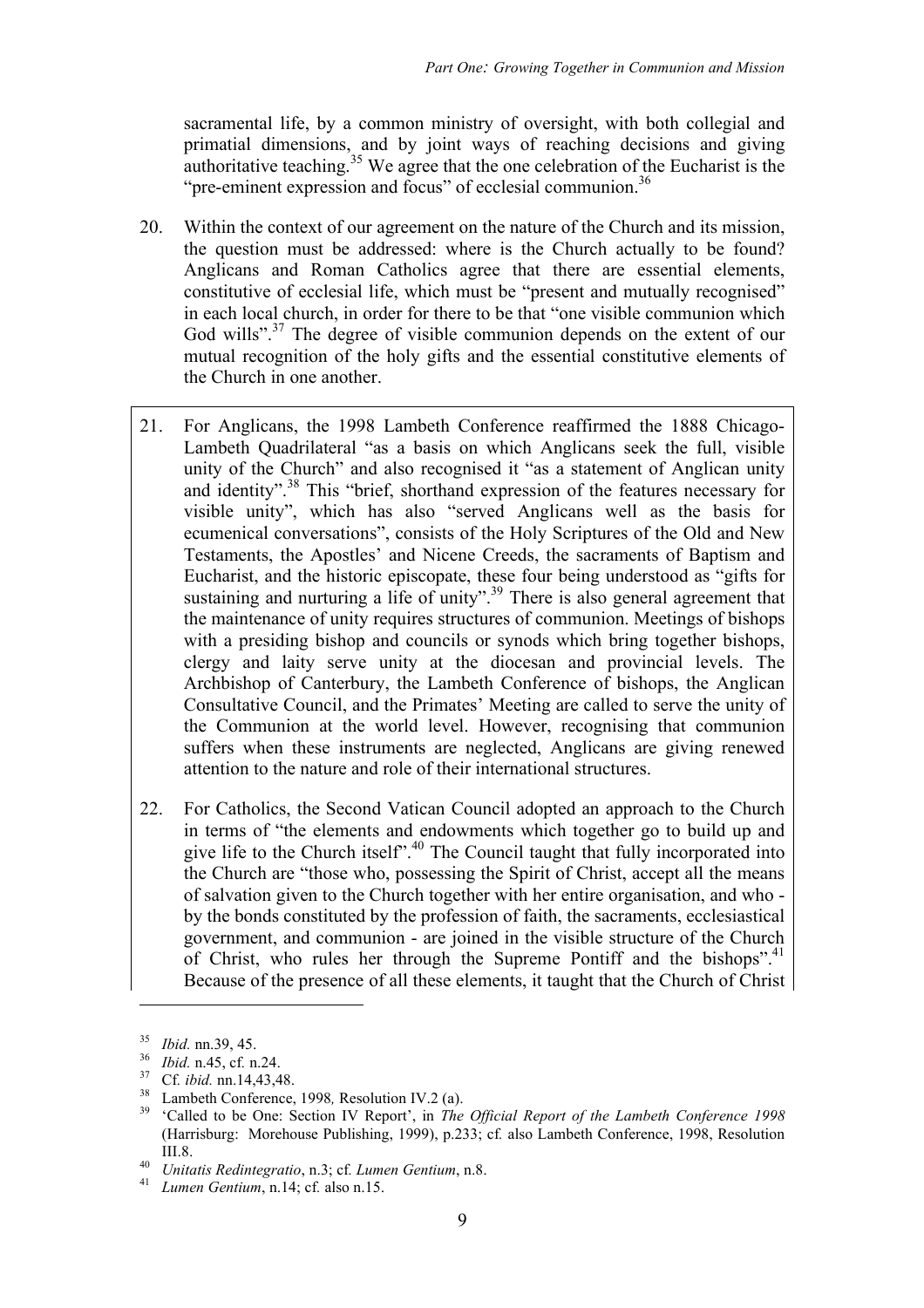that we profess in the Creed, to be one, holy, catholic and apostolic, "subsists in the Catholic Church, which is governed by the successor of Peter and by the bishops in communion with him".<sup>42</sup> The "fullness of grace and truth" and the "fullness of the means of salvation" have been entrusted to the Catholic Church,43 a trust that can be obscured by "the weaknesses, mediocrity, sins and at times the betrayals of some of her children". <sup>44</sup> At the same time, the Council recognised that "some, even very many, of the most significant elements and endowments ... can exist outside the visible boundaries of the Catholic Church";<sup>45</sup> "many elements of sanctification and truth are found outside its visible confines".<sup>46</sup> Among other elements, these include honour for sacred scripture, sincere religious zeal, baptism and other sacraments.<sup>47</sup> "To the extent that these elements are found in other Christian Communities, the one Church of Christ is effectively present in them."48 Indeed, such elements constitute "the objective basis of the communion, albeit imperfect," which exists between the Catholic Church and other Christian communities. 49 There is prominent mention of the Petrine ministry in the teaching of Vatican II. Significantly, as in quotations above, it is associated with the ministry of the bishops. One of the landmark teachings of Vatican II was that bishops form a college in succession to the college of the apostles and that, "together with their head, the Supreme Pontiff, and never apart from him, they have supreme and full authority over the universal Church".<sup>50</sup>

- 23. While already we can affirm together that universal primacy, as a visible focus of unity, is "a gift to be shared", able to be "offered and received even before our Churches are in full communion", <sup>51</sup> nevertheless serious questions remain for Anglicans regarding the nature and jurisdictional consequences of universal primacy. 52
- 24. Anglicans and Catholics share a considerable degree of agreement on the constitutive elements of visible communion. We agree that the ministry of oversight has "both collegial and primatial dimensions", and furthermore, that in the context of the communion of all the churches, the episcopal ministry of a universal primate finds its role as "the visible focus of unity".<sup>53</sup>
- 25. Our ecumenical effort is founded on the conviction that all of these gifts, "which come from Christ and lead back to him, belong by right to the one Church of Christ". <sup>54</sup> "Full unity will come about when we all share in the

<sup>&</sup>lt;sup>42</sup> *Ibid.* n.8.<br>
<sup>43</sup> *Unitatis Redintegratio*, n.3.<br>
<sup>44</sup> Cf. Pope John Paul II's Encyclical Letter on ecumenism, *Ut Unum Sint* (1995), n.11.<br>
<sup>45</sup> *Unitatis Redintegratio*, n.3.<br>
<sup>47</sup> *Cf. Ibid.*,n.15.<br>
<sup>47</sup> *Unum Si*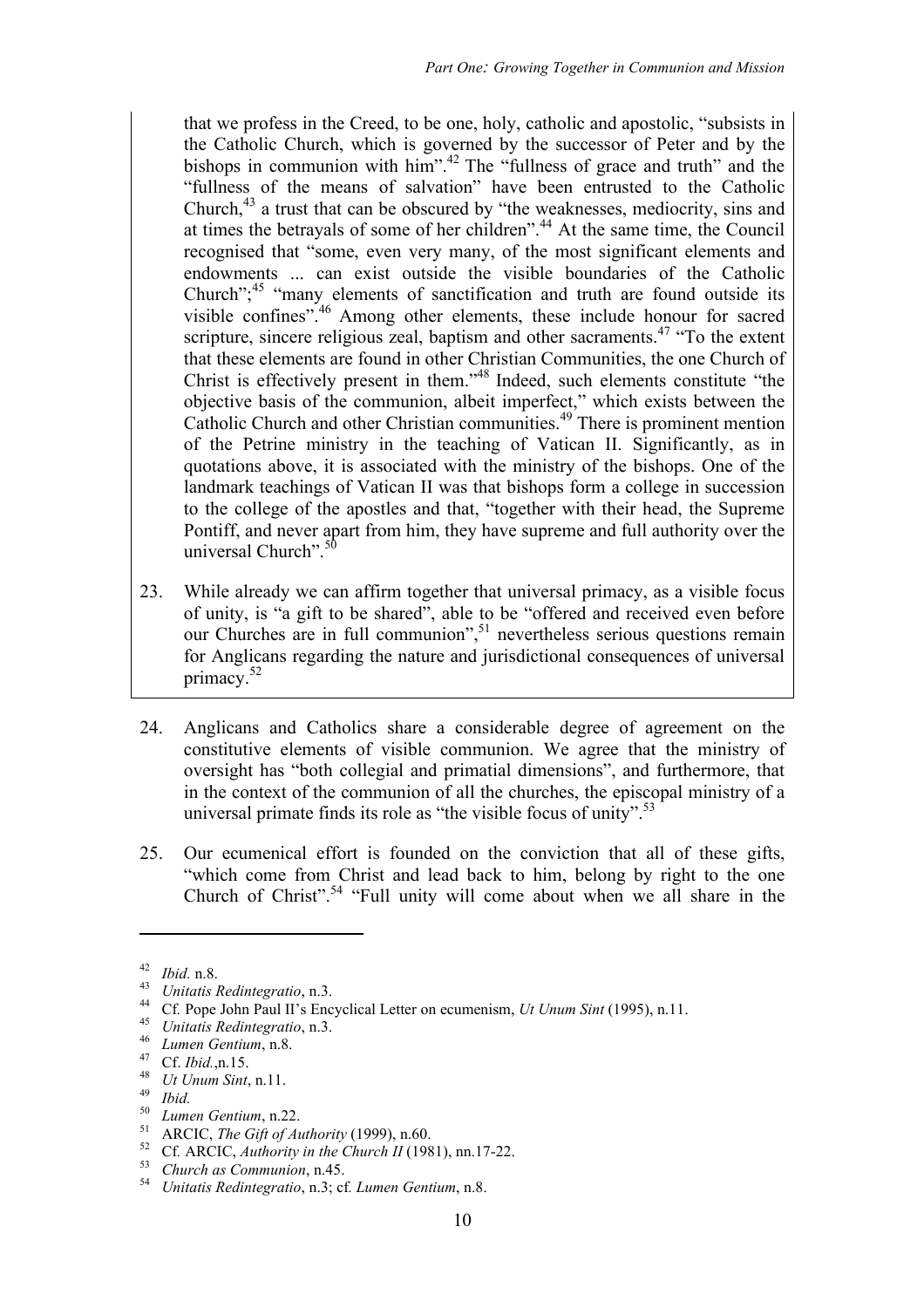fullness of the means of salvation entrusted by Christ to his Church."<sup>55</sup> In our search for unity, the goal of the Roman Catholic Church and the Anglican Communion is to come together in a common confession of the apostolic faith and a shared sacramental life with a common ministry of oversight. The sharing of these inter-related elements will serve and strengthen the Church's witness in mission.

## **3. The Living Word of God**

- 26. Anglicans and Roman Catholics embrace a common Christian inheritance, shared for many centuries, "with its living traditions of liturgy, theology, spirituality, Church order, and mission".<sup>56</sup> We agree that the Church lives in a dynamic process of tradition, "communicating to each generation what was delivered once and for all to the apostolic community",<sup>57</sup> and that the Church is "servant and not master of what it has received".<sup>58</sup> Through many centuries beforehand, God prepared his people for the coming of Christ. The patriarchs and the prophets received and spoke the word of God in the Spirit, and then, in the fullness of time (Galatians 4.4), by the power of the same Spirit, the Word of God took flesh, was born of a woman, and accomplished his ministry.<sup>59</sup>
- 27. The Word who became flesh and dwelt among us is at the centre of what was transmitted from the beginning and what will be transmitted until the end, $60$  and the Holy Spirit quickens the memory of the teaching and work of Christ and of his exaltation, of which the apostolic community was the first witness.<sup>61</sup> It is the living Word of God, together with the Spirit, who communicates God's invitation to communion to the whole world in every age. <sup>62</sup> Therefore, we rejoice to reaffirm that the Church's mission is most truly that of the Son and the Spirit. Properly understood, tradition is itself an act of communion whereby the Spirit unites the local churches of our day with those that preceded them in the one apostolic faith. $^{63}$  The communion of the Church spans time and space. $^{64}$
- 28. We agree that the revealed Word is "received and communicated through the life of the whole Christian community";<sup>65</sup> since the Holy Spirit is given to all the people of God, it is within the Church as a whole that the living memory of

<sup>55</sup> *Ut Unum Sint*, n.86. <sup>56</sup> *The Malta Report* (Report of the Anglican-Roman Catholic Joint Preparatory Commission*,* 1968;

published in *The Final Report*, pp.108-116), n.3. <sup>57</sup> *Ibid.* n.14. By convention, the capitalised word 'Tradition' refers to 'the Gospel itself, transmitted from generation to generation in and by the Church', indeed to 'Christ himself'; the uncapitalised word 'tradition' refers to 'the traditionary process', the handing on of the revealed truth; and the plural 'traditions' refers to the diversity of forms of expression and of confessional traditions; cf*.* Fourth World Conference on Faith and Order, *Montreal Report*, 1963, section II, n.39. By their

very nature, traditions stand in need of regular scrutiny.<br>
<sup>58</sup> Salvation and the Church, n.27.<br>
<sup>59</sup> ARCIC, Authority in the Church I: Elucidation (1981), n.2.<br>
<sup>60</sup> The Gift of Authority, n.14.<br>
<sup>61</sup> Church as Communio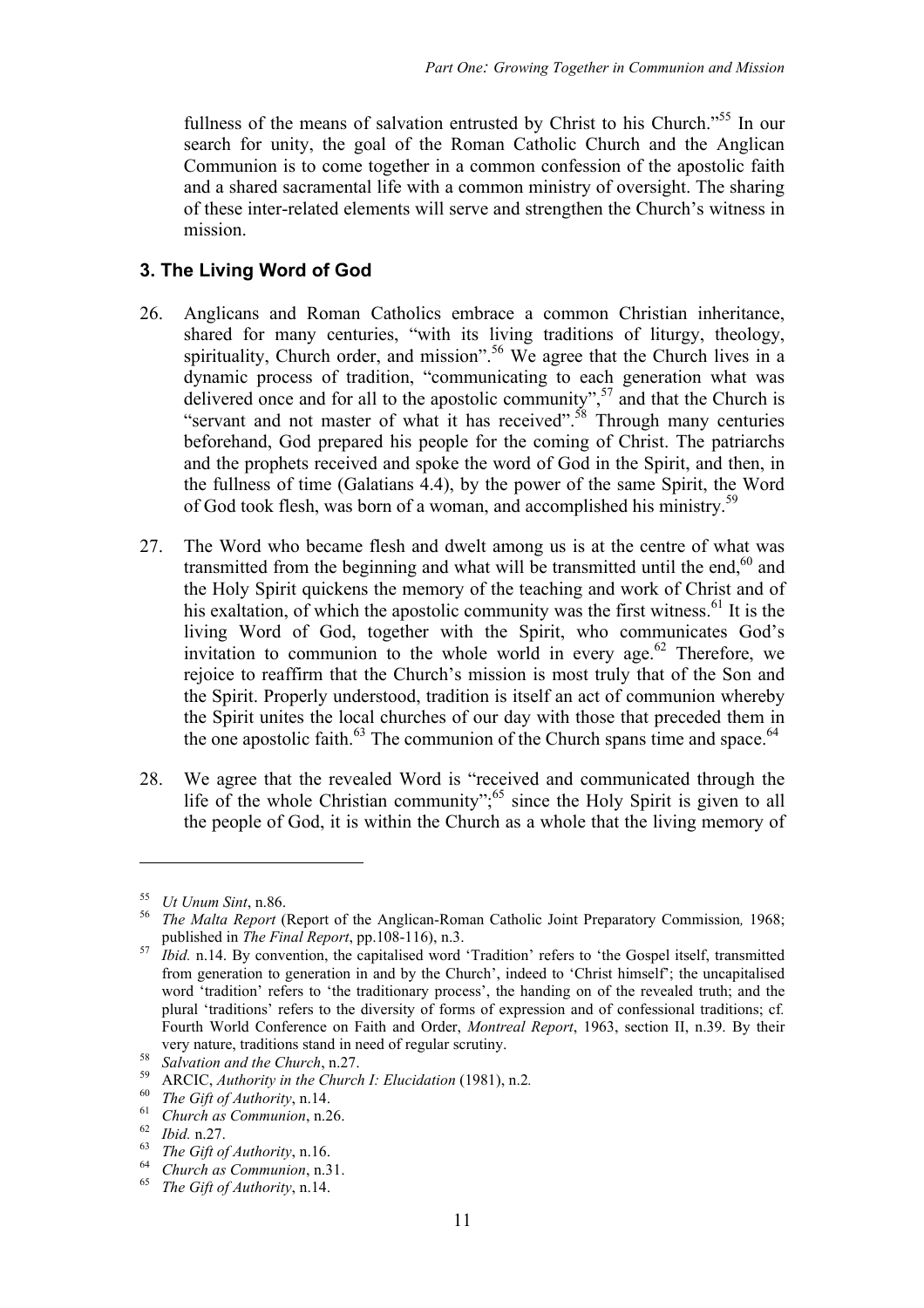the faith is active.<sup>66</sup> Christians are together formed into the body of Christ by the Spirit for the praise and glory of God and to minister grace and communion to the world.

- 29. We exist as Christians by the Tradition of the Gospel, testified in Scripture, transmitted in and by the Church through the power of the Holy Spirit.<sup>67</sup> "Within Tradition the Scriptures occupy a unique and normative place and belong to what has been given once for all."<sup>68</sup> At a very early stage, by the guidance of the Holy Spirit, "the Church was led to acknowledge the canon of Scripture as both test and norm" in order to safeguard the authenticity of its memory.<sup>69</sup> Therefore the Scriptures as the uniquely inspired witness to divine revelation have a unique role in keeping alive the Church's memory of the teaching and work of Christ. We agree that the Church's teaching, preaching and action must constantly be measured against the Scriptures; however the manner in which we each understand the Scriptures as "test and norm" needs still more clarification.
- 30. In approaching Scripture, the Christian faithful draw upon the rich diversity of methods of reading and interpretation used throughout the Church's history (e.g. historical-critical, exegetical, typological, spiritual, sociological, canonical). These methods, which all have value, have been developed in many different contexts of the Church's life, which need to be recalled and respected. Anglican – Roman Catholic dialogue in recent decades has itself been a context for the development of an ecumenical reading of Scripture that has consciously tried to get behind well-known controversies and to seek new shared insights concerning those things which have divided us.<sup>70</sup>
- 31. Effective preaching is indispensable in enabling the Scriptures to nourish the faithful and in communicating the living Word of God (cf. Romans 10.14-17). The responsibility to keep the community true to the apostolic faith, and transmit that faith to the Church of every age, is an essential element in the ministry of those who have oversight in the Church.<sup>71</sup> In order to sustain and promote the Church's mission<sup>72</sup> they exercise a ministry of memory, preaching, explaining and applying the truth of the Gospel.
- 32. Both Communions agree that, under the guidance of the Holy Spirit, the Tradition of the Gospel is alive in the Church, in continuity with the earliest Christian centuries when the apostolic witness, memory and interpretation took normative form in the canon of Scripture, and the first four councils formulated fundamental and binding doctrines of Christian faith. However, Anglicans and Roman Catholics diverge with regard to the status both of the councils held, and

<sup>&</sup>lt;sup>66</sup> Church as Communion, n.29.<br><sup>67</sup> Montreal Report, 1963 (op. cit.), Section II, n.45.<br><sup>68</sup> Church as Communion, n.26.<br><sup>69</sup> Church as Communion, n.26.<br><sup>70</sup> Cf. ARCIC, *Mary: Grace and Hope in Christ* (2005), n.7, which intent to offer an 'ecclesial and ecumenical' reading of Scripture. <sup>71</sup> Cf*.* ARCIC, *Ministry and Ordination* (1973), n.10. <sup>72</sup> Cf*. Church as Communion*, n.32.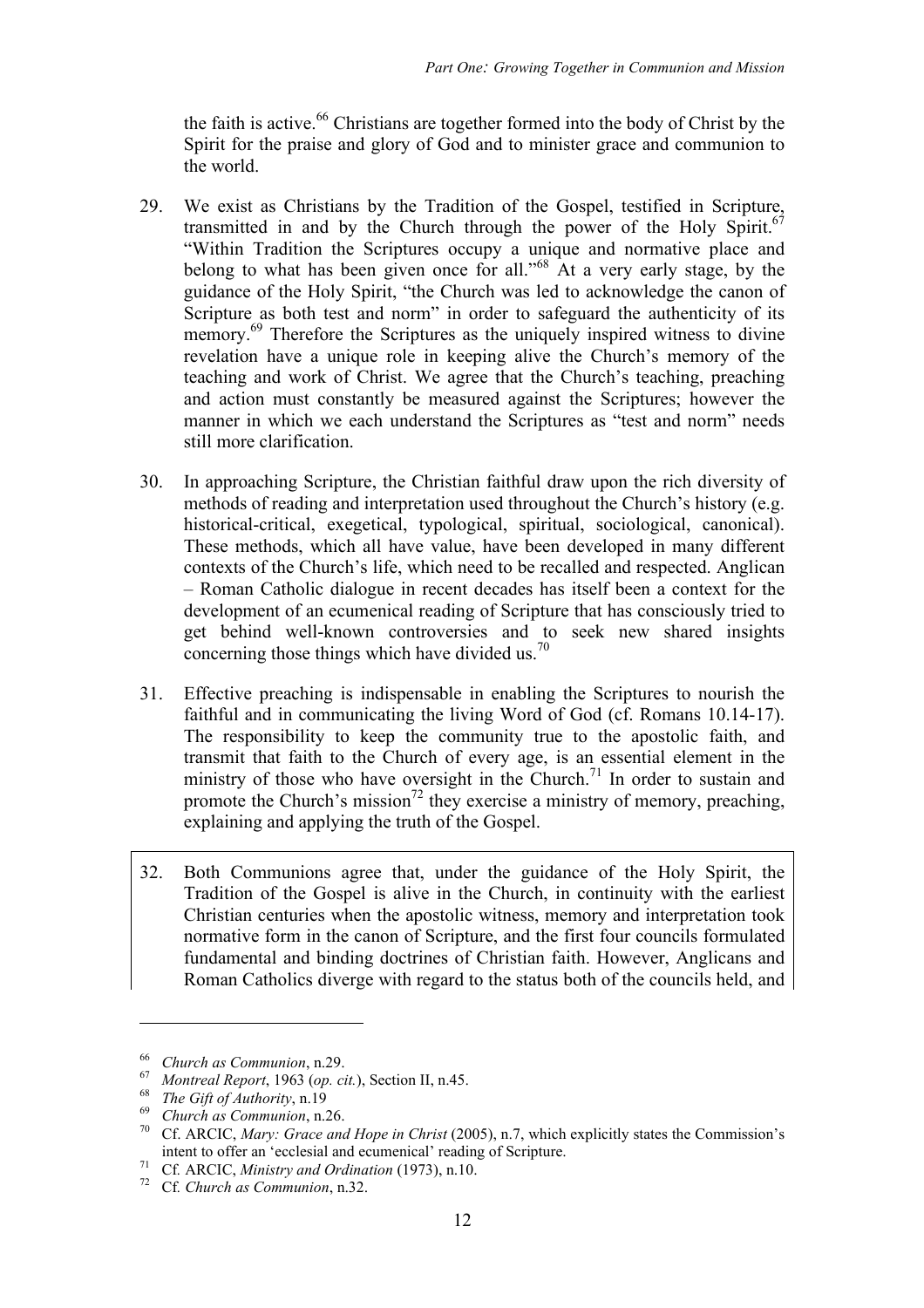of the doctrines formulated, in the intervening centuries up to today. There are further divergences in the way in which teaching authority in the life of the Church is exercised and the authentic tradition is discerned (cf. paragraphs 69, 71 and 73-76 below).

## **4. Baptism**

- 33. Anglicans and Roman Catholics agree that they receive one baptism, administered with water in the name of the Father, the Son, and the Holy Spirit. We do this in obedience to the command of the risen Lord (cf. Matthew 28.18- 20). We consider baptism a sacrament of initiation instituted by Jesus Christ, by which we are incorporated into the life of his body, the Church. Baptism is the sacrament of faith, through which a person embraces the faith of the Church and is embraced by it.
- 34. Together with other Christians, we accept the meanings baptism has in the Scriptures, and the tradition and practice of the early Church.<sup>73</sup> By baptism, through faith, Christians are united with Christ in his life, death and resurrection. Along with all our human sinfulness, we are buried with Christ (cf. Romans 6.3-11) and raised to a new life, which begins here and now, in the power of his resurrection.<sup>74</sup> Thus we believe this one baptism is for the forgiveness of sins, including original sin, and that we are pardoned, washed and cleansed by Christ, who came into the world to save sinners. "Baptism is the unrepeatable sacrament of justification and incorporation into Christ (1 Corinthians 6.11, 12.12-13; Galatians 3.27)."<sup>75</sup> Through baptism, by grace alone and not because of any merit on our part, we put on Christ, and receiving his Spirit, we are enabled to live a new life.
- 35. By the power of the indwelling Spirit, baptism initiates a renewal of life and growth in holiness which God will bring to completion in eternal life. What is given in baptism is the "first instalment of the final consummation and the ground of the believer's hope".<sup>76</sup> By this lifelong process of sanctification, believers "grow into conformity with Christ, the perfect image of God, until he appears and we shall be like him".<sup>77</sup>
- 36. We believe that all who are baptised are incorporated into the body of Christ, the Church. "Through baptism, Christians are brought into union with Christ, with each other and with the Church of every time and place."<sup>78</sup> This spiritual communion of the baptised receives necessary expression in a visible community, in which the Word of God is proclaimed afresh, the sacraments are celebrated, and the people of God receive pastoral oversight, so that the life of the Gospel and the mission flowing from it are lived out by the baptised.<sup>79</sup>

<sup>73</sup> Cf*.* World Council of Churches, *Baptism, Eucharist and Ministry* [*BEM*], Faith and Order Paper no.111 (Geneva: WCC Publications, 1982), Baptism, nn.1-23.<br>
<sup>74</sup> Cf. *ibid.* n.3.<br> *75 Salvation and the Church*, n.16.<br>
<sup>77</sup> *Ibid.* n.17.<br> *78 BEM*, Baptism, n.6.<br>
Cf. *Church as Communion*, nn.15, 19.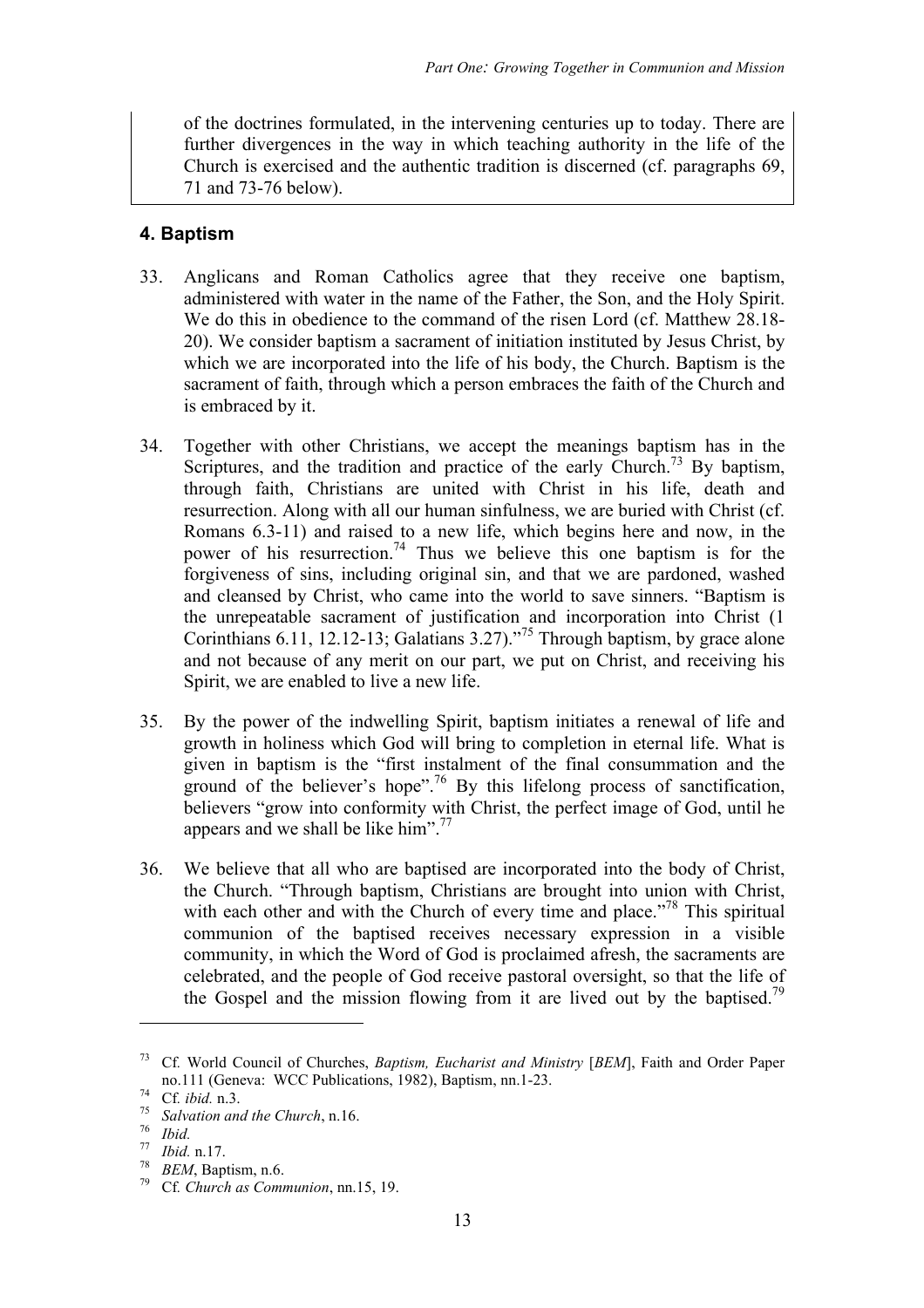Baptism into the Christian community is directed to the full expression of the new life received in Christ, as sin is overcome and God is served and glorified in Christ-like lives.

- 37. In both the Anglican Communion and the Roman Catholic Church, the sacramental process of Christian initiation also includes confirmation. Common to our understanding is that confirmation is an empowerment by the Holy Spirit for witness and mission, and a public manifestation of membership in the Body of Christ. The twentieth century saw a reappraisal in both the Roman Catholic Church and the Anglican Communion of the relationship between Baptism, Confirmation and participation in Holy Communion. In both traditions, it is now widespread practice to admit children to Communion at the age of reason.
- 38. The Anglican Communion and the Catholic Church recognise the baptism each confers. Anglicans and Catholics therefore regard our common baptism as the basic bond of unity between us,  $80$  even as we recognise that the fullness of eucharistic communion to which baptism should lead is impeded by disagreement concerning some of the elements of faith and practice which we acknowledge are necessary for full, visible communion. Nevertheless, we recognise that this incompleteness constitutes an imperative: Anglicans and Catholics are committed to overcoming by God's grace all the divisions that still hinder the fullness of eucharistic and ecclesial communion. Our fundamental baptismal communion gives us the shared responsibility to witness as fully as possible to the Gospel of Christ before the world and to show forth the new life lived by the body of Christ, with the liberation and renewal it brings.

## **5. Eucharist**

39. Anglicans and Catholics agree that the full participation in the Eucharist, together with Baptism and Confirmation, completes the sacramental process of Christian initiation.<sup>81</sup> The Eucharist is a gift received from the Lord himself, and celebrated in obedience to his command until he comes again (cf. 1 Corinthians 11.23–25; Matthew 26.26-29; Mark 14.22-25; Luke 22.14-20; John 6.53-58). The visible communion of Christ's body, entered through baptism, is nourished, deepened, and expressed in the eucharistic communion when believers eat and drink and receive the body and blood of Christ. When his people are gathered at the Eucharist to commemorate Christ's saving acts for our redemption, he makes present and effective among us the eternal benefits of his victory and elicits and renews his people's response of faith, thanksgiving and selfsurrender.<sup>82</sup> The identity of the Church as Christ's body is expressed and visibly proclaimed by its being centred in the partaking of Christ's body and blood in the Eucharist.<sup>83</sup>

<sup>80</sup> Cf*. ibid.* n.50, quoting the Common Declaration of Pope John Paul II and Archbishop Robert Runcie, 2 October, 1989.<br><sup>81</sup> Cf. *BEM*, Baptism, n.20.<br><sup>82</sup> Cf. ARCIC, *Eucharistic Doctrine* (1971), n.3.<br>*B*<sup>3</sup> *Ibid.*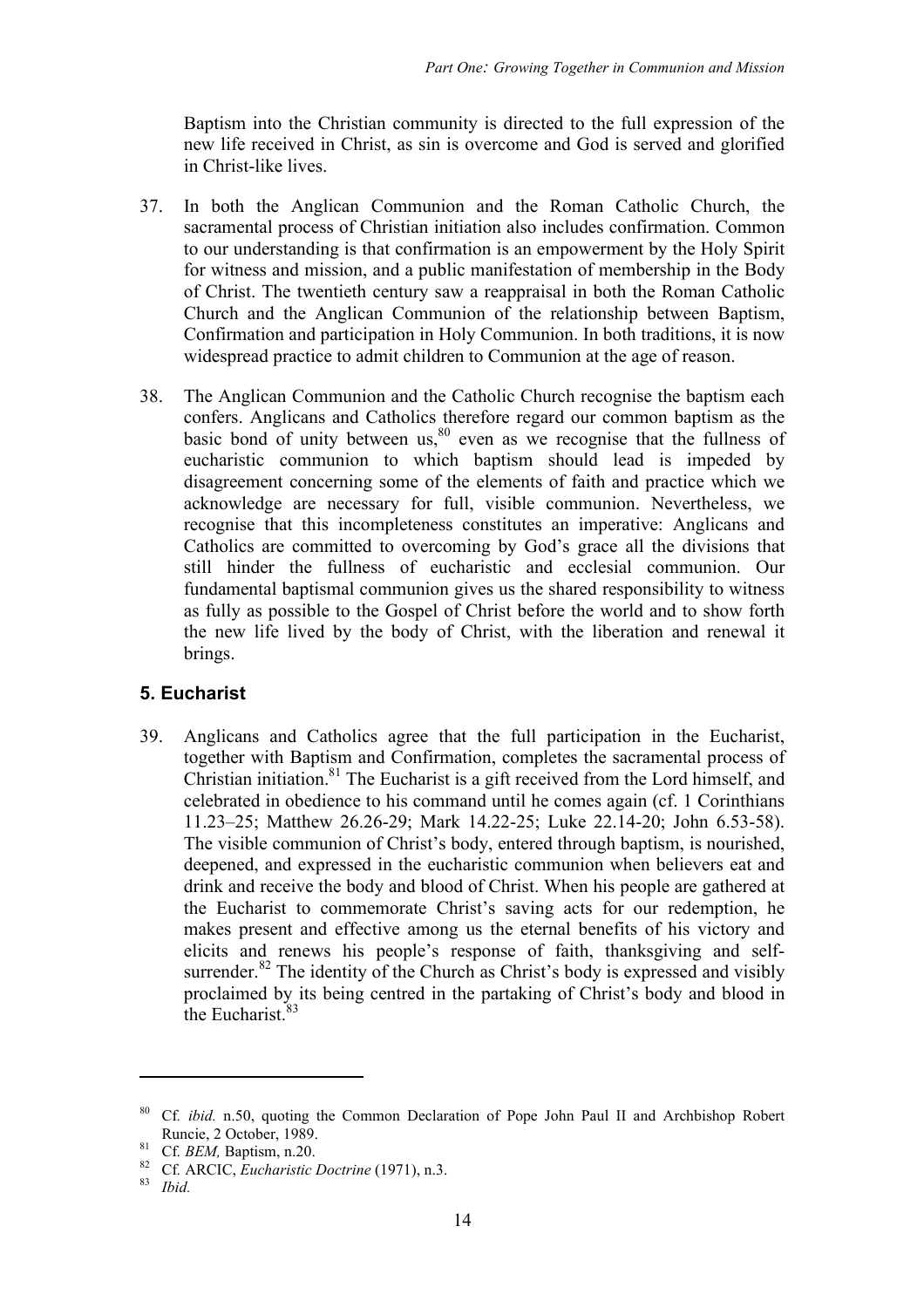- 40. We agree that the Eucharist is the memorial (*anamnesis*) of the crucified and risen Christ, of the entire work of reconciliation God has accomplished in him.<sup>84</sup> By memorial, Anglicans and Catholics both intend not merely a calling to mind of what God has done in the past but an effectual sacramental proclamation, which through the action of the Holy Spirit makes present what has been accomplished and promised once-and-for-all. In this sense, then, there is only one historical, unrepeatable sacrifice, offered once for all by Christ and accepted once for all by the Father, which cannot be repeated or added to.<sup>85</sup> The eucharistic memorial, however, makes present this once-and-for-all sacrifice of Christ. It is therefore possible to say that "the Eucharist is a sacrifice in the sacramental sense, provided that it is clear that this is not a repetition of the historical sacrifice.<sup>786</sup> "In the Eucharistic Prayer, the Church continues to make a perpetual memorial of Christ's death, and his members, united with God and one another, give thanks for all his mercies, entreat the benefits of his passion on behalf of the whole Church, participate in these benefits, and enter into the movement of his self-offering.<sup> $\dot{m}$ 7 The action of the Church in the eucharistic</sup> celebration "adds nothing to the efficacy of Christ's sacrifice on the cross" but is rather a fruit of that sacrifice. In the eucharistic celebration Christ's one sacrifice is made present for us.<sup>88</sup>
- 41. Anglicans and Catholics believe in the real presence of Christ in the Eucharist. The real communion with Christ crucified and risen presupposes his true presence, which is "effectually signified by the bread and wine which, in this mystery, become his body and blood."<sup>89</sup> "What is here affirmed is a sacramental presence in which God uses the realities of this world to convey the realities of the new creation: bread for this life becomes the bread of eternal life. Before the Eucharistic Prayer, to the question: 'What is that?', the believer answers: 'It is bread'. After the Eucharistic Prayer, to the same question he answers: 'It is truly the body of Christ, the Bread of Life'."<sup>90</sup> While Christ is present and active in a variety of ways in the entire eucharistic celebration, so that his presence is not limited to the consecrated elements,<sup>91</sup> the bread and wine are not empty signs: Christ's body and blood become really present and are really given in these elements. 92
- 42. The real presence of Christ depends not on an individual believer's faith but on the power of the Holy Spirit, whom the Church invokes in the liturgy in order to receive the Lord's real gift of himself.<sup>93</sup> Nevertheless, Anglicans and Catholics agree that faith is required in order that, partaking of the sacrament of the Lord's

<sup>84</sup> Cf*.* ARCIC, *Eucharistic Doctrine: Elucidation*, (1979), n.5; also 1 Corinthians 11.24-25; Luke <sup>85</sup> Cf. *Eucharistic Doctrine*, n.5.<br><sup>86</sup> Eucharistic Doctrine: Elucidation, n.5.<br><sup>87</sup> Eucharistic Doctrine, n.5.<br><sup>88</sup> Cf. *Eucharistic Doctrine*: Elucidation, n.5.<br><sup>89</sup> Eucharistic Doctrine: Elucidation, n.6.<br><sup>90</sup> Cf. *E*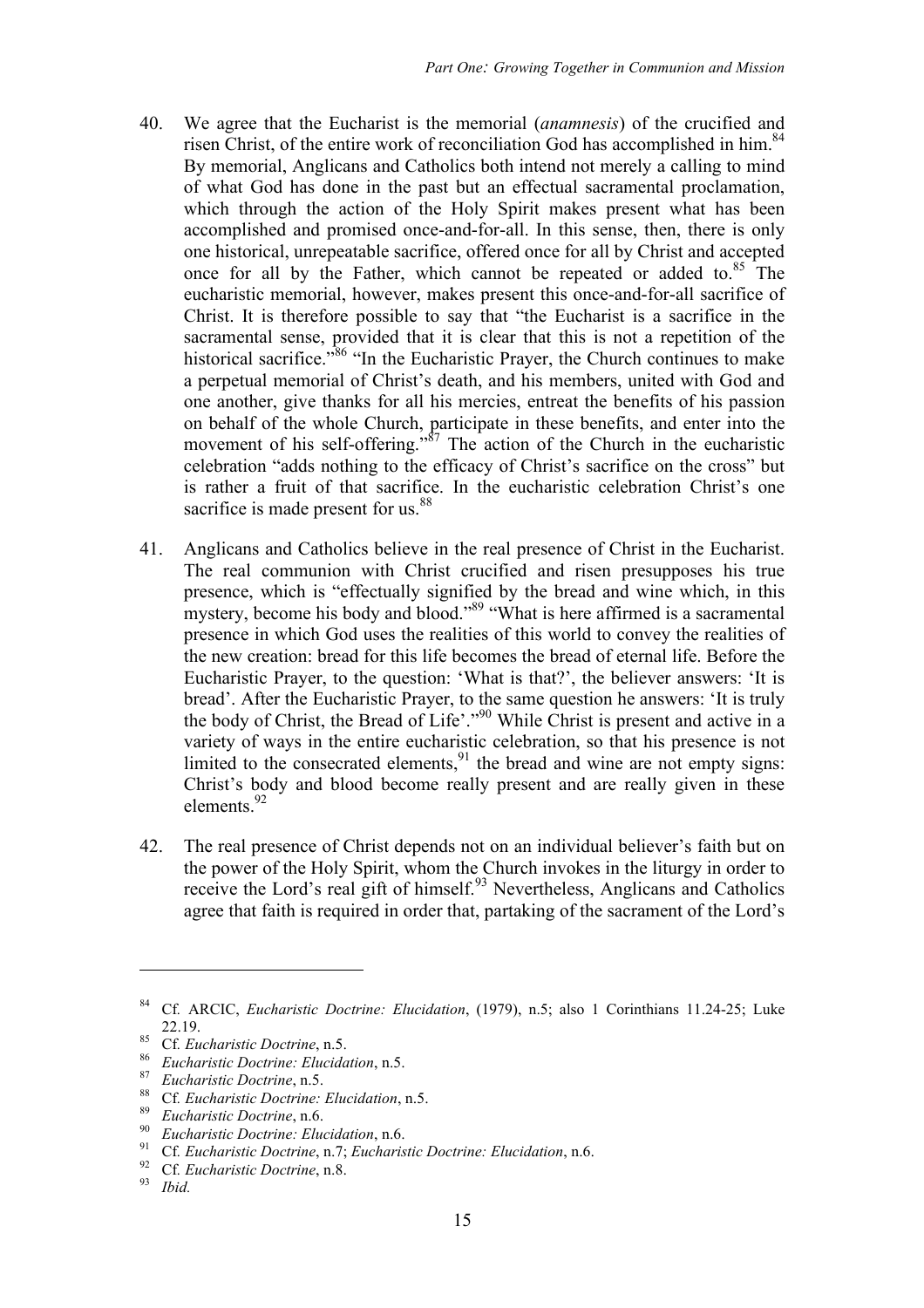real presence, a life-giving encounter may result.<sup>94</sup> "The bread and wine become the sacramental body and blood of Christ in order that the Christian community may become more truly what it already is, the body of Christ."<sup>95</sup>

- 43. We agree that the Eucharist is the "meal of the Kingdom",  $\frac{96}{5}$  in which the Church gives thanks for all the signs of the coming Kingdom. By the transforming action of the Spirit of God the elements of bread and wine, fruits of the first creation, become an anticipation of the joys of the age to come, "pledges and first-fruits of the new heaven and new earth",  $97$  and a foretaste of the Kingdom. <sup>98</sup> Reconciled in the Eucharist, the members of the body of Christ are called to be "servants of reconciliation among men and women and witnesses of the joy of the resurrection"<sup>99</sup> which breaks into our world.
- 44. Anglicans and Roman Catholics agree that every celebration of the Eucharist has to do with the whole Church, and that the whole Church is involved in each local celebration. The communion established in the body of Christ is a communion with all Christians of all times and places.<sup>100</sup> They also agree that only bishops and episcopally ordained and authorised priests preside at the Eucharist.
- 45. Anglicans and Roman Catholics hold that there is an inextricable link between Eucharist and Ministry. Without recognition and reconciliation of ministries, therefore (cf. paragraphs 60 to 61 below), it is not possible to realise the full impact of our common understanding of the Eucharist.
- 46. Anglicans and Catholics acknowledge that there is an intrinsic relationship between sharing the Eucharist and full ecclesial communion, but diverge on the way in which that is expressed on the way to full communion. Churches of the Anglican Communion and Roman Catholic Church therefore have different disciplines for eucharistic sharing.
- 47. The Catholic Church regards eucharistic sharing by those not yet in full ecclesial communion as something exceptional, limited to particular cases of spiritual need.<sup>101</sup> Moreover, it does not permit the Catholic faithful to receive the Eucharist from, nor Catholic clergy to concelebrate with, those whose ministry has not been officially recognised by the Catholic Church.<sup>102</sup>
- 48. Anglican provinces regularly admit to communion baptised believers who are communicant members from other Christian communities. In certain

<sup>&</sup>lt;sup>94</sup> Cf. *ibid.*; also *BEM*, Eucharist, n.13.<br>
<sup>95</sup> *Eucharistic Doctrine: Elucidation*, n.6.<br>
<sup>96</sup> Cf. *BEM*, Eucharist, nn.22-26.<br>
<sup>97</sup> *Eucharistic Doctrine*, n.11.<br>
<sup>98</sup> *Cf. BEM*, Eucharist, n.6.<br>
<sup>99</sup> *Ibid.* n.24. *and Norms on Ecumenism*, henceforth *Ecumenical Directory* (Vatican City: Vatican Press, 1993), nn.104, 122-123, 129-131. <sup>102</sup> Cf*. ibid.* n.132.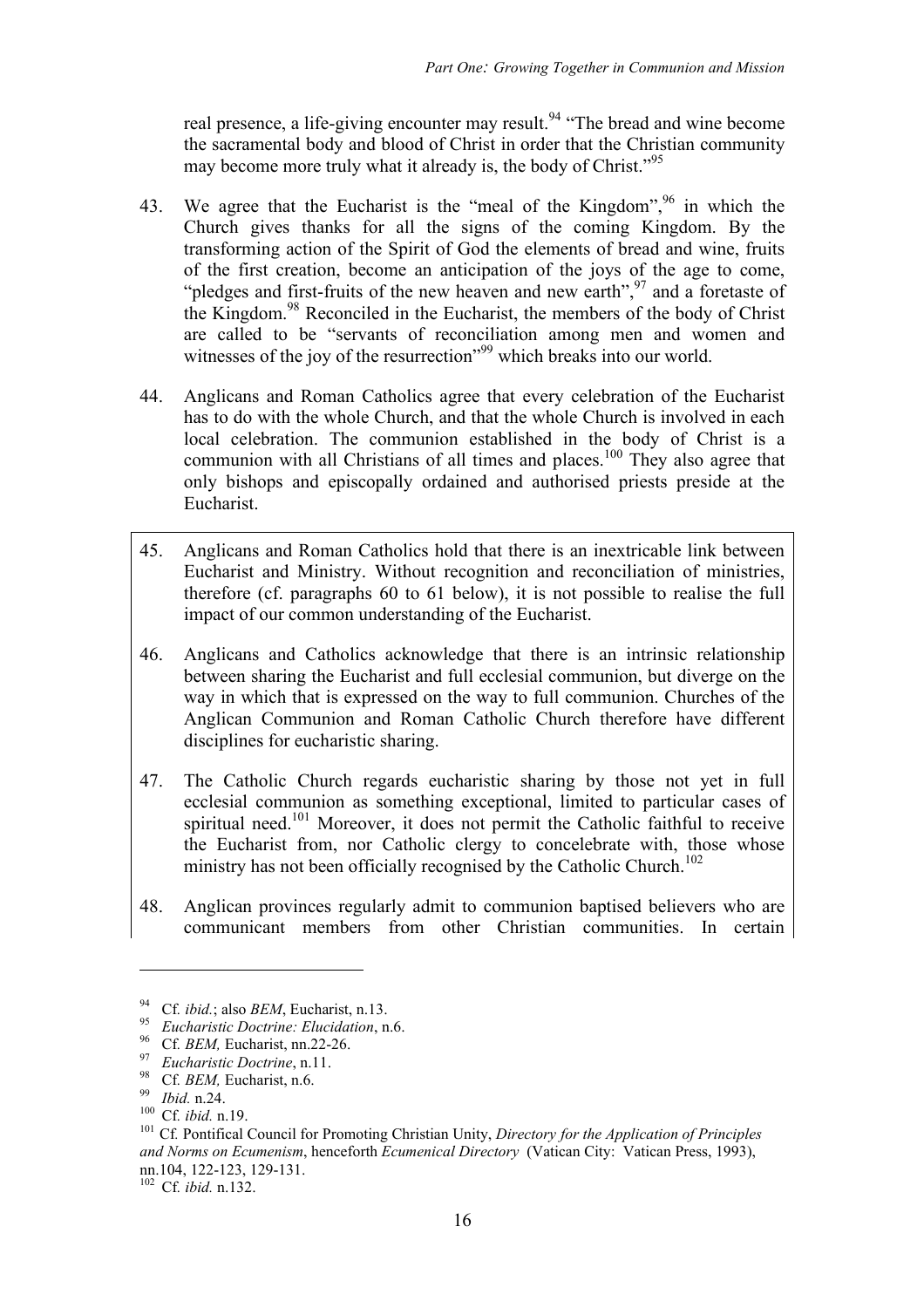circumstances, Anglicans permit eucharistic sharing with other churches where there is sufficient agreement in faith and commitment to shared life. Some Anglican Churches recognise that the sacramental ministry of women clergy is not accepted by some of their faithful, and make provision accordingly, although this results in the impairment of full eucharistic communion.

49. Anglicans and Roman Catholics reserve the sacrament for those unable to attend the eucharistic celebration. This is understood as an extension of the celebration. Adoration of Christ in the reserved sacrament is encouraged in the Roman Catholic Church. While it is also practised in some Anglican churches, there are some Anglicans who would find difficulty in these devotional practices because it is feared that they obscure the true goal of the sacrament. 103

## **6. Ministry**

- 50. Anglicans and Roman Catholics agree that Christ entrusts his own ministry to the whole Church as his Body; his ministry is the source and model from which all ministry flows and takes its shape. <sup>104</sup> The Holy Spirit gives to every baptised person gifts (charisms) to be used in the service of the Christian community and in the service of the world and its needs. All are called to offer their lives as a "living sacrifice" (Romans 12.1) and to pray for the Church and for the world. $105$
- 51. Within the community of the Church, the ordained ministry is part of God's design for his people. Ordained ministry relates both to the ministry of Christ and to the ministry of the whole people of God.<sup>106</sup> In the early Church, the Apostles exercised a ministry, unique and unrepeatable, which remains of fundamental significance for the Church of all ages.<sup>107</sup> Ordained ministers have special care and responsibility for continuing the teaching and mission of the Apostles and for symbolising and maintaining apostolicity, which is a mark of the whole Church.
- 52. We agree that the providential threefold ordering of the ministry of bishop, presbyter (priest) and deacon emerged from the patterns of ministry in the New Testament, under the guidance of the Holy Spirit, very early in the history of the Church. Both of our Communions have retained the threefold ministry and intend to be faithful to that pattern.
- 53. Christ called the Apostles, and, in and through the Church, continues to call people to serve in the apostolic ministry. "Ordination denotes entry into this apostolic and God-given ministry."<sup>108</sup> The act of ordination is a sign of the apostolicity and continuity of the Church.<sup>109</sup> It is a sign of God's fidelity to the Church and of the Church's intention to be faithful to the Apostles' teaching and

<sup>&</sup>lt;sup>103</sup> Cf. *Clarifications*; *Eucharistic Doctrine*: *Elucidation*, n.9.<br><sup>104</sup> Cf. *Ministry and Ordination*, n.3.<br><sup>105</sup> Cf. *ibid.* n.17.<br><sup>105</sup> Cf. *ibid.* n.3.<br><sup>107</sup> Cf. *ibid.* n.4.<br><sup>107</sup> Cf. *ibid.* n.14.<br><sup>109</sup> Cf *ibi*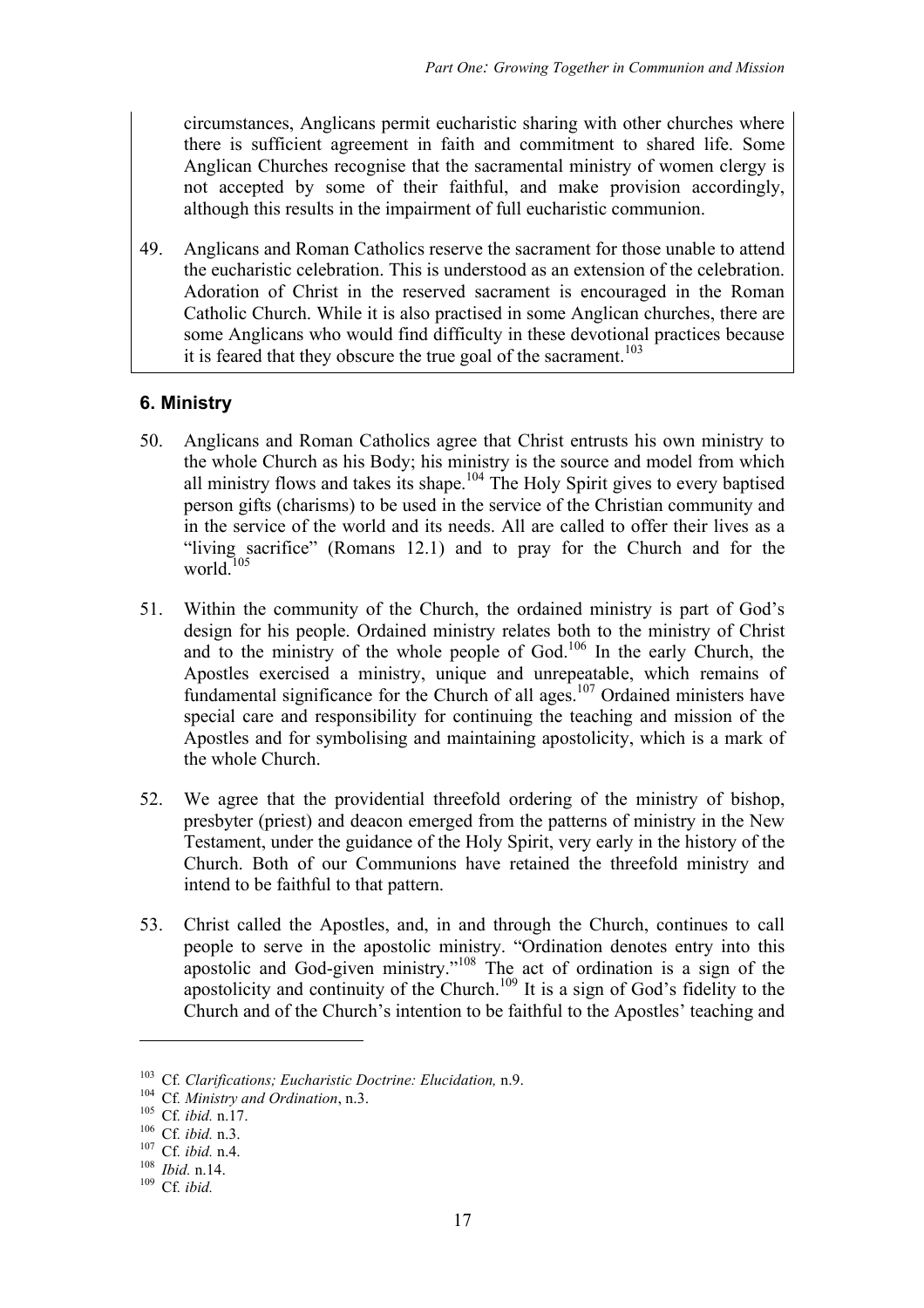mission. In the sacramental act the bishop prays God to grant the gift of the Holy Spirit on those being ordained and lays hands on the candidates as the outward sign of the gift bestowed. Thus their vocation is from Christ and the qualification for the exercise of ministry is the gift of the Holy Spirit. Both Anglicans and Roman Catholics "affirm the pre-eminence of baptism and the eucharist as sacraments necessary to salvation. This does not diminish their understanding of the sacramental nature of ordination.<sup>"110</sup> "Because ministry is in and for the community and because ordination is an act in which the whole Church of God is involved, the prayer and laying on of hands take place within the context of the eucharist."<sup>111</sup> Ordination is unrepeatable within both our **Communions** 

- 54. In both Communions presbyters and deacons are ordained by the bishop. In the ordination of a presbyter, the bishop is joined by presbyters in the laying on of hands, signifying the shared nature of the commission entrusted to the candidate. In the ordination of a new bishop, at least three bishops lay hands on the candidate, signifying that the new bishop and the local church are within the communion of the churches. "Their participation also ensures the historical continuity of this church with the apostolic church and of its bishop with the original apostolic ministry."112 The communion of the churches in mission, faith and holiness through time and space is thus symbolised and maintained in the bishop. Ordination is understood by both Communions as being in the succession of the Apostles, within the apostolicity of the whole Church.<sup> $113$ </sup>
- 55. We agree that those who are ordained have responsibility for the ministry of Word and Sacrament. An essential element in the ordained ministry is the responsibility for oversight (*episcope*), to ensure that the Church lives in fidelity to the apostolic faith and to transmit it to the next generation.<sup>114</sup> The fullness of the ministry of oversight is entrusted to the episcopate, which has the responsibility of maintaining and expressing the unity of the Church and leading it in mission.<sup>115</sup> Consulting the faithful is an integral aspect of episcopal oversight. <sup>116</sup> Within a diocese the ministry of oversight is exercised by the bishop, and in the service of the communion of all the local churches, by bishops collegially. In their dioceses, when they come together regionally, and at a world-level, bishops have a special role in keeping the Church true to apostolic teaching and mission in conformity to the mind of Christ. Priests are associated with the bishop in the exercise of oversight and in the ministry of the Word and Sacraments, presiding at the Eucharist and pronouncing absolution.<sup>117</sup> Deacons are associated with bishops and presbyters in the ministry of Word and Sacrament. They have a special responsibility in collaboration with the bishops in the Church's ministry of outreach.

<sup>&</sup>lt;sup>110</sup> Ministry and Ordination: Elucidation, (1979), n.3.<br><sup>111</sup> Ministry and Ordination, n.14.<br><sup>112</sup> Ibid. n.16.<br><sup>113</sup> Cf. *Ibid.* n.15.<br><sup>114</sup> Cf. *Ibid.* n.9.<br><sup>115</sup> Cf. Church as Communion, n.45.<br><sup>116</sup> Cf. *The Gift of Au*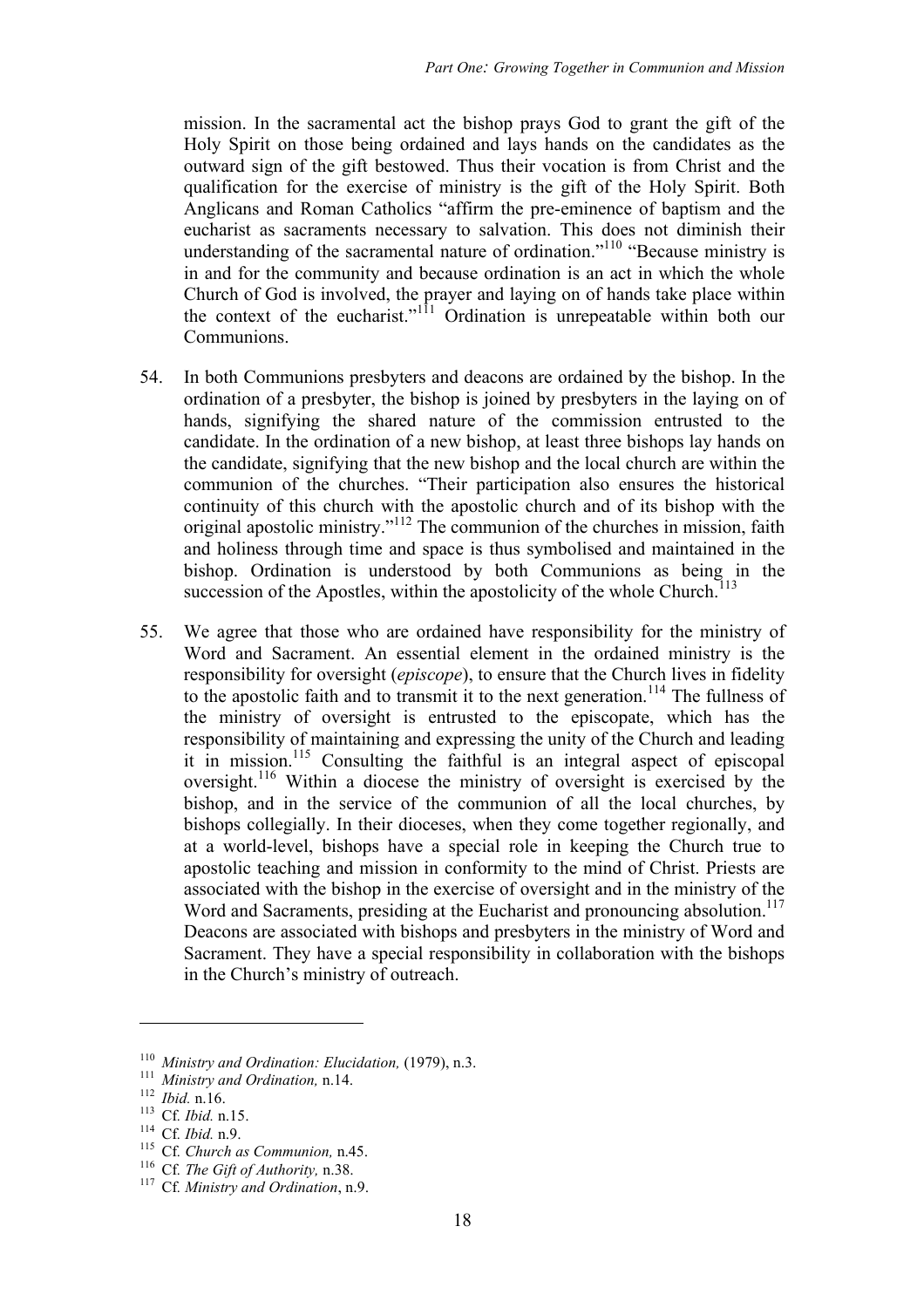- 56. The Anglican Communion and the Roman Catholic Church affirm the priesthood of bishops and presbyters, believing it to be related to the priesthood of Christ and the priesthood of the whole people of  $God.^{118}$ . The priesthood of Christ is unique. He is our High Priest who has reconciled humanity with the Father. All priesthood derives from his and is wholly dependent upon it. The priesthood of the whole people of God (cf. 1 Peter 2.5) is the consequence of incorporation by baptism into Christ and looks forward to their reign with Christ (cf. Revelation 5.10, 20.6). 119
- 57. The ordained ministry is called priestly because it brings the whole of the Gospel to all the people for their salvation, so that they may be able to worship the true God (Romans 15.16). The ordained ministry is called priestly also because, in the celebration of the Eucharist as the memorial of Christ's sacrifice, the ordained ministry has a particular sacramental configuration with Christ as High Priest who continues to make intercession for us (Hebrews 7.25).<sup>120</sup> "At the eucharist Christ's people do what he commanded in memory of himself and Christ unites them sacramentally with himself in his self-offering. But in this action it is only the ordained minister who presides at the eucharist, in which, in the name of Christ and on behalf of his Church, the president recites the narrative of the institution of the Last Supper, and invokes the Holy Spirit upon the gifts. The word priesthood is used by way of analogy when it is applied to the people of God [the common priesthood] and to the ordained ministry. These are two distinct realities which relate, each in its own way, to the high priesthood of Christ, the unique priesthood of the new covenant..."<sup>121</sup>
- 58. The priesthood of the ordained ministry cannot be derived from the congregation. It is a distinct vocation, and not an enhancement of the common priesthood. But the common priesthood and the ministerial priesthood are nevertheless interrelated. The minister, though not the delegate of the congregation, does act in its name and focuses thereby its offering of worship. Only bishops and episcopally ordained and authorised priests preside at the Eucharist.
- 59. Roman Catholics and Anglicans share this agreement concerning the ministry of the whole people of God, the distinctive ministry of the ordained, the threefold ordering of the ministry, its apostolic origins, character and succession, and the ministry of oversight.
- 60. In his Apostolic Letter on Anglican Orders, *Apostolicae Curae* (1896), Pope Leo XIII ruled against the validity of Anglican Orders.<sup>122</sup> The question of validity remains a fundamental obstacle to the recognition of Anglican ministries by the Catholic Church. In the light of the agreements on the Eucharist and ministry set out both in the ARCIC statements and in the official

<sup>&</sup>lt;sup>118</sup> Cf. *Ministry and Ordination*, n.13; *BEM*, Ministry, n.17.<br><sup>119</sup> *Ministry and Ordination: Elucidation*, n.2.<br><sup>120</sup> Cf. *ibid.*<br><sup>121</sup> *Ibid.*<br><sup>122</sup> The Archbishops of Canterbury and York addressed and rejected thes *Saepius Officio* (1897).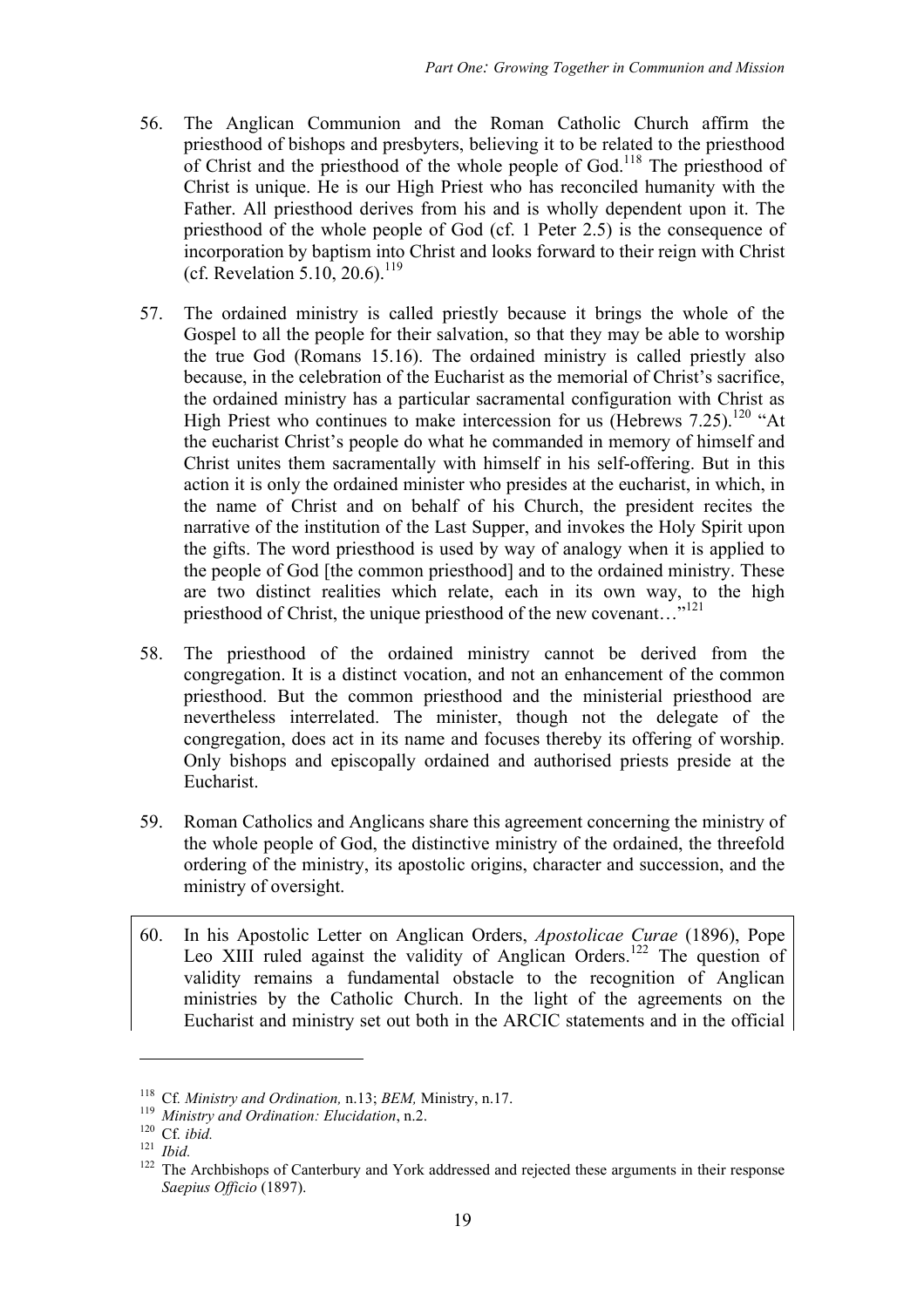responses of both Communions, there is evidence that we have a common intention in ordination and in the celebration of the Eucharist. This awareness would have to be part of any fresh evaluation of Anglican Orders.

61. The twentieth century saw much discussion across the whole Christian family on the question of the ordination of women. The Roman Catholic Church points to the unbroken tradition of the Church in not ordaining women. Indeed, Pope John Paul II expressed the conviction that "the Church has no authority whatsoever to confer priestly ordination on women".<sup>123</sup> After careful reflection and debate, a growing number of Anglican Churches have proceeded to ordain women to the presbyterate and some also to the episcopate.<sup>124</sup> They have done so, despite sometimes strong differences of belief within those provinces, in the conviction that there are no theological objections to such a development, and that they are not departing from the traditional understanding of apostolic ministry nor the nature of ministry as set forth in the ARCIC statements.<sup> $125$ </sup>

## **7. Authority in the Church**

- 62. Anglicans and Roman Catholics agree that the primary authority for all Christians is Jesus Christ himself. "To him God has given all authority in heaven and on earth."<sup>126</sup> To follow Christ is to be set under the authority of Christ. The authority of the Church is derived from and wholly dependent upon the authority of Christ (cf. Matthew 11.27, 28.18ff). "This is Christian authority: when Christians so act and speak, men perceive the authoritative word of Christ."127 "It is in conformity with the mind and example of Christ that the Church is called to exercise authority (cf. Luke 22.24-27; John 13.14-15; Philippians 2.1-11)."<sup>128</sup> His authority "was demonstrated by his self-giving service in sacrificial love (cf. Mark  $10.45$ )."<sup>129</sup>
- 63. Christ entrusts his authority to the Church, both to keep the Church mindful of God's purpose in creation and redemption, and also to help the Church respond faithfully to that purpose.<sup>130</sup> Moreover, authority has "a radically missionary dimension". "Authority is exercised within the Church for the sake of those

<sup>&</sup>lt;sup>123</sup> Apostolic Letter of Pope John Paul II, *Ordinatio Sacerdotalis*, 1994, n.4.<br><sup>124</sup> At present 14 of the 38 provinces of the Anglican Communion have legislation in place to enable the ordination of women to the diaconate, the presbyterate and the episcopate. A further 12 provinces ordain women to the diaconate and presbyterate, and three provinces ordain women to

the diaconate only. <sup>125</sup> *Ministry Elucidation* n.5 reads: "While the Commission realizes that the ordination of women has created for the Roman Catholic Church a new and grave obstacle to the reconciliation of our communions (cf*.* Letter of Pope Paul VI to Archbishop Donald Coggan, 23 March 1976, AAS 68), it believes that the principles upon which its doctrinal agreement rests are not affected by such ordinations; for it was concerned with the origin and nature of the ordained ministry and not with the question who can or cannot be ordained. Objections, however substantial, to the ordination of women are of a different kind from objections raised in the past against the validity of Anglican Orders in general."<br>
<sup>126</sup> ARCIC, *Authority in the Church I* (1976), n.1; cf. Matthew 28.18.<br>
<sup>127</sup> *Ibid.* n.3.<br>
<sup>128</sup> *The Gift of Authority*, n.5.<br>
<sup>129</sup> *Ibid.* n.9.<br>
<sup>130</sup> Cf. *ibid.* nn.7-13.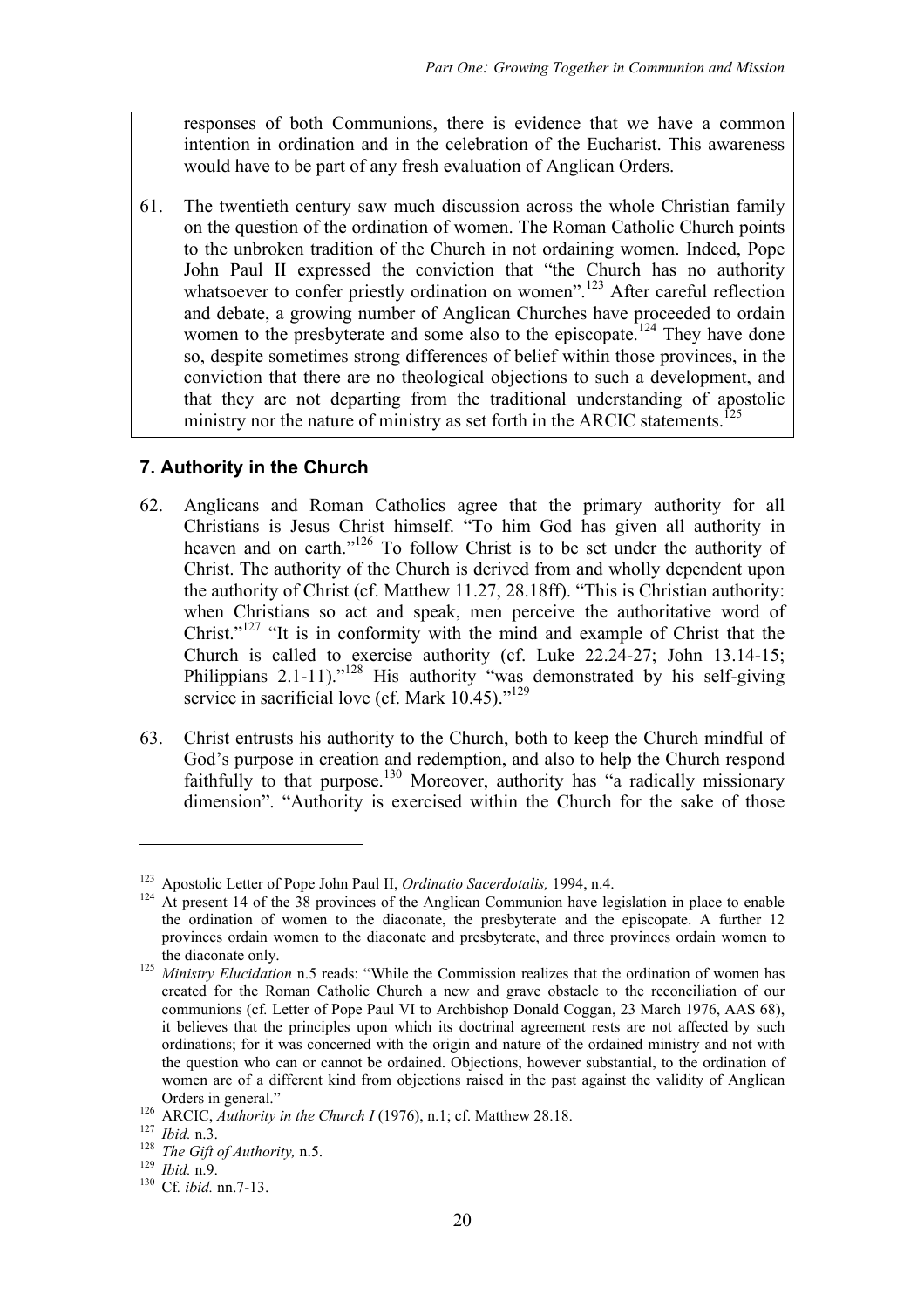outside it, that the Gospel may be proclaimed "in power and in the Holy Spirit and with full conviction" (1Thessalonians 1.5)."<sup>131</sup>

- 64. Changing situations provide fresh challenges to the Gospel. Every generation is called to translate the Gospel prophetically. This dynamic process of communicating to each generation what was delivered once for all to the apostolic community is what is known as tradition, which is far more than the transmission of true propositions concerning salvation. This handing on (*traditio*) involves stating the Gospel in new ways. Yet such restatement must be consonant with the apostolic witness recorded in the Scriptures: within Tradition the Scriptures are uniquely authoritative.<sup>132</sup>
- 65. The Gospel is only fully understood in the Church. God's revelation has been entrusted to a community, which means that the whole people of God has the responsibility for discerning and communicating God's Word.<sup>133</sup> Within the 'symphony' of the whole people of God, everyone has a part to play - those with the ministry of oversight, the theologians and all the people of  $God.134$
- 66. Bishops have a vital role in the process of discernment, bearing a special responsibility for promoting truth and discerning error and for preserving and promoting communion; but this is never exercised apart from the whole body of the faithful.<sup>135</sup> The interaction of bishop and people in this exercise of discernment and teaching is a safeguard of Christian life and fidelity. Discernment involves both heeding and sifting in order to assist the people of God in understanding, articulating and applying their faith.<sup>136</sup> The bishop's authority necessarily includes responsibility for making and implementing the decisions that are required for the sake of *koinonia*. 137
- 67. At ordination, bishops receive not only responsibility for their local church but also a share in collegial responsibility for the wider community. "Bishops meet together collegially, not as individuals but as those who have authority within and for the synodal life of the local churches ... When bishops take counsel together they seek both to discern and to articulate the *sensus fidelium* as it is present in the local church and in the wider communion of churches."<sup>138</sup> "The duty of maintaining the Church in truth is one of the essential functions of the episcopal college … The exercise of this teaching authority requires that what it teaches be faithful to Holy Scripture and consistent with apostolic Tradition."139 "The challenge and responsibility for those with authority within the Church is so to exercise their ministry that they promote the unity of the whole Church in

<sup>&</sup>lt;sup>131</sup> *Ibid.* n.32.<br><sup>132</sup> Cf. *Authority in the Church I, n.15; The Gift of Authority, n.19.*<br><sup>133</sup> *The Gift of Authority, n.28.*<br><sup>134</sup> Cf. *Ibid.* nn.28, 30.<br><sup>135</sup> Cf. *Authority in the Church I, n.18.*<br><sup>136</sup> Cf. *ibid;*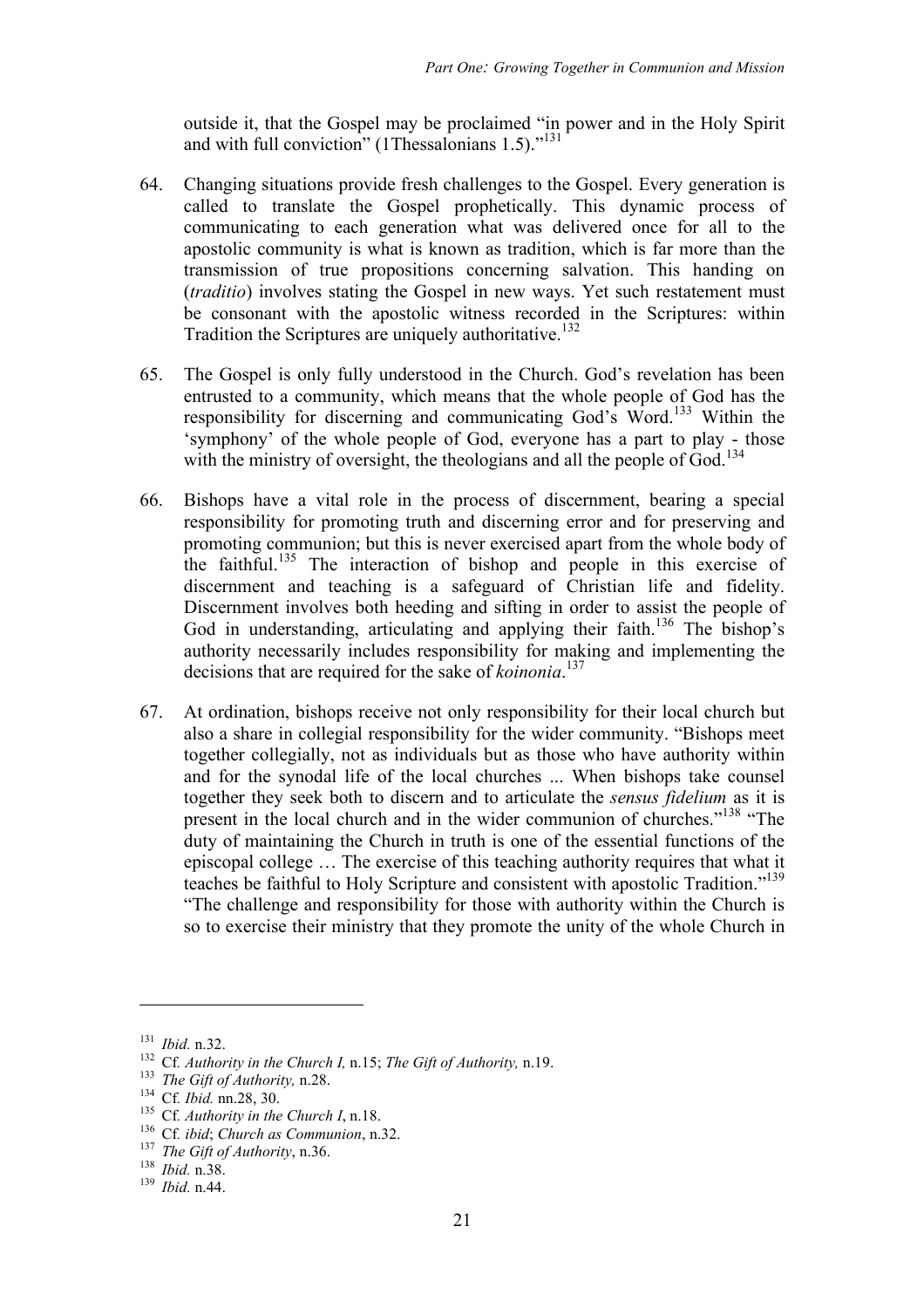faith and life in a way that enriches rather than diminishes the legitimate diversity of local churches."<sup>140</sup>

- 68. We are agreed that no local church is self-sufficient. Various structures and practices are needed to maintain and manifest the communion of the local churches and sustain them in fidelity to the Gospel. These include local, provincial, world-wide and ecumenical synods and councils.<sup>141</sup> Anglicans and Roman Catholics agree that from New Testament times (cf. Acts 15.6-29), the Church has sought through collegial and conciliar gatherings to be obedient to Christ in fidelity to its vocation.
- 69. Anglicans and Roman Catholics agree that councils can be recognised as authoritative when they express the common faith and mind of the Church, consonant with Scripture and the apostolic Tradition.<sup>142</sup> Those councils up to modern times which the Catholic Church describes as 'ecumenical' are understood as having a binding character, and are for Roman Catholics an authoritative expression of the living tradition.<sup>143</sup> Anglicans historically have only recognised the binding authority of the first four ecumenical councils. While they affirm some of the content of successive councils, they believe that only those decisions which can be demonstrated from Scripture are binding on the faithful.
- 70. The communion of the Church requires a ministry of primacy at every level of the Church's life as a visible link and focus of its communion. <sup>144</sup> From early times an ordering developed among the bishops, whereby the bishops of prominent sees exercised a distinctive ministry of unity, as the first among the bishops of their regions. They acted not in isolation from but in collegial association with other bishops. Primacy and collegiality are complementary dimensions of *episcope*, exercised within the life of the whole Church. (Anglicans recognise the ministry of the Archbishop of Canterbury in precisely this way.)
- 71. The office of a universal primate is a special and particular case of that care for universal communion proper to the episcopal office itself. "The only see which makes any claim to universal primacy and which has exercised and still exercises such *episcope* is the see of Rome, the city where Peter and Paul died". <sup>145</sup> The Roman Catholic Church teaches that the ministry of the Bishop of Rome as universal primate is in accordance with Christ's will for the Church and an essential element for maintaining it in unity and truth. Anglicans rejected the jurisdiction of the Bishop of Rome as universal primate in the sixteenth century. Today, however, some Anglicans are beginning to see the potential

<sup>&</sup>lt;sup>140</sup> *Ibid.* n.33.<br>
<sup>141</sup> Cf. *ibid.* n.37.<br>
<sup>142</sup> Cf. *Authority in the Church I*, n.9.<br>
<sup>143</sup> Cf. *Authority I*, n.19, fn.2.<br>
<sup>144</sup> Cf. *Final Report*, Introduction n.6.<br>
<sup>145</sup> *Authority in the Church I*, n.23.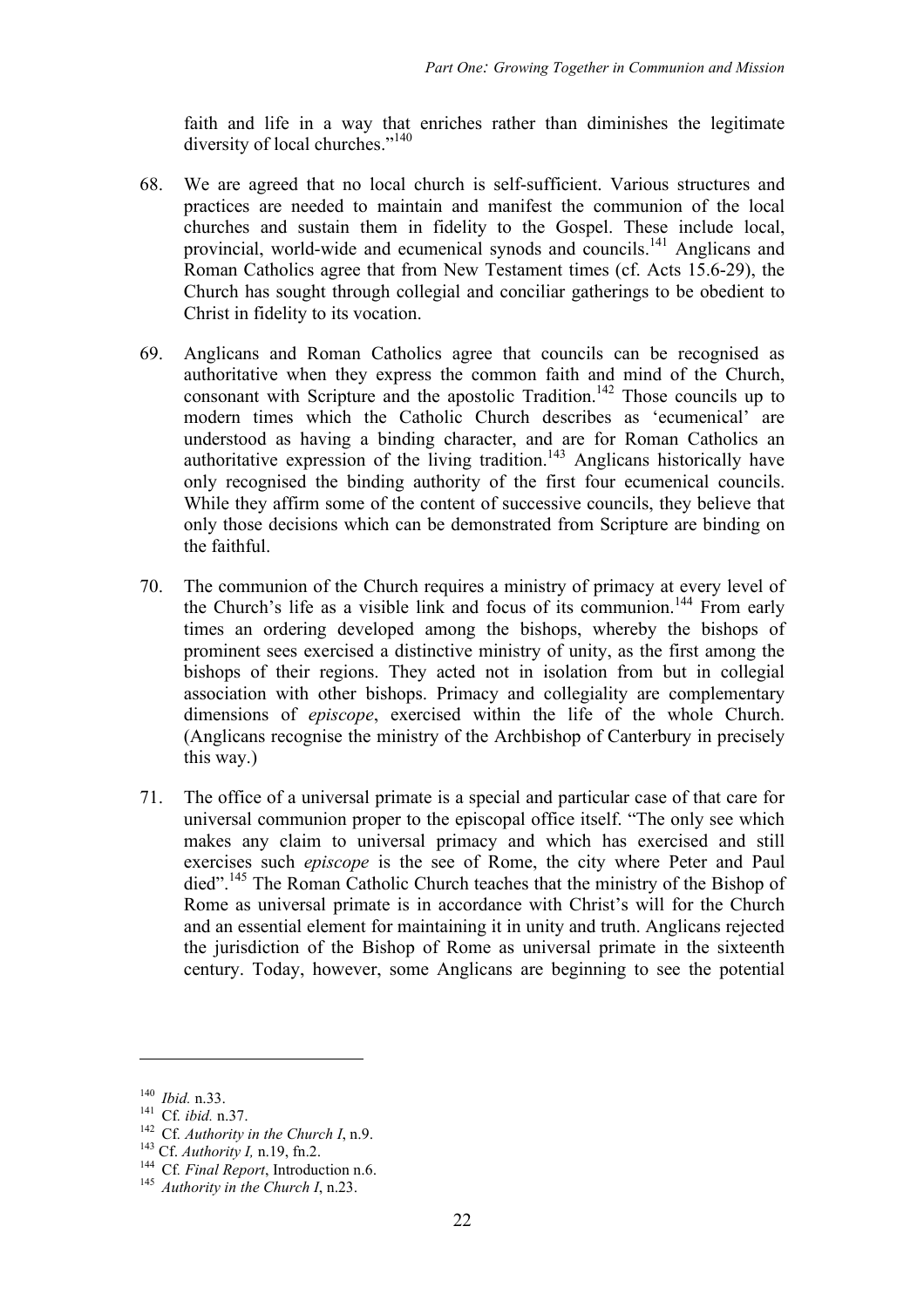value of a ministry of universal primacy, which would be exercised by the Bishop of Rome, as a sign and focus of unity within a re-united Church.<sup>146</sup>

- 72. We agree that the Church, "pillar and bulwark of the truth" (1 Timothy 3.15), is indefectible. The Church is confident that the Holy Spirit will effectually enable it to fulfil its mission so that it will neither lose its essential character nor fail to reach its goal.<sup>147</sup>
- 73. Anglicans and Roman Catholics share a considerable agreement on authority in the Church, although there are a number of remaining issues, including the binding authority of ecumenical councils, and the infallibility of the teaching office of the Church. Anglicans and Catholics continue to reflect upon the relationship between local and universal in the life of the Church, and in particular: on the place and authority of regional and national structures; on the place and role of the laity at every level of the Church's life, particularly in relation to the councils and synods of the Church; on the relationship between collegial and synodical gatherings; and on the place of reception in discerning the mind of Christ for the Church.
- 74. The question of whether the Anglican Communion is open to instruments of oversight which would allow decisions to be reached which in certain circumstances would bind the members of every province is an important and topical one. In turn, it has been asked whether in the Catholic Church enough provision has been made to ensure consultation between the Bishop of Rome and the local churches prior to the making of important decisions affecting either a local church or the whole Church.
- 75. While some Anglicans are coming to value the ministry of the Bishop of Rome as a sign and focus of unity, there continue to be questions about whether the Petrine ministry as exercised by the Bishop of Rome exists within the Church by divine right; about the nature of papal infallibility; and about the jurisdiction ascribed to the Bishop of Rome as universal primate.<sup>148</sup>
- 76. Anglicans and Roman Catholics both believe in the indefectibility of the Church, that the Holy Spirit leads the Church into all truth. For Catholics, it is secured by the faith that in specific circumstances and under certain precise conditions, those with a ministry of oversight, assisted by the Holy Spirit, can come to a judgement regarding matters of faith or morals which is preserved from error. This is what is meant by the Church teaching infallibly. Anglicans, believing that the indefectibility of the Church is preserved by fidelity to the Scriptures, the catholic creeds, the sacraments and the ministry of bishops, do not assign an infallible ministry to any group or individual within its life. They hold that doctrine, however proposed or defined, must be received by the body

<sup>&</sup>lt;sup>146</sup> Cf. *Authority in the Church II*, n.9.<br><sup>147</sup> *Authority in the Church II*, n.23.<br><sup>148</sup> Cf. *The Gift of Authority*, nn.56, 57.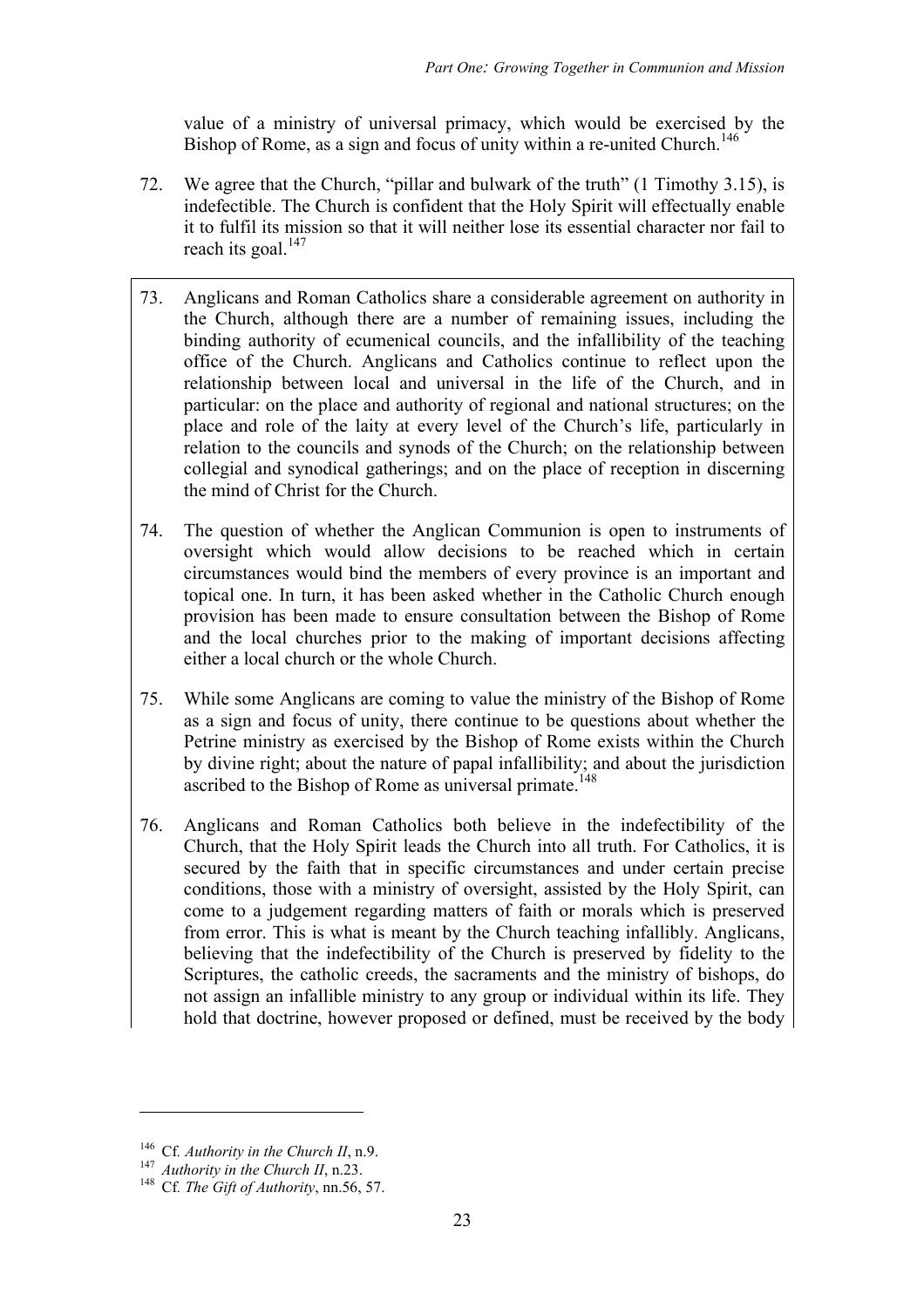of believers to whom it is addressed as consonant with Scripture and Tradition.<sup>149</sup>

#### **8. Discipleship and Holiness**

- 77. Anglicans and Roman Catholics teach that the Christian vocation is to holiness of life (cf. Exodus 9.6; Matthew 5.48), and that moral behaviour is integral to the maintenance of communion with the Holy Trinity, as well as to communion with the community of believers in the Church. We have received the same Gospel and are agreed that the Gospel we proclaim cannot be divorced from the life we live (cf. 1 John 3.18; James 2.20).<sup>150</sup> Our common acceptance of the same fundamental moral values, and the sharing of the same vision of humanity, created in the image of God and recreated in Christ, are constitutive elements of ecclesial communion and are essential for the visible communion of the Church.<sup>151</sup>
- 78. We hold that the reality of createdness sets humanity in a relationship of interdependence with all creation and we affirm that the material order of creation may be caught up into and transfigured by the work of the Holy Spirit as an effective channel of his grace and love.
- 79. We affirm the dignity of the human person, male and female, created by God for communion with God. No matter what differences exist between people, we agree that all persons share equal dignity as creatures of God. From this flow the basic human rights to such necessities of life as food, clothing, shelter, education, work, freedom of religious expression and freedom to participate in the shaping of society. Our common tradition balances the dignity and rights of the individual with the good of the whole community. We agree that human freedom is a freedom of responsiveness and interdependence. Human persons are created for communion, and communion involves responsibility, in relation to society and creation as well as to God.<sup>152</sup> Living out the Gospel includes living in a relationship of justice and love with our neighbours, and requires us to contribute to the common good as well as to benefit from it. The call to follow Christ's example of self-giving love is sometimes a call to renounce what is rightfully ours in order to respond to a greater need of others in the human community.<sup>153</sup>
- 80. We agree that growth in Christ, for believers and for the believing community, arises from a response to the grace of God and is to be shaped according to the mind of Christ. The fidelity of the Church to the mind of Christ involves a continuous process of listening, learning, reflecting and teaching. In this process each member of the community has a part to play. Each person has to learn to

<sup>149</sup> Cf. Section Report on 'Dogmatic and Pastoral Concerns', in *The Truth Shall Make You Free: The*

Lambeth Conference 1988 (London: Church House, 1988), p.104.<br><sup>150</sup> Cf. ARCIC, *Life in Christ: Morals, Communion and the Church* (1994), n.2.<br><sup>151</sup> Cf. *Church as Communion*, nn.44, 45.<br><sup>152</sup> Cf. *Life in Christ*, n.7.<br><sup>1</sup>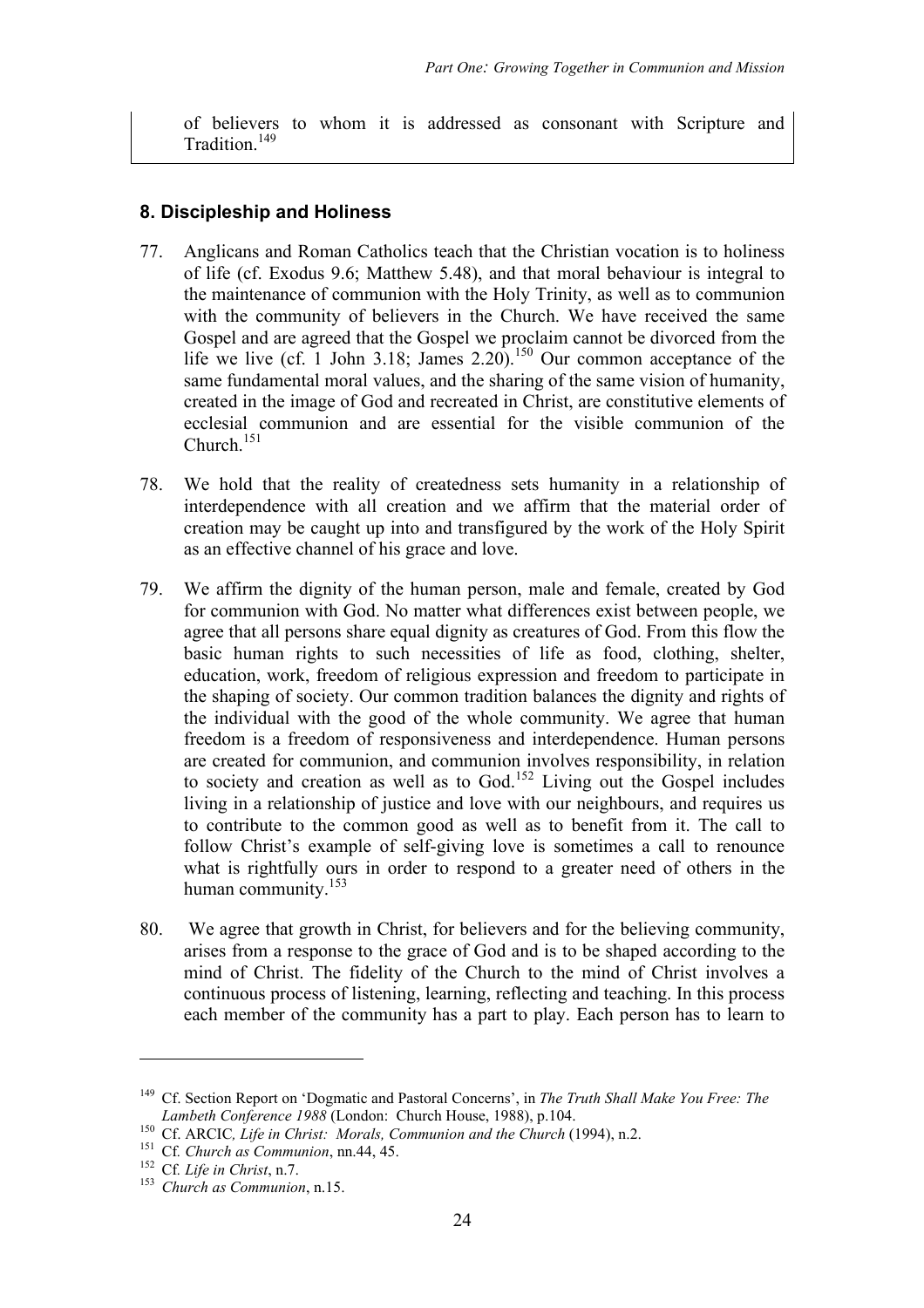reflect and act according to an informed conscience. Learning and teaching are a shared discipline, in which the faithful seek to discover together what obedience to the gospel of grace and the law of love entails amidst the moral perplexities of the world.<sup>154</sup>

- 81. We agree that the context in which the Church is called to witness and exercise its ministry of healing, forgiveness and reconciliation, is marked by fragility and sin. Where there is moral failure, the Church strives to call forth repentance and makes every effort to restore sinners to the life of grace in the community and to proclaim forgiveness. We agree that the Church is a community with a vital two-fold ministry of reconciliation: it is a community in which the reconciliation that comes from God in Christ can be experienced by its members, and also a community that should promote reconciliation in every possible way in the world (cf. 2 Corinthians 18-21). Both Anglicans and Catholics acknowledge that private confession before a priest is a means of grace and an effective declaration of the forgiveness of Christ in response to repentance.
- 82. Throughout its history the Church has sought to be faithful in following Christ's command to heal, and this has inspired countless acts of ministry in medical and hospital care. Alongside this physical ministry, both traditions have continued to exercise the sacramental ministry of anointing. Within the Roman Catholic tradition, the act of anointing became especially associated with the rites administered to the Christian departing this life. But in recent years, there has been an increasing practice of anointing of the sick. Anglicans also have rediscovered the value of this sacramental action as an effective means of proclaiming the wider healing ministry of the Church.
- 83. Anglicans and Roman Catholics share similar ways of moral reasoning. We recognise the normative authority of Scripture and rely on a shared tradition which appeals to natural law and pays attention to the wisdom in the order of creation.<sup>155</sup>
- 84. The teaching of Anglicans and Roman Catholics is united or compatible on many matters of social ethics, for example, on war and peace. We agree that war as a method of settling international disputes is incompatible with the teaching and example of our Lord Jesus Christ.<sup>156</sup> There has also been consistency in the application of this teaching to specific conflicts and a common use of insights drawn from theories of 'just war'. There is also consistency in our respective teaching regarding freedom and justice and other issues of human rights and responsibilities.
- 85. In both our Communions marriage has a God-given pattern and significance, entailing the life-long exclusive commitment of a man and a woman, encompassing the reciprocal love of husband and wife and the procreation and

<sup>&</sup>lt;sup>154</sup> Cf. *ibid.* n.29.<br><sup>155</sup> Cf. *Life in Christ*, n.9.<br><sup>156</sup> Cf. Lambeth Conference, 1930, Resolution 25 (reaffirmed at succeeding Lambeth Conferences) and also *Gaudium et Spes*, nn.77, 82.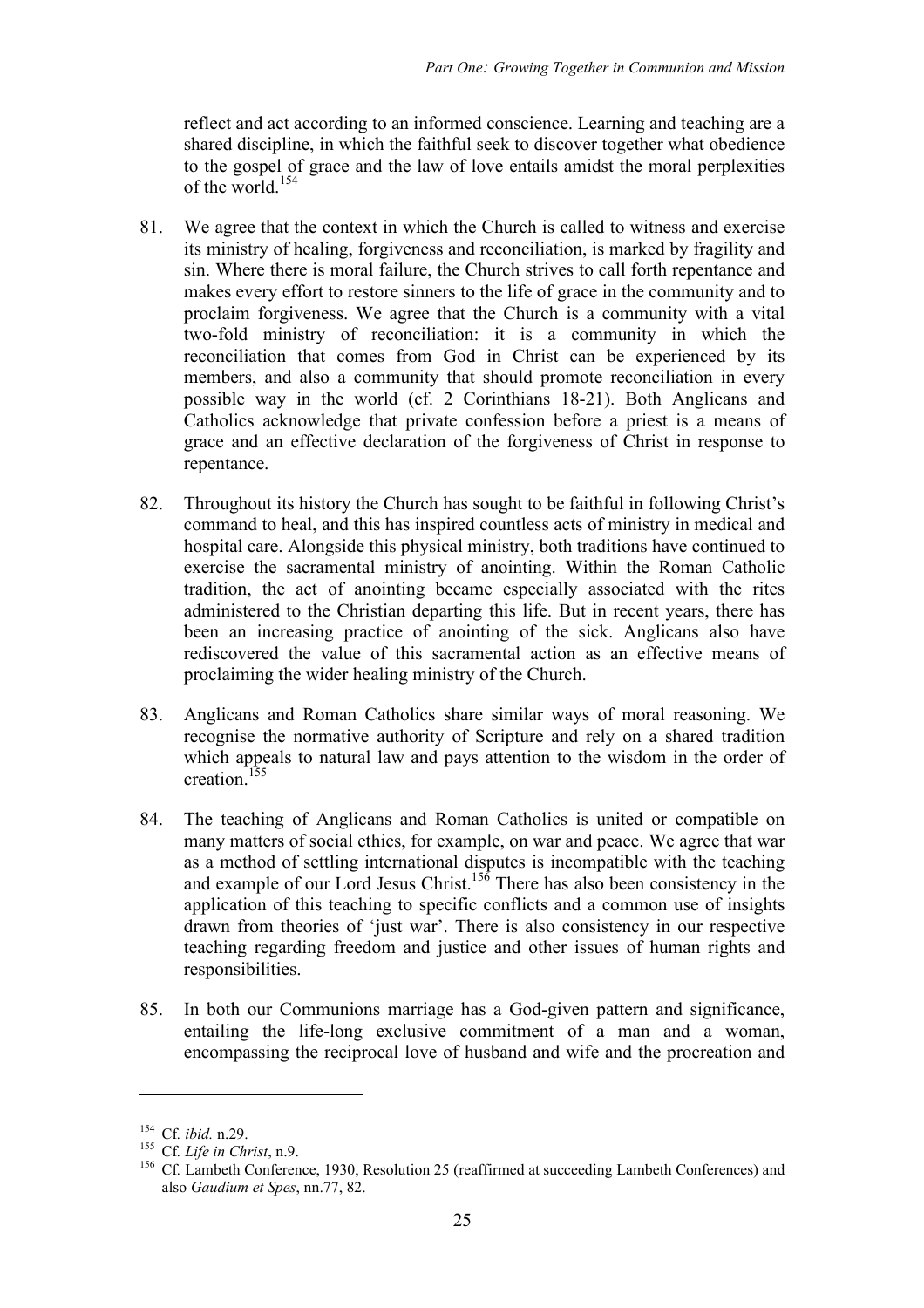raising of children. Both Communions speak of marriage as a covenant and a vocation to holiness and see it in the order of creation as both sign and reality of God's faithful love.<sup>157</sup> It thus has a naturally sacramental dimension. "When God calls women and men to the married estate, and supports them in it, God's love for them is creative, redemptive and sanctifying."<sup>158</sup> In both Communions, the husband and wife are the celebrants of the sacrament. A priest normally has a special role in witnessing to the sacramental character of marriage.

- 86. Despite our common moral foundations, serious disagreements on specific issues exist, some of which have emerged in the long period of our separation:
- a. Anglicans and Catholics have a different practice in respect of private confession. "The Reformers' emphasis on the direct access of the sinner to the forgiving and sustaining Word of God led Anglicans to reject the view that private confession before a priest was obligatory, although they continued to maintain that it was a wholesome means of grace, and made provision for it in the Book of Common Prayer for those with an unquiet and sorely troubled conscience."<sup>159</sup> Anglicans express this discipline in the short formula 'all may, none must, some should'. "The Roman Catholic Church, on the other hand, has continued to emphasise the sacrament of penance and the obligation, for those conscious of serious sin, of confessing their sins privately before a priest.... (T)he discipline of the confession of sins before a priest has provided an important means of communicating the church's moral teaching and nurturing the spiritual lives of penitents."<sup>160</sup>
- b. Whilst both Communions recognise that marriage is for life, both have also had to recognise the failure of many marriages in reality. For Roman Catholics, it is not possible however to dissolve the marriage bond once sacramentally constituted because of its indissoluble character, as it signifies the covenantal relationship of Christ with the Church. On certain grounds, however, the Catholic Church recognises that a true marriage was never contracted and a declaration of nullity may be granted by the proper authorities. Anglicans have been willing to recognise divorce following the breakdown of a marriage, and in recent years, some Anglican Churches have set forth circumstances in which they are prepared to allow partners from an earlier marriage to enter into another marriage.
- c. Anglicans and Roman Catholics share the same fundamental teaching concerning the mystery of human life and the sanctity of the human person, but they differ in the way in which they develop and apply this fundamental moral teaching.<sup>161</sup> Anglicans have no agreed teaching concerning the precise moment from which the new human life developing in the womb is to be given the full protection due to a human person; not all Anglicans insist that in all circumstances, and without exception, such protection must extend back to

<sup>&</sup>lt;sup>157</sup> Cf. Pope John Paul II's Apostolic Exhortation on the family, *Familiaris Consortio* (1981), n.34.<br><sup>158</sup> Life in Christ, n.60 (citing Lambeth Conference, 1968, Resolution 22).<br><sup>159</sup> Life in Christ, n.46.<br><sup>159</sup> Life i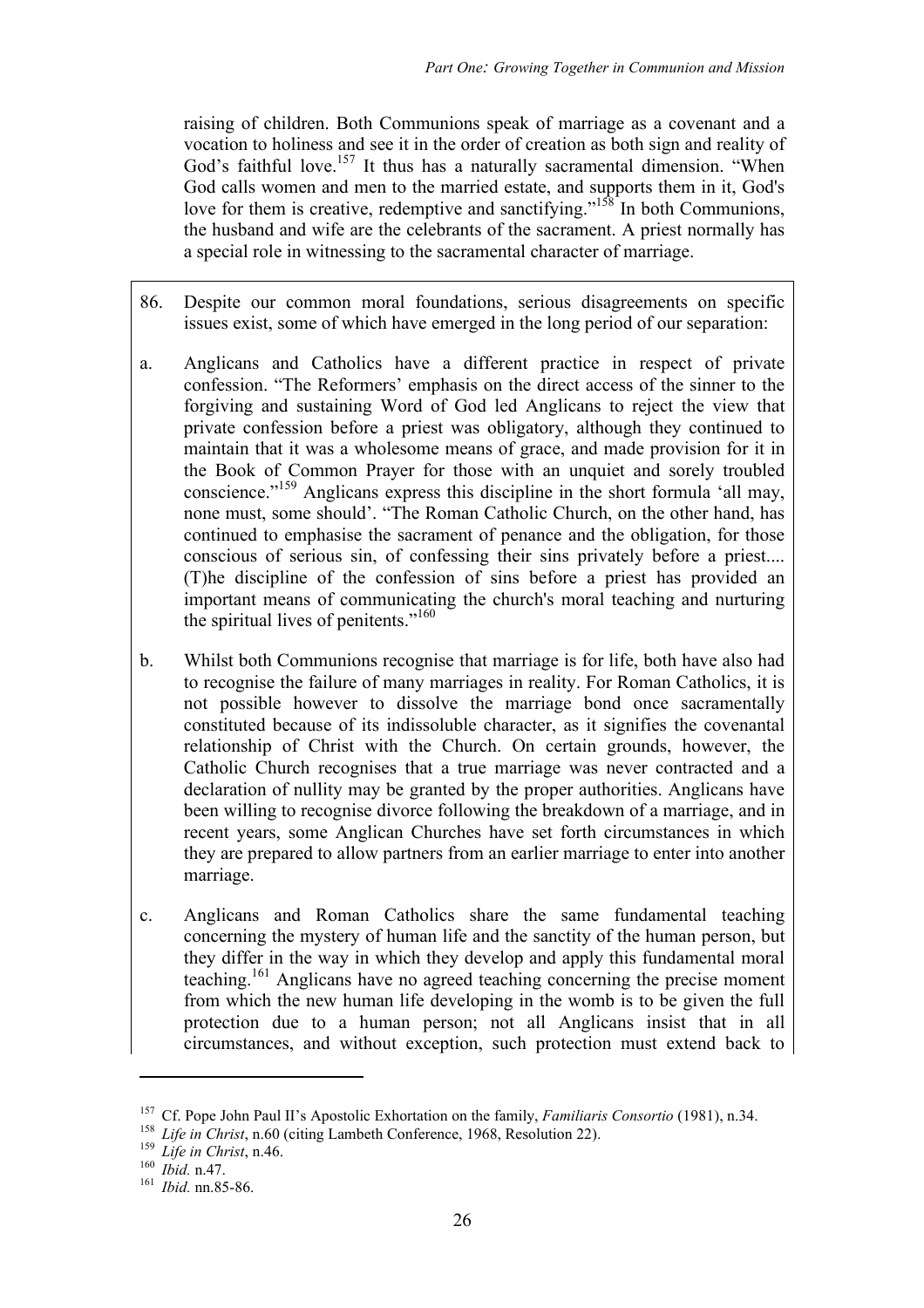conception. Among Anglicans the view is to be found that in certain cases direct abortion is morally justifiable.<sup>162</sup> Roman Catholic teaching is that the human embryo must be treated as a human person from the moment of conception and rejects all direct abortion.163 Anglicans and Roman Catholics share an abhorrence of the growing practice in many countries of abortion on the grounds of mere convenience.

- d. Anglicans and Roman Catholics agree that procreation is one of the divinely intended goods of the institution of marriage, and that a deliberate decision, without justifiable reason, to exclude procreation from marriage is a rejection of this good and a contradiction of the nature of marriage and how God calls couples to responsible parenthood. They agree that there are situations when a couple would be morally justified in avoiding bringing children into being.<sup>164</sup> They are not agreed on the method by which the responsibility of parents is exercised.<sup>165</sup> Catholic teaching requires that every act of intercourse should be open to procreation and counsels abstinence for couples who have a justifiable reason to avoid conception.166 The Lambeth Conference in 1930 resolved that "where there is a morally sound reason for avoiding parenthood… and a sound reason for avoiding abstinence... other methods may be used."<sup>167</sup>
- e. Anglicans and Roman Catholics affirm the importance of human friendship and affection among men and women, whether married or single, and believe, on the basis of scriptural teaching, that a faithful and life-long marriage provides the normative context for the expression of a fully sexual relationship. They reject the belief that married and homosexual relationships are morally equivalent. 168 Catholic teaching holds that homosexual activity is intrinsically disordered and always objectively wrong.<sup>169</sup> Strong tensions have surfaced within the Anglican Communion because of serious challenges from within some Provinces $170$  to the traditional teaching on human sexuality which was expressed in Resolution 1.10 of the 1998 Lambeth Conference.<sup>171</sup> Some Anglican diocesan and provincial synods have recently advocated the recognition and blessing of certain committed same-sex relationships within the life of the Church or within the life of civil society. The instruments of Communion have reaffirmed the Lambeth Resolution as the Anglican standard of teaching. In the discussions on human sexuality within the Anglican Communion, and between it and the Catholic Church, stand anthropological and biblical hermeneutical questions which need to be addressed.

<sup>&</sup>lt;sup>162</sup> Lambeth Conference, 1930, Resolution 16 and Lambeth Conference, 1978, Resolution 10.<br><sup>163</sup> Donum Vitae, Pastoral Instruction of the Congregation for the Doctrine of the Faith, 1987.<br><sup>164</sup> Life in Christ, n.78.<br><sup>165</sup> authorisation of a public Rite of Blessing for same-sex unions in the Diocese of New Westminster in the Anglican Church of Canada.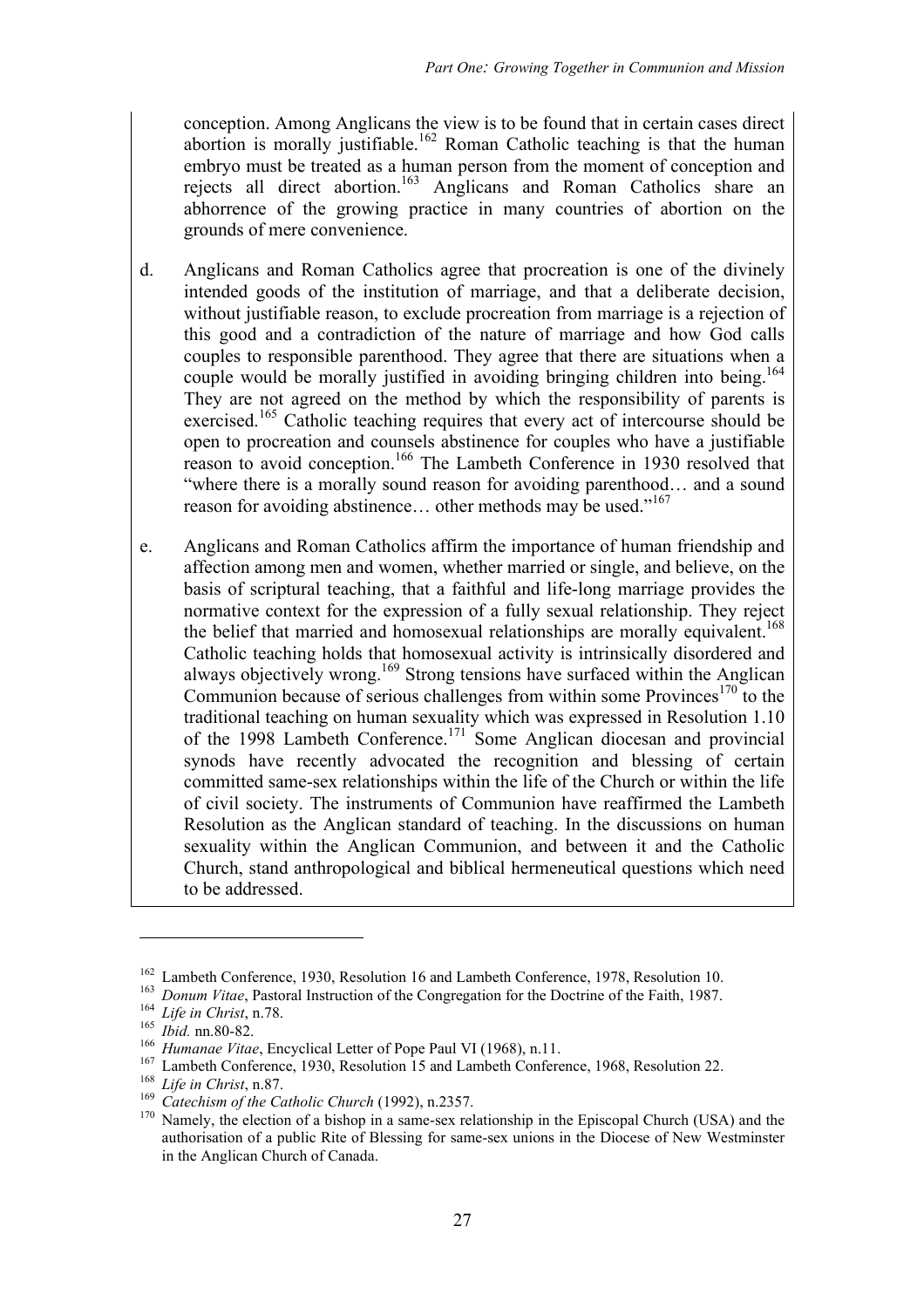87. We agree that there is a danger that areas of disagreement between us could expand as new issues and new contexts rapidly emerge. We need to study together and develop common structures for decision making in order to respond together to the issues already facing both our Churches and to new issues as they arise. We agree that we must act together, wherever possible, to prevent the integrity of Christian witness in the world from being further compromised. It is a matter of urgency that we take counsel, decide together, and act together in moral teaching, in order to guide and assist Christ's disciples in the way of holiness and to witness credibly and effectively to God's love and justice to the world.

## **9. The Blessed Virgin Mary**

- 88. All generations of Anglicans and Roman Catholics have called the Virgin Mary 'blessed'. Anglicans and Roman Catholics agree that it is impossible to be faithful to Scripture without giving due attention to the person of Mary.<sup>172</sup> Even though pieties and forms of teaching have developed independently in centuries of separation, it is still possible for us to express extensive agreement, based on the Scriptures and the ancient common traditions, on the place of Mary in the economy of salvation and the life of the Church. Within the contemporary life of our Communions we can discern much in common in our belief about the one who, of all believers, is closest to our Lord and Saviour Jesus Christ.
- 89. Anglicans and Catholics agree that there can be but one mediator between God and humanity, Jesus Christ, and reject any interpretation of the role of Mary which obscures this affirmation. We agree in recognising that Christian understanding of Mary is inseparably linked with the doctrines of Christ and of the Church. Catholics and Anglicans recognise the grace and unique vocation of Mary, Mother of God Incarnate (*Theotókos*), observe her festivals, and accord her honour in the communion of saints.<sup>173</sup> We learn that Mary was prepared by divine grace to be the mother of our Redeemer in accord with the biblical pattern of grace and hope. In view of this vocation to be the mother of the Holy One, it is fitting that Christ's redeeming work reached 'back' in Mary to the depths of her being and to her earliest beginnings. <sup>174</sup> It is also fitting to believe that the teaching that God has taken the Blessed Virgin Mary in the fullness of her person into his glory is consonant with Scripture, only to be understood in the light of Scripture, and is a sign of the eschatological hope of all humanity. 175 We agree in recognising in Mary a model of holiness, obedience and faith for all Christians and for the Church.<sup>176</sup>

 $171$  Resolution 1.10 noted that "in view of the teaching of Scripture", the Conference "upholds" faithfulness in marriage between a man and a woman in lifelong union, and believes that abstinence

is right for those who are not called to marriage".<br>
<sup>172</sup> Mary: Grace and Hope in Christ, n.6.<br>
<sup>173</sup> Authority in the Church II, n.30; Mary: Grace and Hope in Christ, n.2.<br>
<sup>174</sup> Mary: Grace and Hope in Christ, nn.54-55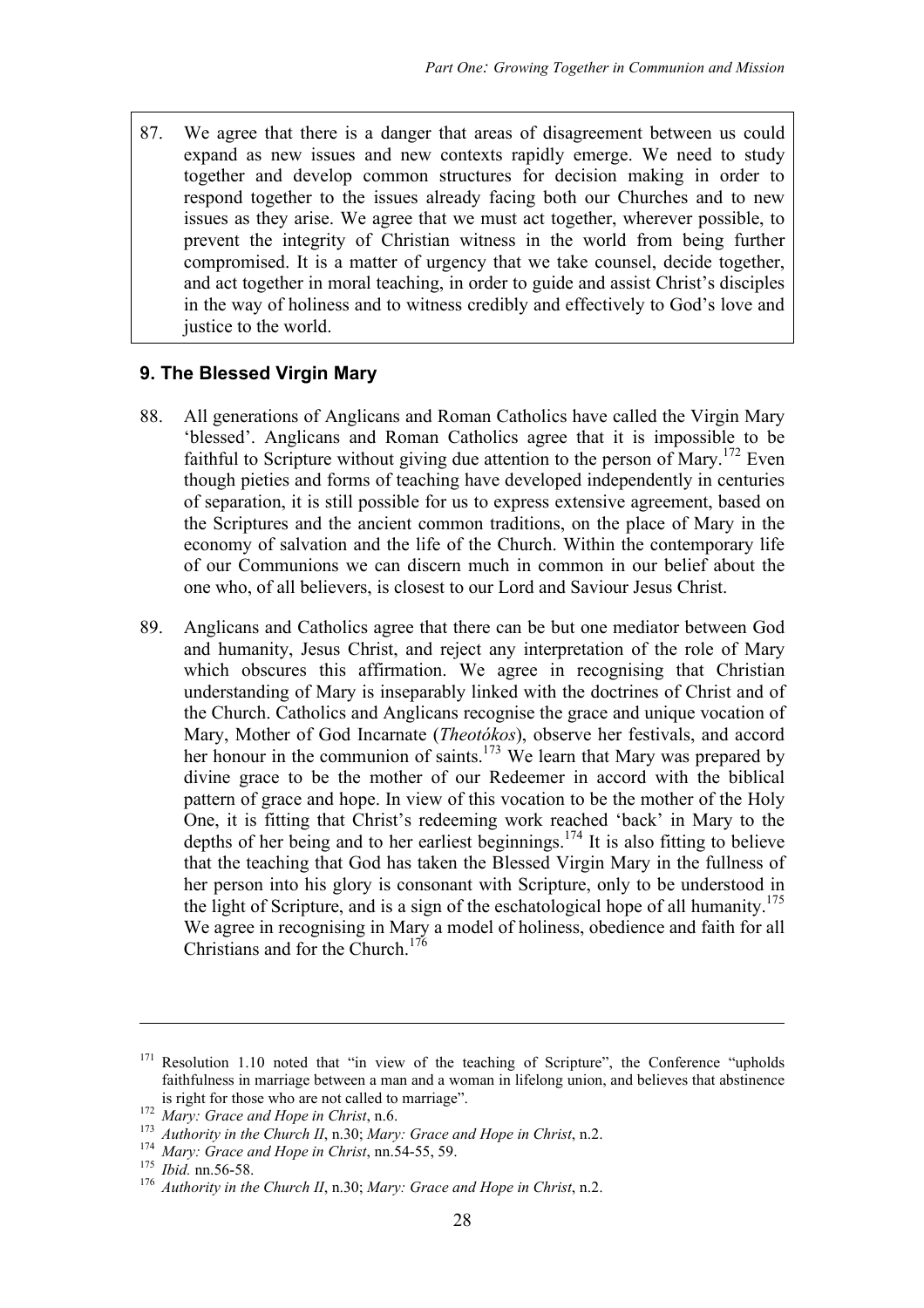- 90. Anglicans and Roman Catholics share the ancient tradition of praying with and praising Mary. In the past, when Anglicans feared that devotional practices were presenting Mary as a mediator *in place of* Christ, direct invocation of Mary was avoided. Where no such danger is apparent, the practice of asking Mary, paramount in the Communion of Saints, to pray for us, has revived in some quarters. Catholics and Anglicans can acknowledge together that Mary has a continuing role in pointing Christians to Christ, the unique mediator; and that Mary and the saints pray for the whole Church. The practice of asking Mary and the saints to pray for us is not communion-dividing.<sup>177</sup> We are agreed that a range of pieties can be accommodated within our traditions when there is agreement in doctrine.
- 91. Through dialogue Anglicans and Roman Catholics have deepened their common understanding of Mary in the plan of salvation and the life of the Church. It is precisely because the Catholic Church saw the pattern of divine grace at work in Mary from the point of her conception through to her being received in glory that it came to define the Immaculate Conception and the Assumption as dogmas. It remains to be seen how, in the context of a visibly united Church, these doctrines would be affirmed in the confession of a common faith.
- 92. The practice of devotion to Mary and the invocation of the saints is a normal part of Catholic devotional life, but it remains for many Anglicans unfamiliar, or even alien. Further dialogue and mutual understanding is needed.

# **The Faith that Sets us Free**

- 93. The Commission gratefully acknowledges that the faith we hold in common is given to us by God. In this statement we have attempted to harvest the fruits of forty years of dialogue between Anglicans and Roman Catholics. As we reviewed the experience of our Churches it became clear to us how increased interaction has led to greater mutual understanding, and at the same time how this greater awareness of the extent of our shared faith has set us free to witness together more effectively. We celebrate and praise God for this.
- 94. There have been failures on the way and opportunities missed. We recognise that the obstacles that prevent us from receiving together all that God offers damage the effectiveness of our mission to the world. The Commission has become more profoundly aware of how intimately connected are understanding and cooperation, faith and mission. It is our conviction that, as we grow towards full, ecclesial communion and respond afresh to the common mission entrusted to his Church by our Lord, the remaining Church-dividing issues will be resolved more effectively.
- 95. Because we hope in the bountiful grace of God, we are encouraged to persevere, and to face the difficulties of growing together. We give glory to God, "whose

<sup>177</sup> *Mary: Grace and Hope in Christ*, nn.64-75.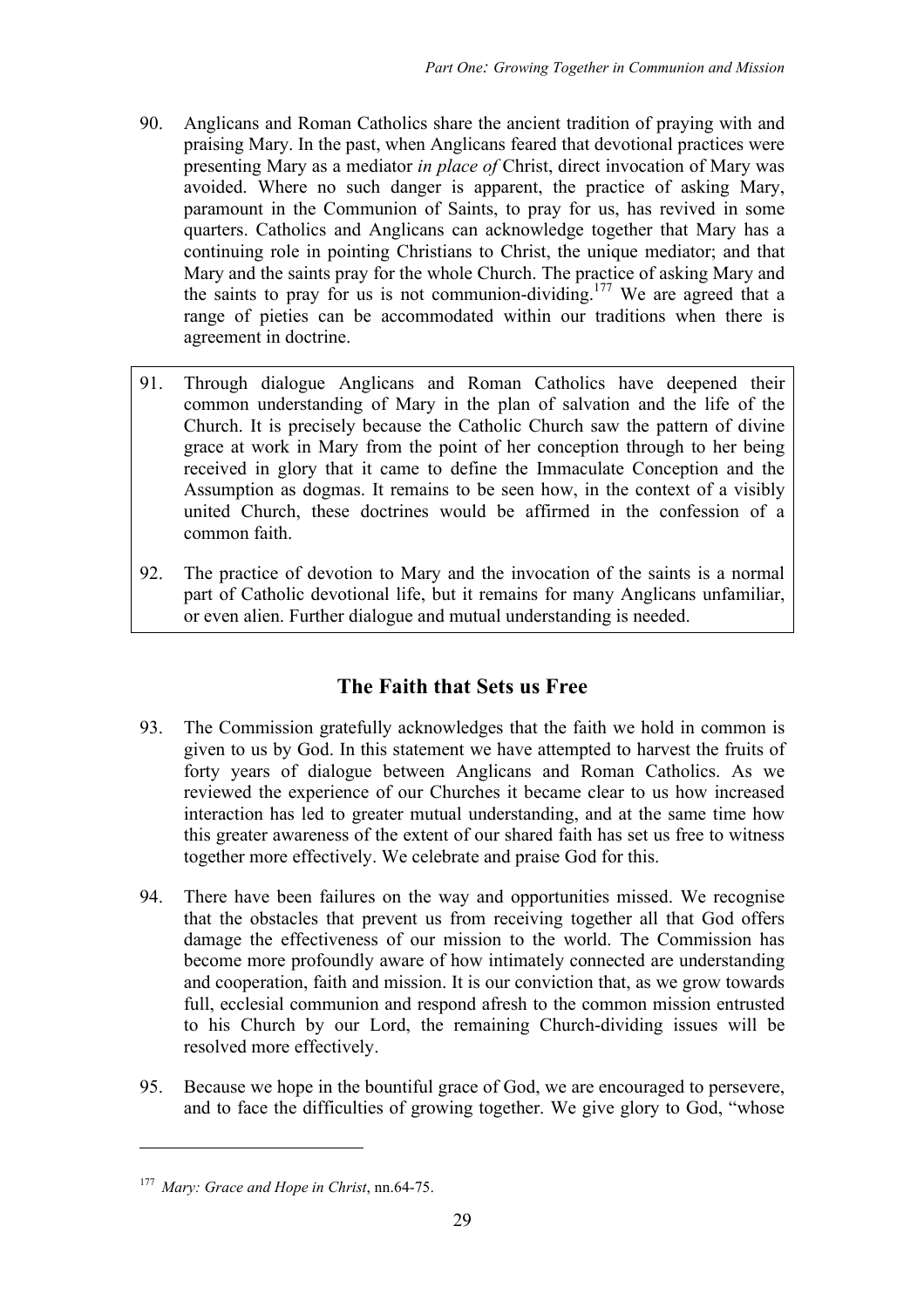power, working in us, can do infinitely more than we can ask or imagine; glory be to him from generation to generation in the Church and in Christ Jesus for ever and ever. Amen." (Ephesians 3.20-21).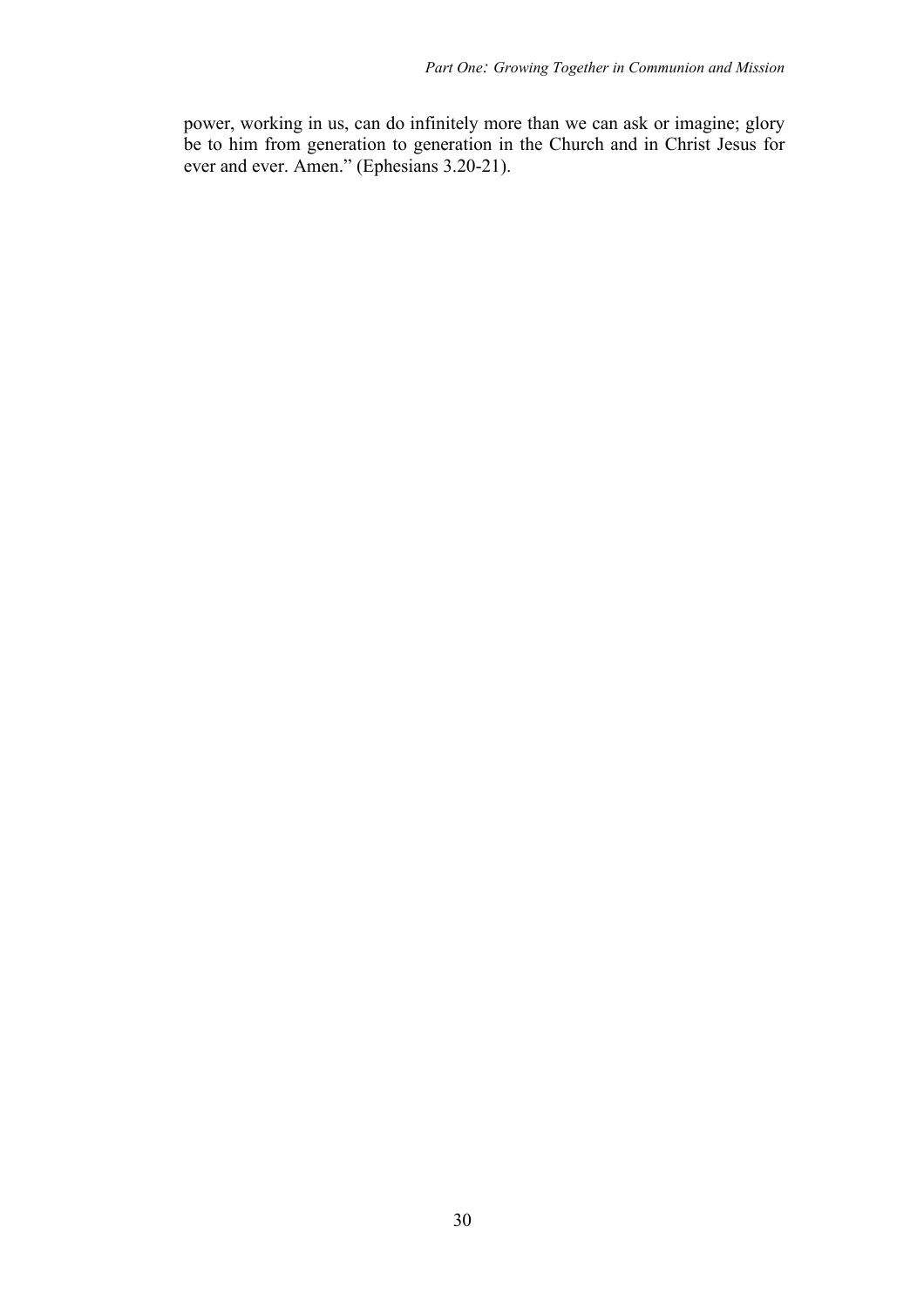# **PART TWO**

## **TOWARDS UNITY AND COMMON MISSION**

- 96. Genuine faith is more than assent: it is expressed in action. As Anglicans and Roman Catholics seek to overcome the remaining obstacles to full visible unity, we, the bishops of IARCCUM, recognise that the extent of common faith described in this statement compels us to live and witness together more fully here and now. Agreement in faith must go beyond mere affirmation. Discerning a common faith challenges our churches to recognise that elements of sanctification and truth exist in each other's ecclesial lives, and to develop those channels and practical expressions of co-operation by which a common life and mission may be generated and sustained.
- 97. We believe in a God whose life is communion and pure love, and that we ourselves share God's life in Christ through the Holy Spirit. All that we do as Anglicans and Roman Catholics, and, in particular, all that we seek to do together, should therefore be done in communion, with grace and generosity so that we do not obstruct the proclamation of the Good News. It is the call to generosity that is leading us now to share our gifts and our lives with one another, and it is the same call to generosity that prompts us to share with all people what God has given to us. The Church's mission flows intrinsically from our participation in the life of the one true God. We should always be seeking to share with one another and with the world at large the good gifts of the living God.
- 98. We also recognise the progress which has been made in our relations with other Christians and remain committed to the reconciliation of all Christian people. Wherever Anglicans and Roman Catholics take steps to deepen our relationship with one another in life and mission, we should be sensitive to our other ecumenical partnerships, acting in ways consistent with agreements we have already entered into.
- 99. We, the bishops of IARCCUM, invite Anglicans and Roman Catholics everywhere to consider the following suggestions. They are offered as practical examples of the kind of joint action in mission that we believe our shared faith now invites us to pursue and which would deepen the communion we share. We also recognise, however, that the context and dynamics of relationships between Anglicans and Roman Catholics differ widely across the world. There may be compelling reasons why some of the suggestions and invitations set out below are neither appropriate nor feasible in some local contexts. Nevertheless the fruits of the dialogue between Anglicans and Catholics over forty years constitute an exhortation for all Anglicans and Catholics to consider how we may carry forward our commitment to full visible unity, and we commend the ideas and proposals set out below for careful consideration and reflection.

## **1. Visible expressions of our shared faith**

**Both the Roman Catholic Church and the Churches of the Anglican Communion are liturgical Churches in which God is glorified in common public worship. We**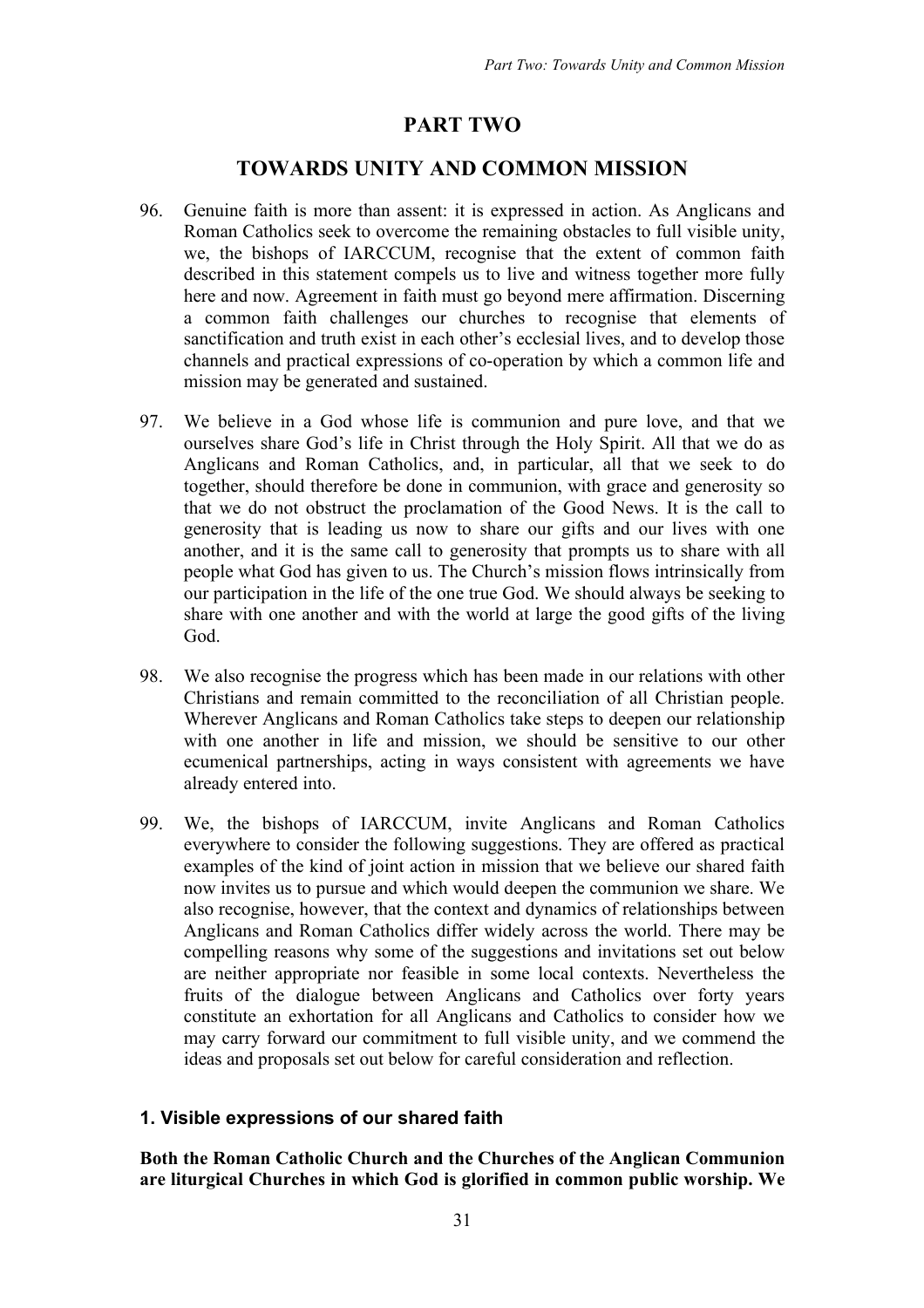#### **invite Anglicans and Roman Catholics to develop strategies to foster the visible expression of their shared faith.**

- 100. Given our mutual recognition of one another's baptism, a number of practical initiatives are possible. Local churches may consider developing joint programmes for the formation of families when they present children for baptism, as well as preparing common catechetical resources for use in baptismal and confirmation preparation and in Sunday Schools. We suggest that our local parishes regularly make a public profession of faith together, perhaps by renewing baptismal promises at Pentecost each year. We invite local churches to use the same baptismal certificate, and, where necessary, to review and improve those currently in use. While respecting current canonical requirements, we also encourage the inclusion of witnesses from the other church at baptisms and confirmations, particularly in the case of candidates from interchurch families. We encourage co-operation in faith renewal programmes which aim to help reclaim the baptismal commitment of people in the course of their adult life.
- 101. Given the significant extent of our common understanding of the Eucharist (cf. paragraphs 39 to 44 above), and the central importance of the Eucharist to our faith, we encourage attendance at each other's Eucharists, respecting the different disciplines of our churches. <sup>178</sup> This is particularly appropriate during the Week of Prayer for Christian Unity and other festive occasions in the life of our local communities. This would provide opportunities for experiencing each other's eucharistic life, thereby serving both to deepen our communion and our desire for full communion. While this would take the form of noncommunicating attendance in each other's churches, it would nonetheless initiate a renewed awareness of the value of spiritual communion. We commend the offering of a blessing which has become a regular practice in some places for those who may not receive holy communion.
- 102. We also encourage more frequent joint non-eucharistic worship, including celebrations of faith, pilgrimages, processions of witness (e.g. on Good Friday), and shared public liturgies on significant occasions. We encourage those who pray the daily office to explore how celebrating daily prayer together can reinforce their common mission.
- 103. We encourage Anglicans and Roman Catholics to pray for the local bishop of the other church as well as for their own bishop, and for God's blessing on their co-operation where possible in their leadership of the local churches' mission. We welcome the growing Anglican custom of including in the prayers of the faithful a prayer for the Pope, and we invite Roman Catholics to pray regularly in public for the Archbishop of Canterbury and the leaders of the Anglican Communion.

<sup>178</sup> Discipline in the Catholic Church is set out in the *Ecumenical Directory*, nn.129-32; Anglican discipline varies from province to province.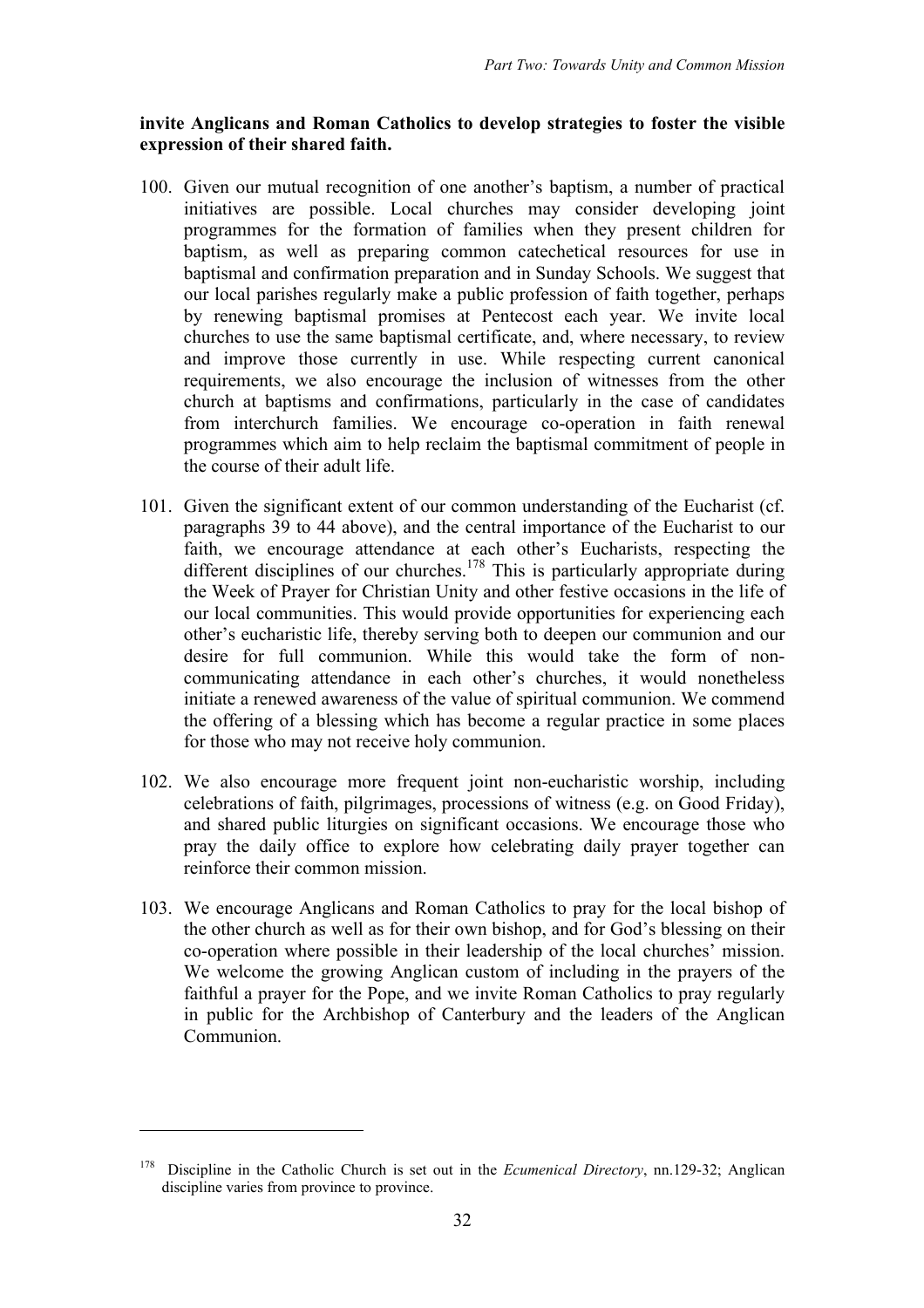## **2. Joint study of our faith**

 $\overline{a}$ 

#### **Given the degree of agreement in faith outlined in this statement, we wish to promote joint study in order to deepen the faith we share.**

- 104. Since the Scriptures hold a prime place in the life of faith for both Anglicans and Catholics, we encourage joint study of the Scriptures, particularly by those in training for ministry. Ecumenical translations of the Bible are invaluable resources in our efforts to engage in common witness. We note the close similarities of Anglican and Roman Catholic lectionaries which make it possible to foster joint bible study groups based upon the Sunday lectionary. We also encourage the development of common hermeneutical principles (see paragraphs 26 to 30 above) in order to reach an agreed ecumenical reading of the Scriptures. This could be nurtured through shared sponsorship of lectures and workshops on different methodological approaches, both ancient and modern, to the Scriptures. Lastly, we suggest the introduction of joint workshops for preachers, as well as shared study of each other's liturgical traditions.
- 105. In reflecting on our faith together it is vital that all bishops ensure that the Agreed Statements of ARCIC are widely studied in both Communions. In addition to ARCIC I's *Final Report* (1982), we invite joint study of the work of the second phase of ARCIC. For instance, *Church as Communion* reflects on the mystery of the Church and the visible elements of communion necessary for full visible unity, which can help Anglicans and Roman Catholics to identify the constitutive elements of the Church in each other's life and witness and, as they discern elements in common, can assist them to consider how they may come together in their living of them. A study of *Life in Christ: Morals, Communion and the Church* could deepen mutual understanding of our shared moral principles as well as our remaining differences. We encourage the setting up of discussion groups on the recent Agreed Statement, *Mary: Grace and Hope in Christ*, with a view to gaining a greater appreciation of our common Mariological heritage and to reflecting upon the practical implications of the Commission's findings*.* 179
- 106. National or regional Anglican Roman Catholic Commissions (ARCs) already exist in several parts of the world, and they have made significant contributions through engaging in theological dialogue and discerning various avenues for pastoral co-operation (e.g. in the Caribbean, US, England and Wales, Canada, Australia, New Zealand). Anglican provinces and Catholic episcopal conferences might consider the establishment of ARCs where they do not exist. In addition to their local impact, they also can have a valuable role in assisting the reception of the Agreed Statements of ARCIC and in offering information to the International Commission about the development of relationships at the local level.

<sup>179</sup> Cf*.* Timothy Bradshaw, *Commentary and Study Guide on the Seattle Statement of the Anglican - Roman Catholic International Commission, Mary: Grace and Hope in Christ* (London: Anglican Communion Office, 2005); *Mary: Grace and Hope in Christ – The Text with Commentaries and Study Guide*, ed. Donald Bolen and Gregory Cameron (London: Continuum, 2006).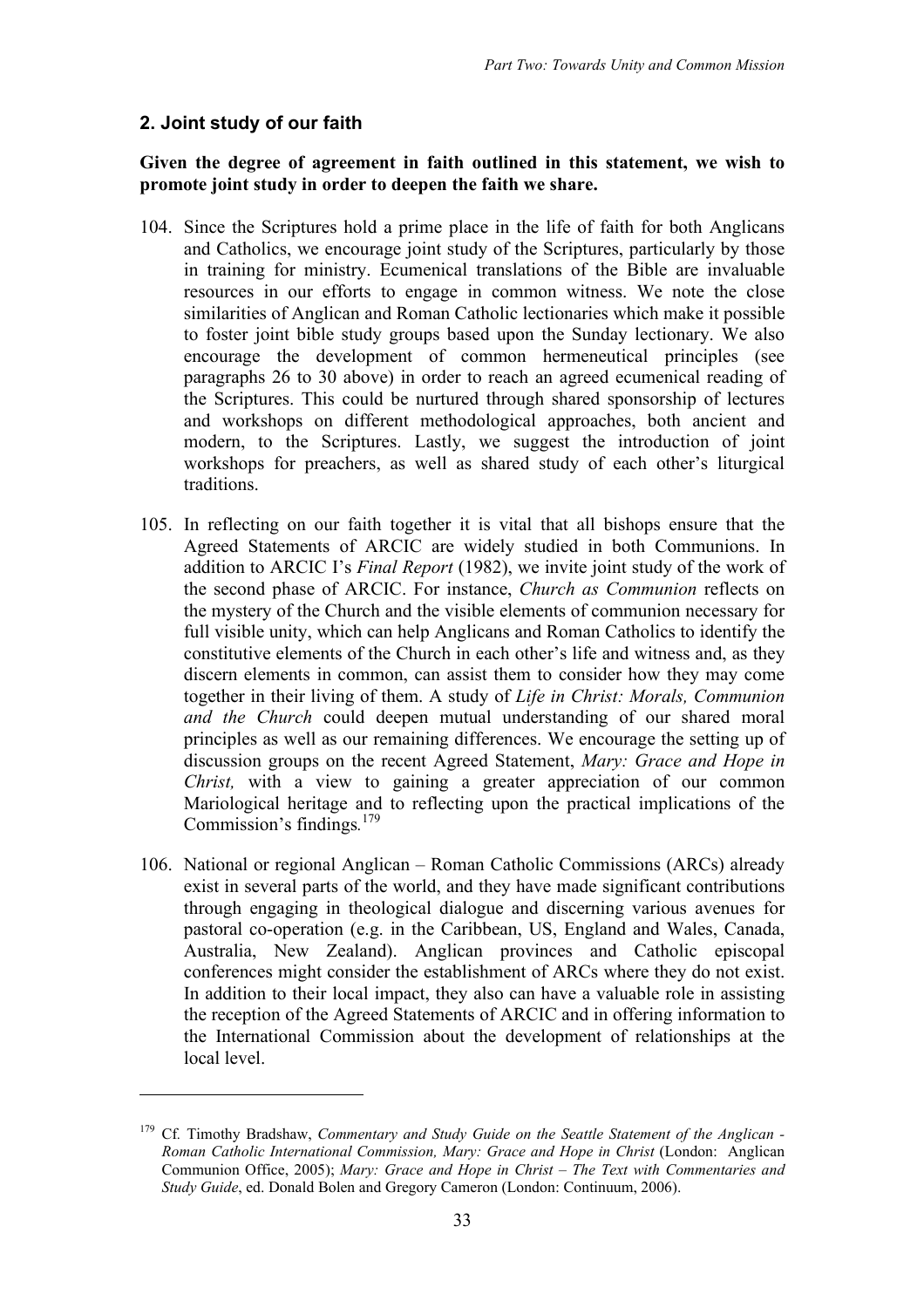107. There are numerous theological resources that can be shared, including professional staff, libraries, and formation and study programmes for clergy and laity. The possibilities for sharing that are already open to us, e.g. those identified in *The Ecumenical Dimension in the Formation of those Engaged in* Pastoral Work,<sup>180</sup> should be explored and implemented to their fullest potential.

## **3. Co-operation in ministry**

 $\overline{a}$ 

#### **We encourage co-operation wherever possible in lay and ordained ministries.**

- 108. In addition to national ARCs, regional Anglican Roman Catholic bishops' dialogues have also been established in various places with a view to addressing pastoral issues and creating a context in which trust and friendship develop in the mutual love of Christ. This type of dialogue has proved fruitful, for example, in providing guidelines for interchurch families and other social and pastoral situations. Where such dialogue does not already take place, we encourage Anglican and Roman Catholic bishops to consider the value of annual or more frequent meetings. 181
- 109. Striving towards unity involves the resolution of divisive issues from the past, but it also requires close communication so as to address ongoing developments within our respective Communions. Wherever possible, ordained and lay observers can be invited to attend each other's synodical and collegial gatherings and conferences. We also encourage Anglican and Roman Catholic leaders, on both the international and national levels, to consult one another as fully as possible before crucial decisions touching the unity of the Church are taken in matters of faith, order, or moral life.
- 110. We encourage bishops to undertake joint study of recent Roman Catholic and Anglican documents<sup>182</sup> so as to enable common teaching on matters pertaining to local mission and witness. There is an obvious value when Church leaders issue joint pastoral statements on urgent matters of common concern at regional and national levels and we urge all bishops to do so whenever possible.
- 111. Beyond these forms of consultation, a range of other initiatives at the episcopal level could be envisaged. We see a particular value in the practice of providing letters of introduction to ecumenical colleagues whenever a new bishop is elected. Consideration could be given to the association of Anglican bishops with Roman Catholic bishops in their *ad limina* visits to Rome. <sup>183</sup> Episcopal

<sup>180</sup> *The Ecumenical Dimension in the Formation of those Engaged in Pastoral Work* (Vatican City:

Vatican Press, 1997).<br>
<sup>181</sup> For instance, Anglican and Roman Catholic bishops in the Sudan have met regularly over the past<br>
four vears and have effectively and jointly addressed important social themes.

 $182$  In the Catholic Church this would include texts such as papal encyclicals and other authoritative teachings. In the Anglican Communion this would include reports of Commissions of the Anglican

Communion, material from the four Instruments of Communion, and other study papers. <sup>183</sup> We note that this has already occurred in the case of <sup>a</sup> recent *ad limina* visit of Roman Catholic bishops from Papua New Guinea.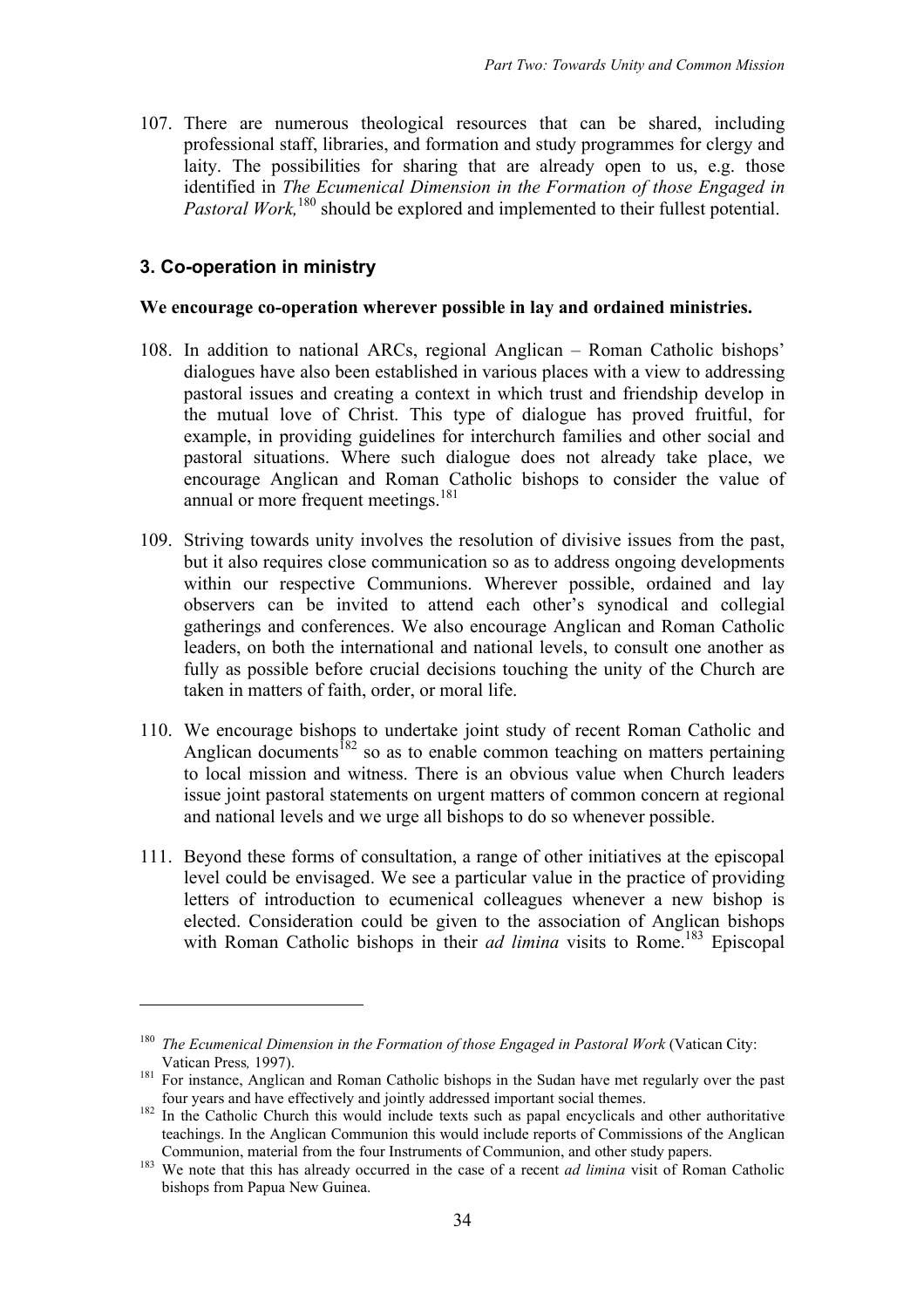consultation and co-operation in the formulation of protocols for handling the movement of clergy from one Communion to the other is encouraged.

- 112. Given the extent of our common understanding of ministry, we encourage exploring possibilities for engaging in some aspects of joint formation. Jointly sponsored workshops for newly ordained bishops could highlight ways in which their ministry could be attentive to ecumenical concerns, for instance, by fostering the sort of consultation and pastoral co-operation outlined above. In preparation for priestly ministry, while bearing in mind distinct elements of formation, thought can be given to appropriate co-operation in theological education (e.g. in the fields of biblical studies, church history, pastoral formation). There is a possibility for even more extensive co-operation in the fields of diaconal training and ongoing clergy formation, including joint clergy retreats.
- 113. While not losing sight of underlying doctrinal problems regarding the mutual recognition of orders (cf. paragraphs 60 to 61 above), every appropriate opportunity can be taken to acknowledge publicly the fruitfulness of each other's ordained ministries, for example by attending each other's ordinations.
- 114. We urge Anglicans and Roman Catholics to explore together how the ministry of the Bishop of Rome might be offered and received in order to assist our Communions to grow towards full, ecclesial communion. 184
- 115. Anglicans and Roman Catholics share a rich heritage regarding the place of religious orders in ecclesial life. There are religious communities in both of our Communions that trace their origins to the same founders (e.g. Benedictines and Franciscans). We encourage the continuation and strengthening of relations between Anglican and Catholic religious orders, and acknowledge the particular witness of monastic communities with an ecumenical vocation.
- 116. There are many areas where pastoral and spiritual care can be shared. We acknowledge the benefit derived from many instances of spiritual direction given and received by Anglicans to Catholics and Catholics to Anglicans. Of particular concern in the area of ministry is the need to develop programmes of joint pastoral care for interchurch families (including marriage preparation) and to find ways to minister to their concerns.
- 117. We recommend joint training where possible for lay ministries (e.g. catechists, lectors, readers, teachers, evangelists). We commend the sharing of the talents and resources of lay ministers, particularly between local Anglican and Roman Catholic parishes. We note the potential for music ministries to enrich our relations and to strengthen the Church's outreach to the wider society, especially young people.

<sup>184</sup> Cf. *Ut Unum Sint*, n.96; *The Gift of Authority*, n.59.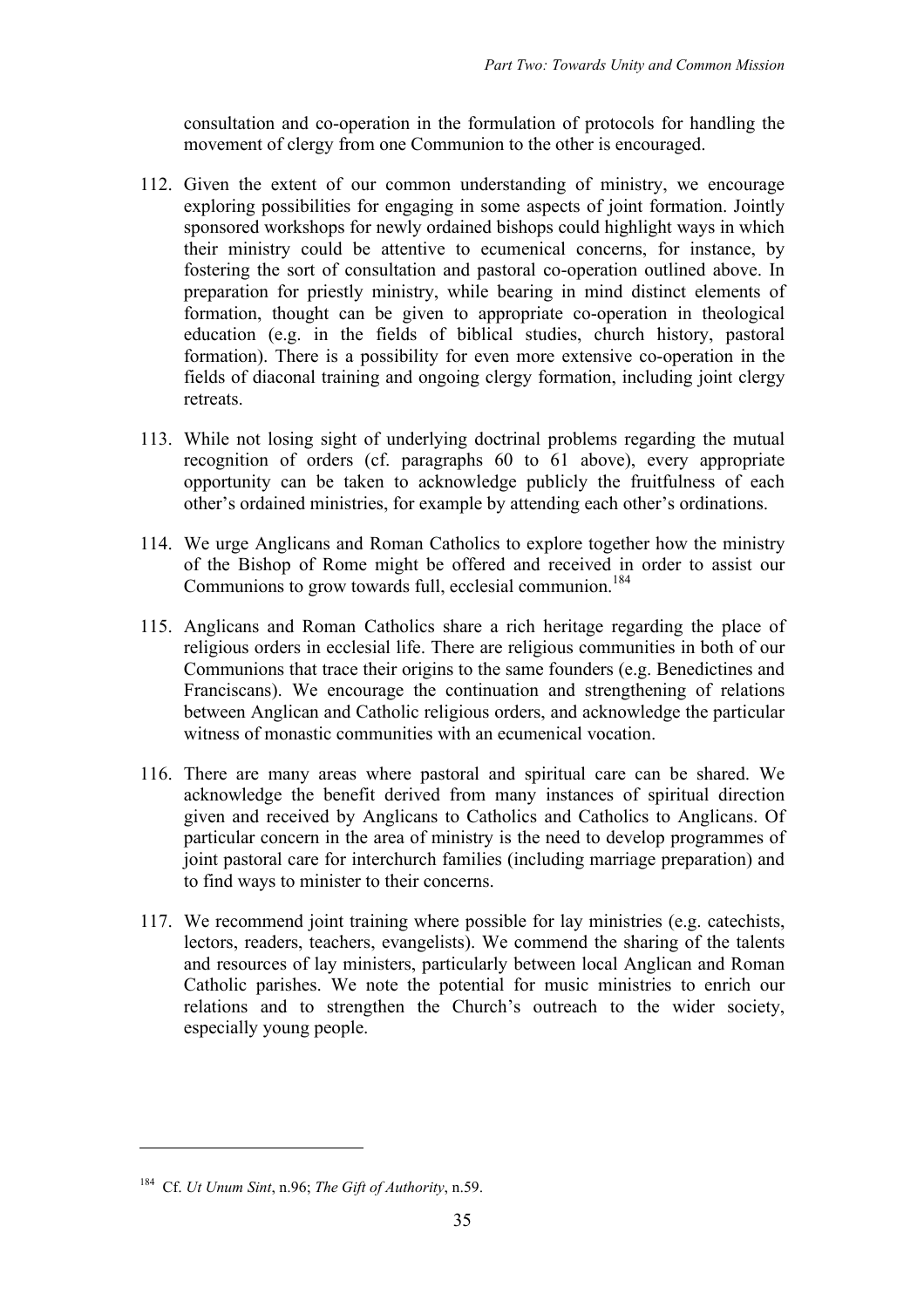## **4. Shared witness in the world**

#### **We encourage fostering a mission-orientated spirituality of engagement with the world and developing joint strategies of outreach so as to share our faith.**

- 118. We recognise the intimate relationship between the unity of the Church, the peace and well-being of the human community, and the integrity of all creation. We urge our two Communions to work together globally with others to promote social justice, to eradicate poverty and to care for the environment (e.g. by supporting the Millennium Development Goals set out by the United Nations).
- 119. We also encourage local churches to join together in making contributions to public life, giving voice to Christian perspectives on important social questions. We urge Anglicans and Roman Catholics in their social witness to act upon the principle that we should do all things together excepting only those things that deep differences compel us to do separately (cf. the Lund Principle), particularly given the agreement in faith we have set out in this Statement.
- 120. Wherever we as churches have been guilty of contributing to tensions and strife of a political, socio-economic or religious nature, we should demonstrate a willingness to repent of our actions and to move toward reconciliation.<sup>185</sup> In so doing we hope that we might be able to give witness before the wider society to the necessity of ongoing conversion and to Christian processes of conflict resolution. In many instances, such witness will express itself by co-operation with governments or secular bodies which seek to bring reconciliation to their communities. 186
- 121. We encourage joint participation in evangelism, developing specific strategies to engage with those who have yet to hear and respond to the Gospel. We invite churches to study together the biblical foundations for evangelism as they apply to the local cultural context of mission. We recognise the importance of the shared training of lay people for evangelism, and the development of new ways of gathering faith communities.
- 122. We invite our churches to consider the development of joint Anglican/Roman Catholic church schools, shared teacher training programmes and contemporary religious education curricula for use in our schools. We are conscious of the pressing need for new ways to reach youth, and believe that young people would themselves welcome creative joint outreach programmes.
- 123. While continuing to strengthen Anglican Roman Catholic relations both through theological dialogue and common mission, we remain committed to the wider unity of all Christians. In order to safeguard the cohesion of our engagement in the ecumenical movement and to extend the parameters of agreements in faith which we have reached, we strongly encourage close

<sup>&</sup>lt;sup>185</sup> E.g. Pope John Paul II's initiatives at the close of the last millennium to promote repentance for the Church's past failings.

<sup>&</sup>lt;sup>186</sup> E.g. The Truth and Reconciliation Commission in South Africa.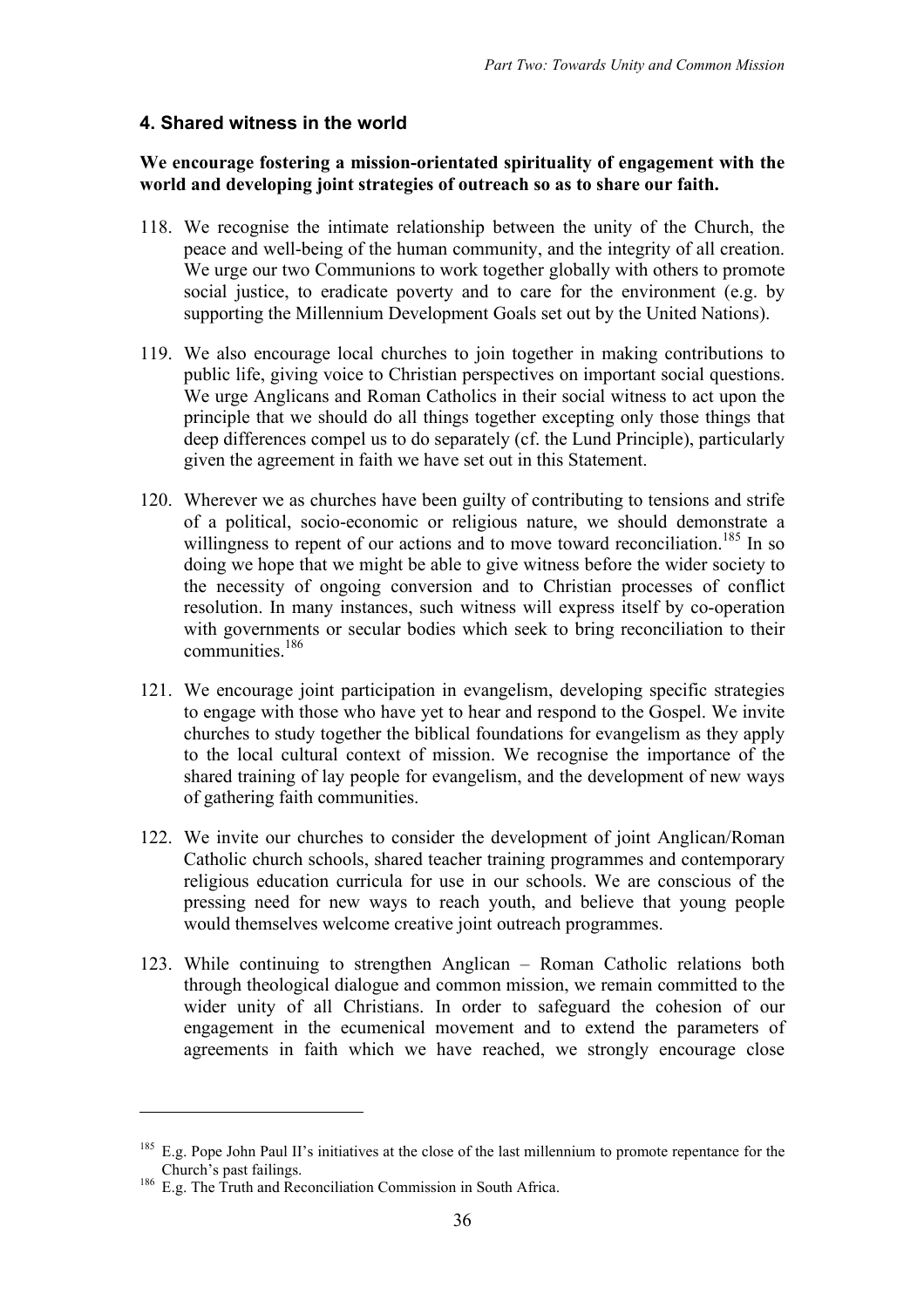consultation when one of us engages in a new ecumenical partnership with another church, whether locally, regionally or at a world level.

- 124. Local churches could learn from the contribution to the Church's mission made by new groups, movements and associations within our Communions, particularly those movements whose charism includes a strong commitment to Christian unity.
- 125. We recommend working more closely together in our relations with adherents of other religions**.** We are particularly mindful of the value of speaking with a common voice as Christians amidst situations of conflict, misunderstanding and mistrust, especially when Christians or those of other faith communities live as vulnerable minorities.

# **CONCLUSION**

126. We the bishops of IARCCUM strongly commend these suggestions to members of the episcopate around the world, mindful of the specific responsibilities of bishops for the promotion of Christian unity and the mission of the Church. We give thanks to God for the extensive theological consensus articulated in this document – fruits of the last forty years of dialogue – and we pray that God will richly bless all that we are now called to do in His Name. We call on all bishops to encourage their clergy and people to respond positively to this initiative, and to engage in a searching exploration of new possibilities for co-operation in mission.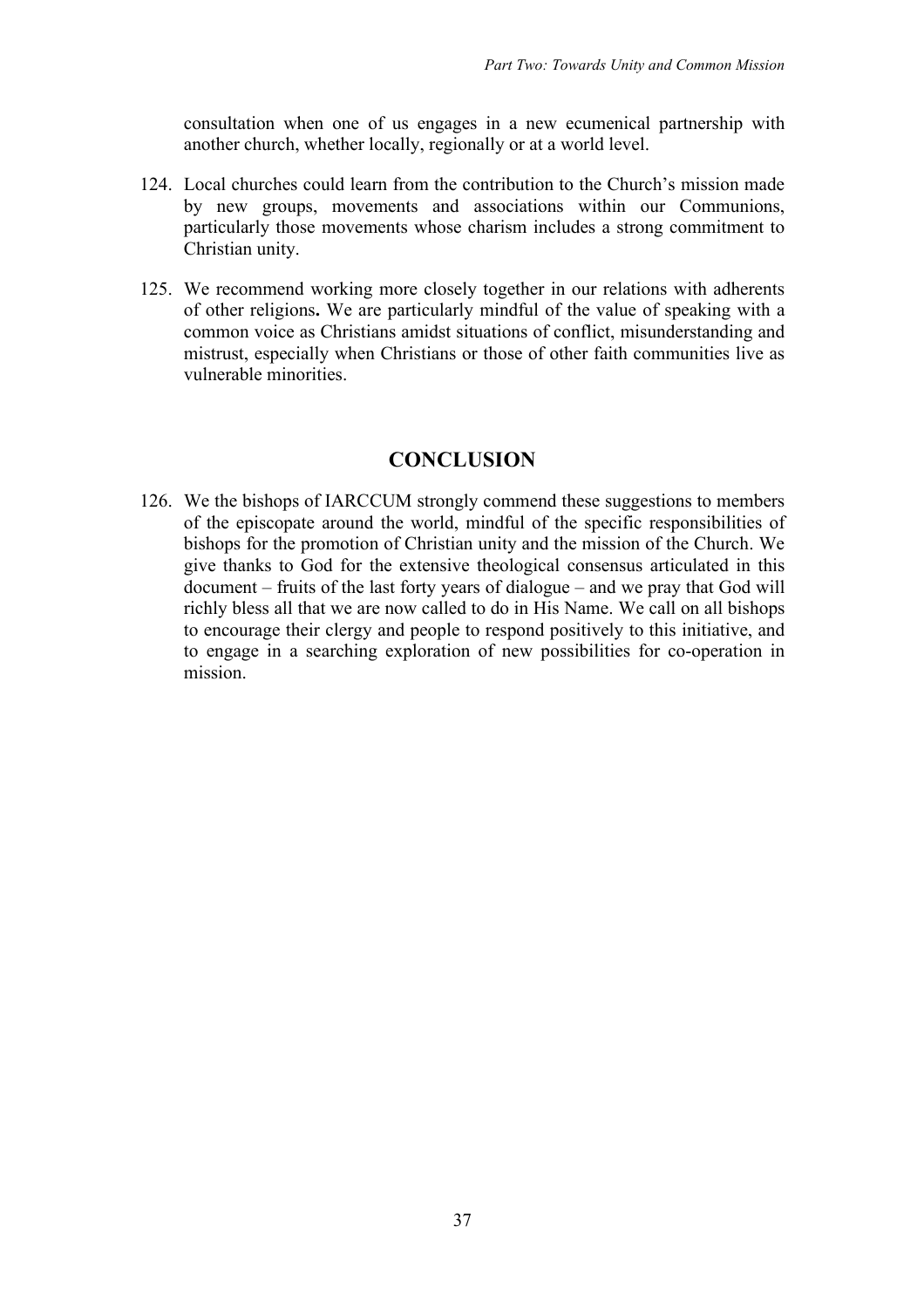# **APPENDIX I**

#### **Unity and Mission**

#### **A. Roman Catholic Perspectives**

- 127. The bishops gathered at the Second Vatican Council, in their Decree on Ecumenism *Unitatis Redintegratio*, stated that "promoting the restoration of unity" was one of their "chief concerns". They declared that "The Church, established by Christ the Lord is, indeed, one and unique", and that the discord between different Christian communions "openly contradicts the will of Christ, provides a stumbling block to the world and inflicts damage on the most holy cause of proclaiming the good news to every creature".<sup>187</sup> These convictions concerning ecumenism and mission have been further developed in the encyclical letters *Redemptoris Missio* (1987) and *Ut Unum Sint* (1995).
- 128. In addition to noting the damage caused to God's mission by disunity, Pope John Paul II, in his encyclical *Redemptoris Missio*, underlined the positive opportunities that our common baptism in Christ opens up. He emphasised the need for collaboration in a spirit of fellowship with "separated brothers and sisters", in accordance with the norms of *Unitatis Redintegratio*. This imperative is to be carried out "by a common profession of faith in God and in Jesus Christ before the nations – to the extent that this is possible – and by their co-operation in social and technical as well as in cultural and religious matters".<sup>188</sup> The scope for common profession and co-operation has subsequently been translated into practical principles and norms in the *Ecumenical Directory* produced by the Pontifical Council for Promoting Christian Unity. A wide range of options is set out, including ecumenical cooperation in mission engagement with the "de-Christianised masses of our contemporary world", in a way that avoids unhealthy rivalry and sectarianism.<sup>189</sup> The principles and norms also encompass interfaith dialogue and the fields of development, human need, healthcare and the stewardship of creation.

#### **B. Anglican Perspectives**

129. The Anglican Communion's entry into the ecumenical movement was grounded in its commitment to mission. Following the Edinburgh Missionary Conference in 1910, the 1920 Lambeth Conference issued an "Appeal to all Christian People" in which the bishops asked "that all should unite in a new and great endeavour to recover and to manifest to the world the unity of the body of Christ for which he prayed".<sup>190</sup> The bishops affirmed "we believe that it is

<sup>&</sup>lt;sup>187</sup> *Unitatis Redintegratio,* n.1.<br><sup>188</sup> *Redemptoris Missio,* n.50.<br><sup>189</sup> *Ecumenical Directory,* n.208.<br><sup>190</sup> Section IX of Resolution 9.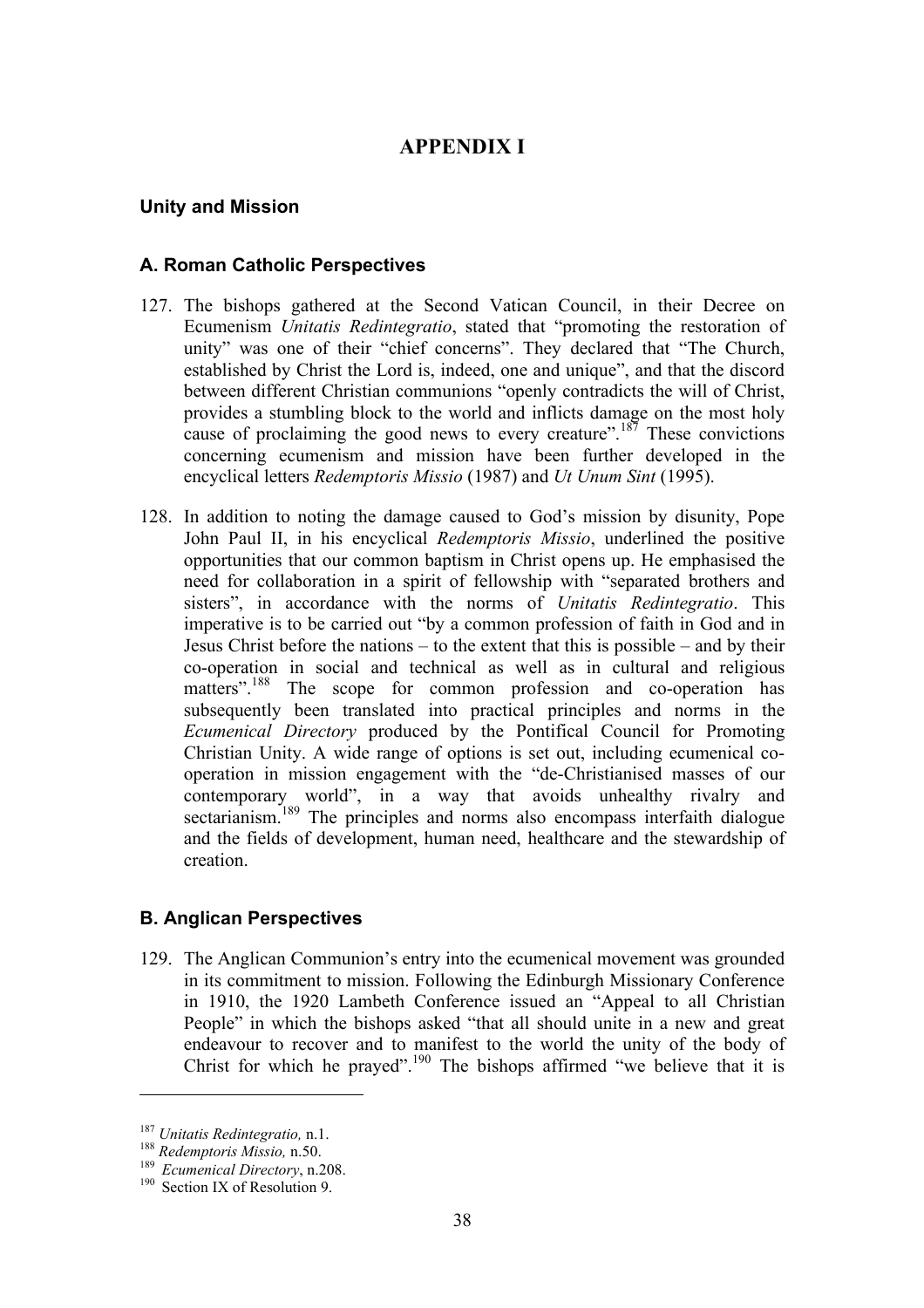God's purpose to manifest this fellowship, so far as the world is concerned, in an outward, visible, and united society ... using God given means of grace, and inspiring all members to the world wide service of the kingdom of God". It is this vocation to the world for which Christ gave his life out of divine love that has energised the effort towards Christian unity.

- 130. Our mission relationships as Anglicans must be seen as part of the wider mission relationships of all Christians. The experience of the last years of the 20<sup>th</sup> century underlined the importance of the Lambeth call for Anglicans to explore ways of being involved in mission co-operatively with other Christians. We need the stimulation, the critique and the encouragement of sisters and brothers in Christ of other traditions. A constant question before us must be, to what extent are we faithful in inviting those of other traditions to participate in advising and working with us in our outreach?
- 131. Building on this foundational commitment, as a result of great strides in theological consensus, the bishops at the 1998 Lambeth Conference reaffirmed the longstanding Anglican commitment to the full visible unity of the Church as the goal of the ecumenical movement. <sup>191</sup> Visible unity of the Church is "to point to the sort of life God intends for the whole of humanity, a foretaste of God's Kingdom". They describe what they call "a portrait of visible unity" emerging in ecumenical conversations. Visible unity "entails agreement in faith together with the common celebration of the sacraments, supported by a united ministry and forms of collegial and conciliar consultation in matters of faith, life and witness … For the fullness of communion all these visible aspects of the life of the Church require to be permeated by a profound spiritual communion, a growing together in a common mind, mutual concern and a care for unity (Philippians.2.2)."<sup>192</sup> The Lambeth Conference stressed that visible unity entails a rich diversity which is the necessary result of the Gospel being lived out in specific cultural and particular historical contexts.

#### **Anglican and Roman Catholic Joint Commitment to Unity and Mission**

132. Following Vatican II, Pope Paul VI and Archbishop Michael Ramsey in their Common Declaration, 1966, spoke of their intention to inaugurate a serious dialogue which might lead to "that unity in truth for which Christ prayed". They spoke of "a restoration of complete communion of faith and sacramental life". They declared that they were "of one mind in their determination … to strive in common to find solutions for all the great problems that face the Church in the world of today".<sup>193</sup> In 1977 Pope Paul VI and Archbishop Donald Coggan spoke

<sup>191</sup> Resolution IV.1. <sup>192</sup> 'Called to be One: Section IV Report', in *The Official Report of the Lambeth Conference <sup>1998</sup>*, p.232, citing *The Porvoo Common Statement* (London: Council for Christian Unity of the General

Synod of the Church of England, 1993), n.28.<br><sup>193</sup> The Common Declaration by Pope Paul VI and the Archbishop of Canterbury Dr Michael Ramsey, March 24, 1966, in ARCIC I's *The Final Report*, pp.117-18.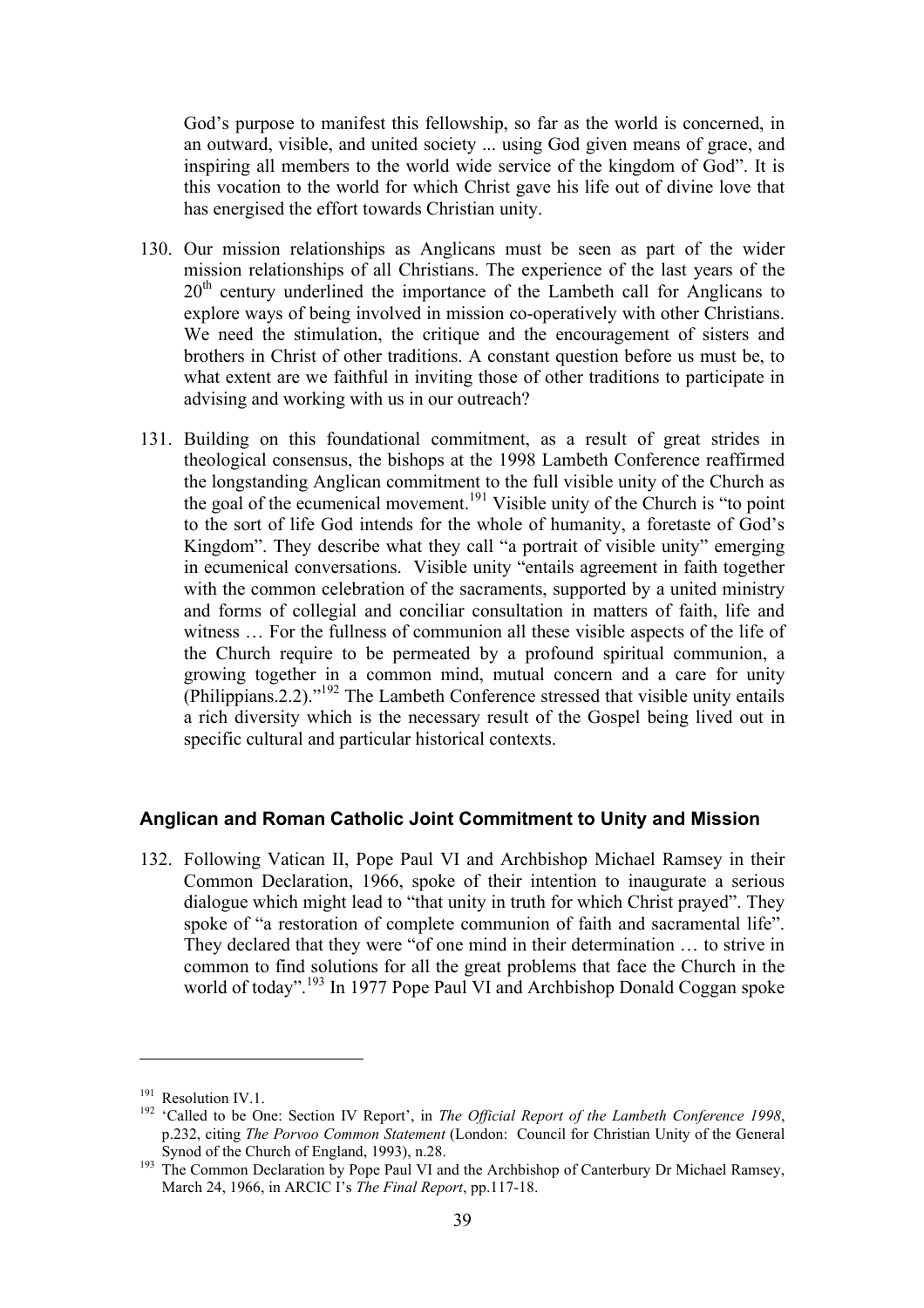of this goal as "Christ's will",<sup>194</sup> and said that progress to unity will include a consideration of Christ's intentions in founding the Church. "Communion with God in Christ through faith and through baptism and self-giving to Him ... stands at the centre of our witness to the world, even while between us communion remains imperfect."<sup>195</sup> They went on to declare, "our divisions" hinder this witness, hinder the work of Christ but they do not close all roads we may travel together. In a spirit of prayer and submission to God's will we must collaborate more earnestly in a greater common witness to Christ before the world in the very work of evangelisation".<sup>196</sup> In 1989, Pope John Paul II and Archbishop Robert Runcie reaffirmed this understanding of Christ's will for the Church in their joint declaration: "Christian unity is demanded so that the Church can be a more effective sign of God's kingdom of love and justice for all humanity."197 In 1996, Pope John Paul II and Archbishop George Carey stressed that, "whenever [Anglicans and Catholics] are able to give united witness to the Gospel they must do so, for our divisions obscure the Gospel message of reconciliation and hope."<sup>198</sup>

- 133. ARCIC in its agreed statement *Church as Communion* includes a detailed description of the visible unity that Anglicans and Roman Catholics seek together. The constitutive elements of ecclesial communion include: one faith, one baptism, the one Eucharist, acceptance of basic moral values, a ministry of oversight entrusted to the episcopate with collegial and primatial dimensions, and the episcopal ministry of a universal primate as the visible focus of unity.<sup>199</sup> The report acknowledges that the theme of communion as a description of the nature of the Church "confronts Christians with the scandal of our divisions" since "Christian disunity obscures God's invitation to communion for all humankind and makes the Gospel we proclaim harder to hear".<sup>200</sup>
- 134. While Anglicans and Roman Catholics in common declarations of Popes and Archbishops of Canterbury and in their bilateral dialogue have stressed the goal of visible unity and the urgency of working together towards that goal for the sake of the Church's mission, this calling has always been understood within the goal of visible unity of all Christians. When Pope John Paul II and Archbishop Robert Runcie set up the second phase of ARCIC they said that the aim was "not limited to the union of our two Communions alone, to the exclusion of other Christians, but rather [it] extends to the fulfilment of God's will for the visible unity of all his people".<sup>201</sup> Furthermore, both Pope John Paul II in his encyclical *Ut Unum Sint* and the bishops at the Lambeth Conference in 1998

<sup>&</sup>lt;sup>194</sup> The Common Declaration by Pope Paul VI and the Archbishop of Canterbury Dr Donald Coggan,

April 29,1977, in *The Final Report*, pp.119-122, here citing n.7, p.121.<br>
<sup>195</sup> *Ibid.* n.9, p.121<br>
<sup>196</sup> *Ibid.*<br>
<sup>196</sup> *Ibid.*<br>
<sup>197</sup> The Common Declaration by Pope John Paul II and the Archbishop of Canterbury Dr Rober

<sup>&</sup>lt;sup>198</sup> The Common Declaration by Pope John Paul II and the Archbishop of Canterbury Dr George Carey, December 5, 1996, in *Information Service* 94 (1997/I), pp.20-21.<br><sup>199</sup> *Church as Communion*, n.43.<br><sup>200</sup> *Ibid.* n.4.<br><sup>201</sup> The Common Declaration by Pope John Paul II and the Archbishop of Canterbury Dr Robert

Runcie, May 29, 1982, in *Information Service* 49 (1989/II-III), pp.46-47, here citing n.5, p.47*.*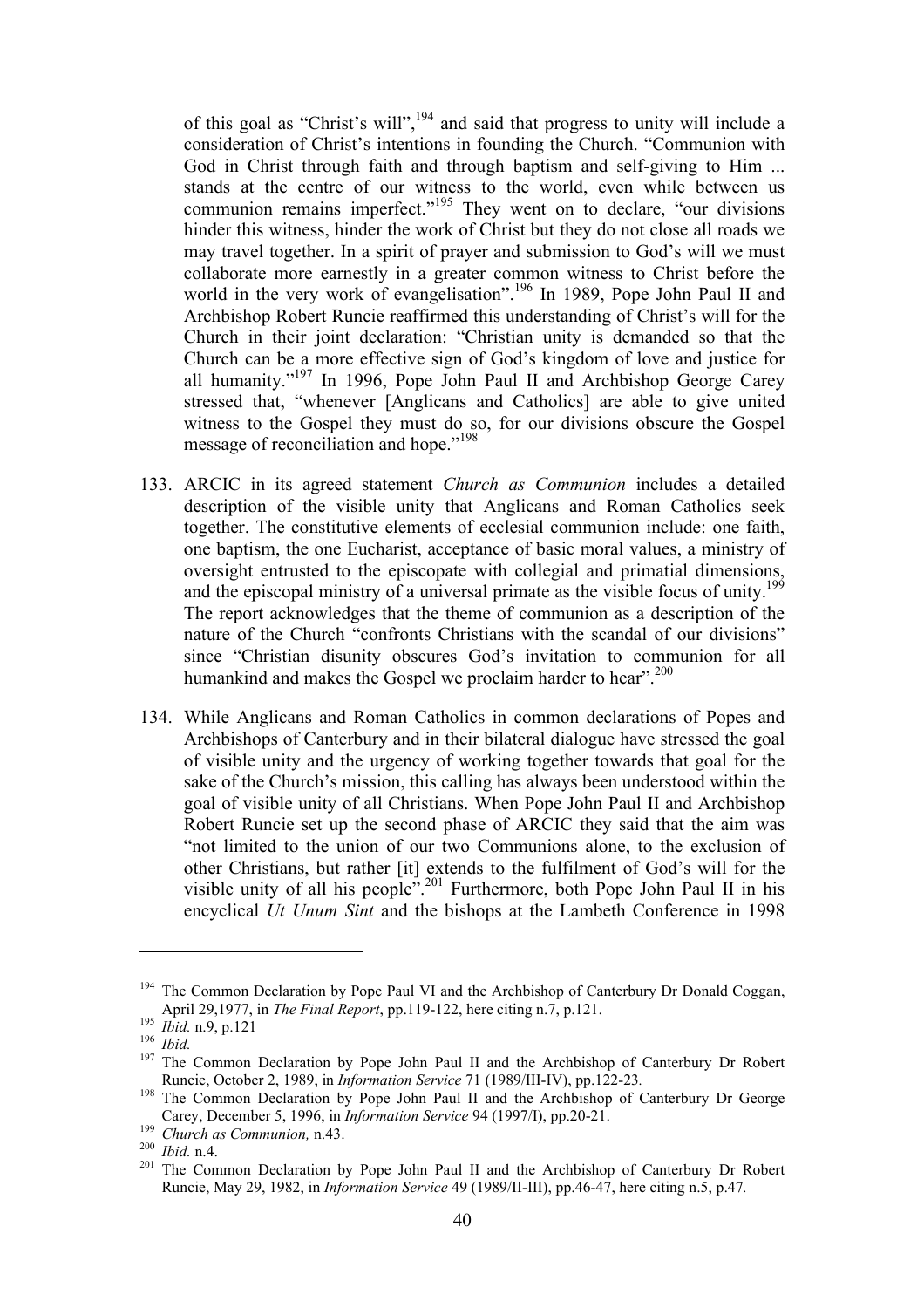refer to the goal of unity set out in the statement of the Canberra Assembly of the World Council of Churches, *The Unity of the Church as* Koinonia: *Gift and Calling.* 202

135. The Anglican and Roman Catholic bishops at their Mississauga meeting in May 2000 came together to consider the journey towards visible unity and the imperative of unity if the Church is to fulfil its role of healing and reconciling a broken and divided world. They stated, "We have come to a clear sense that we have moved much closer to the goal of full visible communion than we had at first dared to believe. A sense of mutual interdependence in the Body of Christ has been reached, in which the Churches of the Anglican Communion and the Roman Catholic Church are able to bring shared gifts to their joint mission in the world".<sup>203</sup> As identified in the Introduction to the present document (paragraphs 6 to 10 above), intervening events have raised challenges to the goals set at Mississauga. In asking how we are to be faithful amidst present complexities to the vision which has propelled our dialogue these past decades, we reiterate that even in a time of uncertainty, the mission given us by Christ in the power of the Holy Spirit ever calls us to give tangible expression to the degree of faith we share through common mission, joint witness and shared prayer.

<sup>202</sup> *Ut Unum Sint*, n.78; Lambeth Conference 1998, Resolution IV.7e and Resolution IV.24a; 'The Canberra Statement' (*op. cit.*). <sup>203</sup> *Communion in Mission*, n.6.